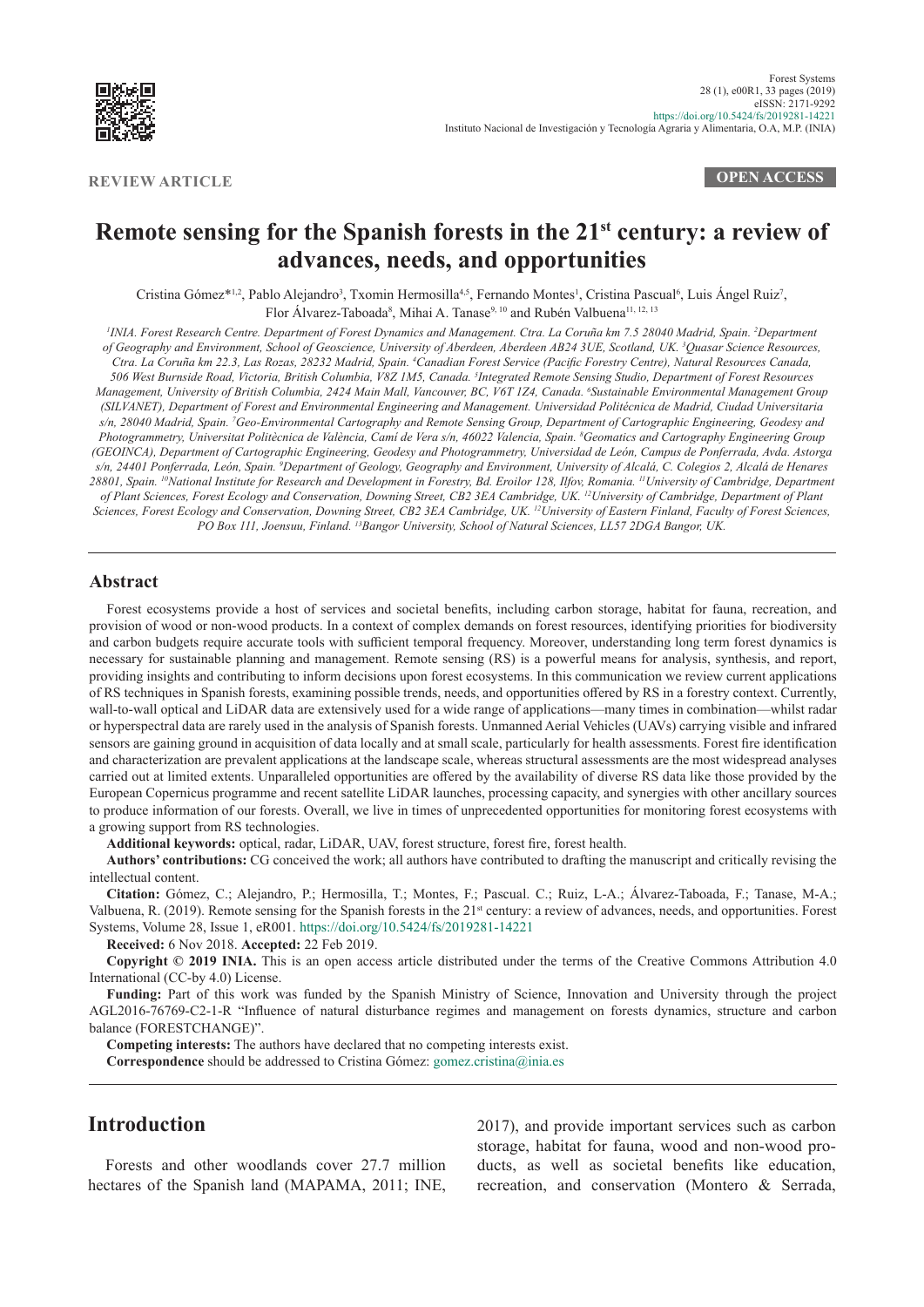2013). Spanish forests are variable in composition, comprising more than 150 tree species and have an overall complex structure (Alberdi *et al.*, 2017). Forests in mountain areas are generally dominated by *Pinus, Quercus, Fagus, Abies* or *Betula* species. Many of these forests are structurally complex and considered natural. Natural forests coexist with very homogeneous coniferous reforestations from the middle 20<sup>th</sup> century in the Mediterranean region and with fast growing plantations of *Pinus* and *Eucalyptus* in the Atlantic region. In the plains open woodlands (named *dehesas*) and dense forests (often as coppices) dominated by *Quercus* and *Fraxinus* are spread over the Mediterranean area, along with pinewoods managed for production of timber, fruit and resin, and productive plantations of *Populus* and *Eucalyptus* (MAPAMA, 2011). Forests may be difficult to access, especially in the mountains, making field work inconvenient and giving added value to remote sensing (RS) technologies. Under a multi-functional and sustainable forest management paradigm (Cubbage *et al.*, 2007) monitoring forests poses specific reporting requirements. A traditional field-sampling-based long rotation (*e.g.*, 10 years) inventory of wood products followed by statistical generalization does not cover current information needs for multipurpose sustainable management, which requires more frequent data acquisition to fulfil national and international reporting obligations, especially where fast-growing species are planted (Diaz-Balteiro & Romero, 2008). Carbon and biodiversity reports demand frequent, specific, and detailed characterizations based on systematically acquired data that enable comparable and harmonized information as required by global policies. Moreover, understanding forest dynamics and drivers of change at various spatio-temporal scale is essential for preservation and management in a context of rapid change, and requires up to date data to be regularly acquired.

Remote sensing technology provides an exceptional source of data acquired with overview perspective, and powerful tools for monitoring forest dynamics and the drivers of change. RS provides data at a variety of spectral, spatial, and temporal resolutions enabling modelling forest condition and change under different scenarios. Forestry applications have benefited from RS data since Earth observations were available in the early 1970s (Cohen & Goward, 2004). Applications have become more detailed and specific with the improvement of data quality, storage capacity, and analysis techniques, and also as result of the information needs imposed by society, going from simple characterization to complex measure and modelling. As forest management policies intensify preservation, and international agreements on forest monitoring begin to include forest degradation (Kissinger *et al.*, 2012) there are greater demands on RS to provide a range of detection capabilities (Cohen *et al.*, 2018). Applying RS methods in Mediterranean forests may pose a different set of challenges to those found in temperate, boreal, or tropical forests, related to the low canopy density and the presence of shrubs and understory vegetation in some forest types. Likewise, RS application in the Spanish Atlantic region requires attention to the complexity of the landscape, which results from fire regimes and impacts the forest structure.

Current international Earth Observation programmes such as the European Copernicus with the Sentinel satellites, or the USA Landsat and MODIS provide huge amounts of data accessible online (Table 1), including their processing standards to facilitate use. Although data access policies are variable, there is an increasing trend towards data free of economic cost to all users (*e.g.*, Sentinel, Landsat), and some programs facilitate the use for research with reduced costs (*e.g.*, the Advanced Land Observation Satellite, Phased Array type L-band Synthetic Aperture Radar—ALOS PALSAR) (Table 1). The frequency of available and useable observations depends on mission characteristics, cloud regime (for optical data), and sometimes historical management (Wulder *et al.*, 2016). MODIS acquires daily observations with various spatial resolutions (250-1000 m), whereas Landsat OLI/ETM+ and the Sentinel-2A/B MSI observe the entire Earth with 8 and 5-days intervals respectively (Li & Roy, 2017) providing optical data of medium to high spatial resolution (10-60 m). Sentinel-2 and Landsat-OLI optical sensors are highly compatible and constitute a virtual satellite constellation (Wulder *et al.*, 2015; Claverie *et al.*, 2018). In Spain, the National Territory Observation Program (Plan Nacional de Observación del Territorio, PNOT) (Arozarena *et al.*, 2006) which coordinates the acquisition and sharing of national geographic information, encompases SIOSE (Sistema de Información sobre Ocupación del Suelo en España), PNT (Plan Nacional de Teledetección), and PNOA (Plan Nacional de Ortofotografía Aérea). PNOT supplies RS data covering the entire country, including aerial multispectral orthophotography updated every 3 years ([http://pnoa.ign.es/\)](http://pnoa.ign.es/) and airborne LiDAR coverage intended to be updated every 6 years. The first LiDAR acquisition (density of 0.5 point  $\times$  m<sup>-2</sup>) was acquired between 2009 and 2015. A second LiDAR acquisition with variable pulse density dependent on regional government co-funding  $(0.5-14 \text{ pulse} \times \text{m}^2)$  is being acquired since 2015 and expected to be completed by 2020, promising important opportunities to assist forest monitoring.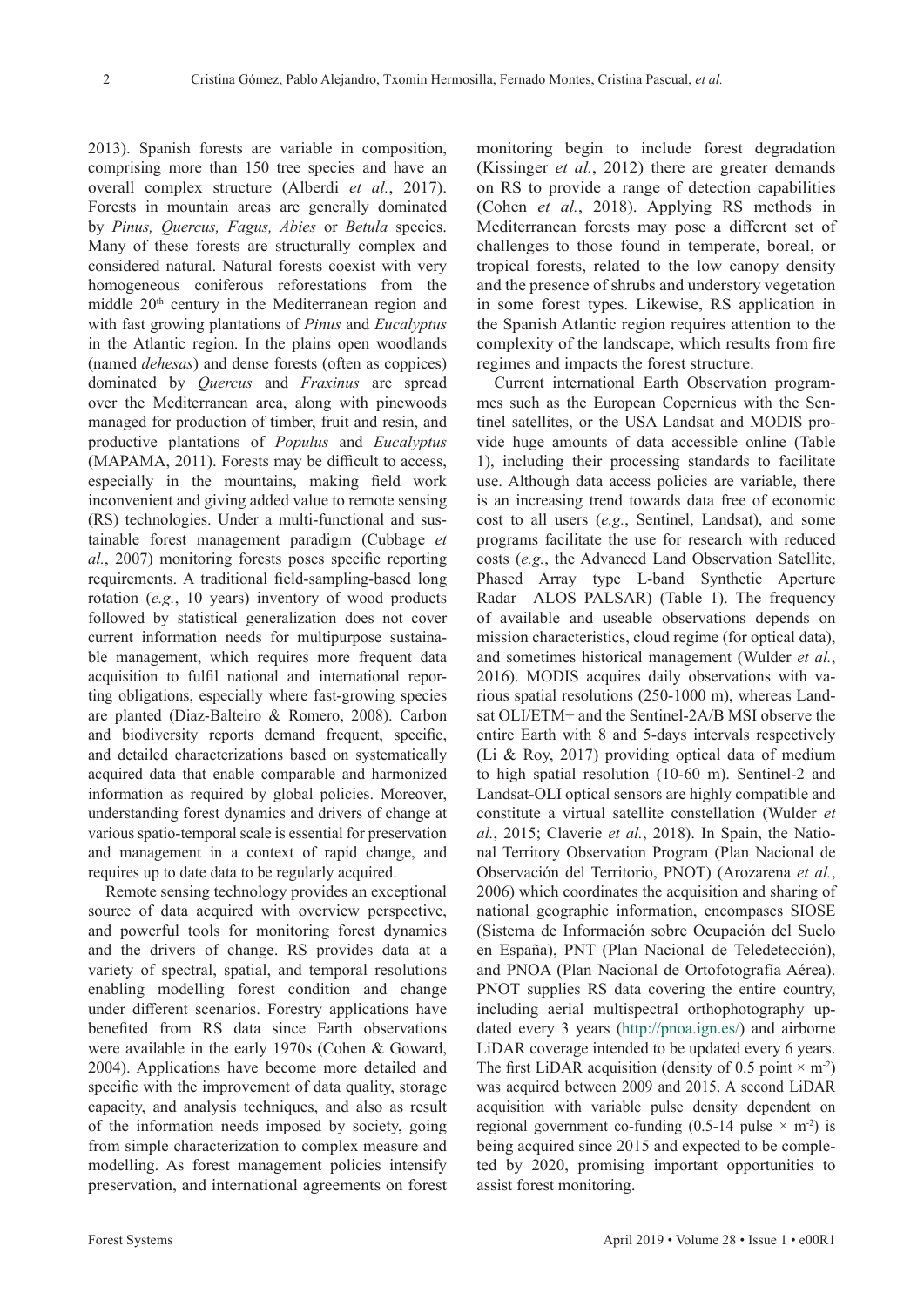| <b>Satellite (Sensor)</b> | Data type | <b>Revisit (day)</b> | <b>Cost policy</b>        | Reference                                                                                 |
|---------------------------|-----------|----------------------|---------------------------|-------------------------------------------------------------------------------------------|
| Landsat $(ETM+, OLI)$     | Optical   | $16(8)$ *            | Free                      | https://landsat.usgs.gov/about-landsat                                                    |
| Sentinel-1 (SAR)          | Radar     | $12(6)$ **           | Free                      | https://earth.esa.int/web/sentinel/user-guides/sentinel-1-sar                             |
| Sentinel-2 (MSI)          | Optical   | $10(5)$ **           | Free                      | https://earth.esa.int/web/sentinel/user-guides/sentinel-2-msi                             |
| Terra and Aqua (MODIS)    | Optical   | $2(1)$ **            | Free                      | https://modis.gsfc.nasa.gov/about/specifications.php                                      |
| ALOS-2 (PALSAR)           | Radar     | 14                   | Under research<br>licence | http://global.jaxa.jp/projects/sat/alos2/index.html                                       |
| Radarsat-2                | Radar     | 24                   | Under research<br>licence | https://mdacorporation.com/geospatial/international/satellites/<br>RADARSAT-2             |
| TanDEM-X                  | Radar     | 11                   | Under research<br>licence | https://www.dlr.de/dlr/en/desktopdefault.aspx/tab-<br>id-10378/566 read-426/#/gallery/345 |
| WorldView- $2, 3, 4$      | Optical   |                      | Commercial                | https://www.satimaging.corp.com/satellite-sensors                                         |
| RapidEye                  | Optical   | $2.1 - 8.3$          | Commercial                | https://www.satimaging.corp.com/satellite-sensors                                         |

**Table 1.** Examples of currently operational satellites providing data applicable in forest monitoring.

\*Note. Landsat 7 ETM+ and Landsat 8 OLI constitute a virtually dual program with highly compatible data.\*\*Note. Sentinel-1(A/B) and Sentinel-2(A/B) are dual satellite missions with opposed orbits: Sentinel-1 satellites have a 12-day repetition interval and together provide a 6-day repetition, while Sentinel-2 satellites have a 10-day interval (together 5-day repetition). Terra and Aqua also compose a dual satellite system carrying the MODIS instrument: each satellite has a 2-day repetition interval and together they provide daily repetition interval.

This communication reviews the RS technologies employed to monitor the Spanish forest ecosystems during the last decades, and identifies opportunities offered by the currently available data and analysis techniques. In the next section an overview of RS technologies is presented, followed by a review section of RS applications in Spanish forests. We then wrap-up with a synthesis of the current needs and opportunities offered by RS to monitor the Spanish forests.

## **Remote sensing techniques**

Remote Sensing involves a range of technologies including acquisition of data from a certain distance and their analysis. The platform type (*i.e.*, satellite, aircraft, unmanned aerial vehicle—UAV) and on-board sensor (*i.e.*, optical, thermal, LiDAR, radar) determines the characteristics of the data acquired, which in turn influences the potential applications. Sensors may be active or passive, according to whether they emit energy toward the target object, or just detect sun radiation reaching the sensor. Passive sensors (*e.g.*, optical, hyperspectral) take advantage of the sun energy, whilst active sensors (*e.g.*, radar, LiDAR) beam their own energy pulses. RS synergically combines with Geographic Information Systems (GIS) and machine learning for spatial data analysis and modelling (Figure 1). Herein we provide an overview of RS techniques commonly used in forest applications in Spain, grouped by the characteristics of the data acquired.

#### *Aerial photogrammetry*

Aerial photographs have been used as base for developing forest maps and resource inventories



**Figure 1.** Example of a typical flowchart for application of RS technology in forest monitoring.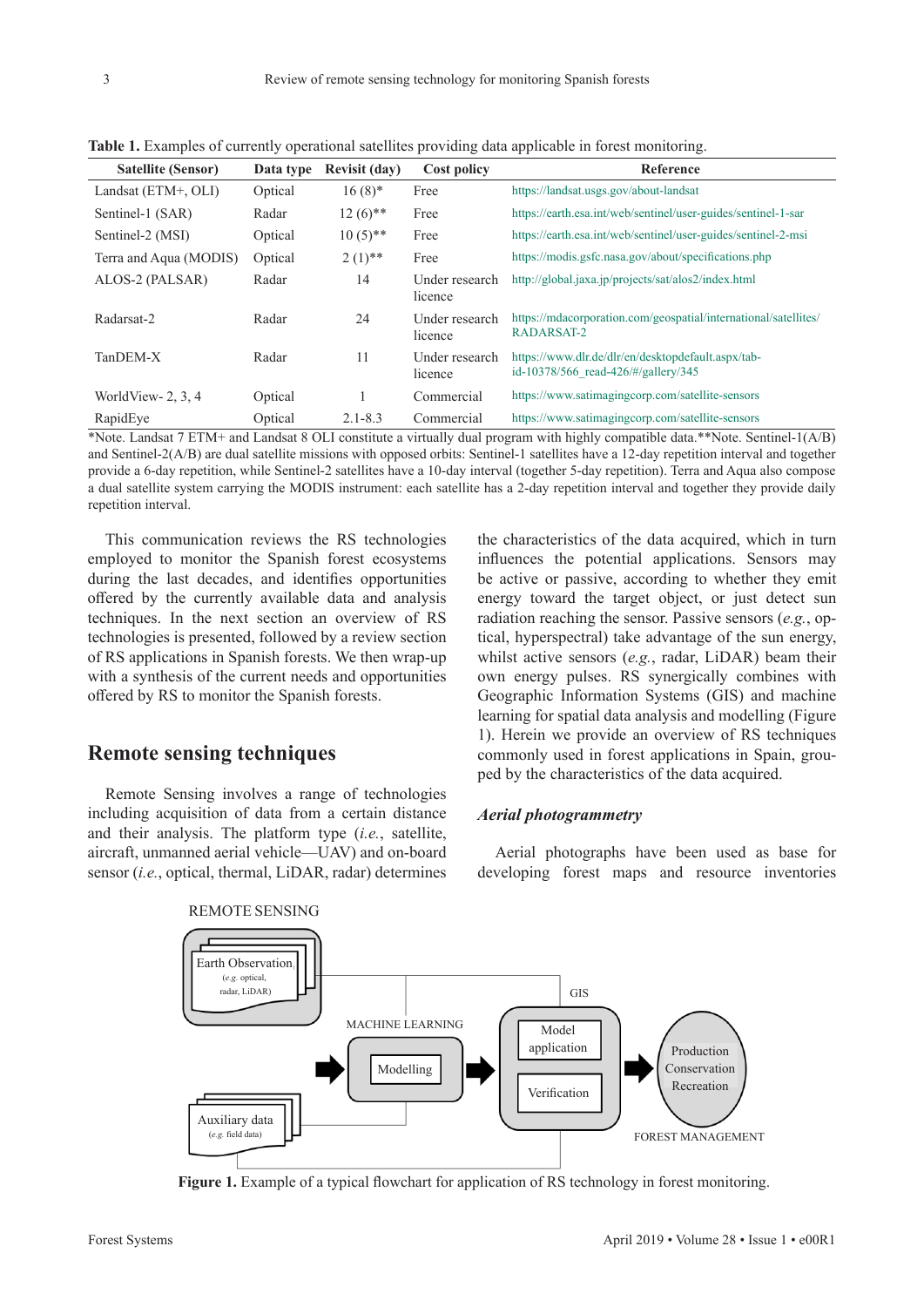since the 1930s (Moessner, 1953) and these images are frequently used as reference or validation data. Photogrammetric techniques for analysis are well established, and interpretation is also intuitive. A very high spatial resolution (0.1-0.25 m) is the strongest trait of aerial photography, and when accurately geo-referenced it facilitates precise identification of objects on the ground. Its low temporal repetition and limited spatial coverage—both related to high cost of acquisition—limit a more generalized use of aerial photography. Tree top displacement in overlapping photo acquisitions and tree shadows have traditionally been used for estimation of tree heights using photogrammetry. Nowadays, digital aerial photography (DAP) provides a source of 3D information enabled by recent improvements in sensor technology and image matching algorithms (Leberl *et al.*, 2010) like *Structure from Motion* (SfM) and *Multiview-Stereo* (MVS). These image matching algorithms facilitate producing point clouds to reconstruct forest three dimensional structure in near real time (Smith *et al.*, 2016). Radiometric data captured by DAP can be employed for stand delineation and characterization, as well as for identification of forest species (Packalén & Maltamo, 2006; Packalén *et al.*, 2009). Point clouds derived from DAP provide limited information about vertical distribution of vegetation within the canopy, and they lack capacity to provide information about the position of the ground (Lisein *et al.*, 2013). Alternatively, DAP can be efficiently combined with LiDAR (see below) (Packalén *et al.*, 2009; Valbuena *et al.*, 2011) for measurement of vegetation heights whilst informing spectral features (Manzanera *et al.*, 2016), posing new opportunities for improving the certainty of forest estimations (Valbuena *et al.*, 2013a; 2017a).

#### *Satellite optical remote sensing*

Optical remote sensing is the most commonly used RS technique for monitoring forests (Wulder, 1998), due to an intuitive interpretation of the visual spectrum and to the wide range of spatial (*i.e.*, from a few cm to some km) and temporal resolutions offered. Optical sensors are passive sensors that record values of the returned sun radiation from targets on the Earth, enabling relative comparison of spectral response in space (single date observations) and time (multitemporal observations). Strong relationships are found between forest reflectance at different wavelengths visible  $(0.4-0.7 \mu m)$ , near-infrared  $(0.7-1.5 \mu m)$ , and shortwave infrared (1.5-3.0 µm)—and forest parameters, thus enabling the construction of direct models (*e.g.*, biomass and species diversity), as well as identification of landscape disturbances and recovery

(White *et al.*, 2017) and drivers of change over time (Kennedy *et al.*, 2015; Oeser *et al.*, 2017). When related to biomass and other forest parameters, optical sensors are limited by the saturation of spectral values (Turner *et al.*, 1999; Duncanson *et al.*, 2010), that is, given a threshold value of *e.g.*, biomass, reflectance response does not change.

Numerous satellite missions are equipped with optical sensors to monitor the environment (Belward & Skøien, 2015) providing data with diverse characteristics to meet a range of information needs. However optical data is frequently hindered by the presence of clouds and clouds´ shadows, reducing the amount of usable observations. Pixel-based image compositing has become a common practice to produce complete representations of a territory using clear observations from various dates (White *et al.*, 2014). Pixel-based compositing technique combines data from a userrestricted period (*e.g.*, a month, year, various years) and quality level into an image composite representing a specific time. Open data policies have facilitated the development of optical data analysis techniques (Wulder *et al.*, 2012) incorporating the temporal dimension into long (*e.g.*, Landsat archive with 45 years of data) or dense (*e.g.*, MODIS daily data) records. Since forests are highly dynamic systems, our understanding and assessment of resources benefit from analysis and interpretation of time series of data (Banskota *et al.*, 2014). Optical data are used by themselves or enhanced in combination with other data sources for estimation of land cover attributes, including forest distribution, condition, structure, and composition.

#### *Hyperspectral remote sensing*

Hyperspectral sensors acquire data in many typically hundreds—very narrow bands along the electromagnetic spectrum (from the visible, nearand mid-infrared, to thermal infrared) facilitating identification of Earth surface features. Hyperspectral imagery is unique for identification of vegetation species (*e.g.*, Clark *et al.*, 2005) through spectral libraries or field references (Xie *et al.*, 2008), for monitoring forest health (Fauzi *et al.*, 2013) and environmental stressors (Schlerf *et al.*, 2010). Processing hundreds of bands and identifying the most informative ones is not straightforward (Axelsson *et al.*, 2012). To date hyperspectral data has been mainly collected from airborne platforms (*e.g.*, AVIRIS, with 224 bands) with just a few satellite missions carrying hyperspectral sensors (Transon *et al.*, 2018), among which the Earth Observing-1 (EO-1) satellite launched by NASA in 2000 carried the Hyperion sensor. Hyperion was an instrument equipped with two spectro-radiometers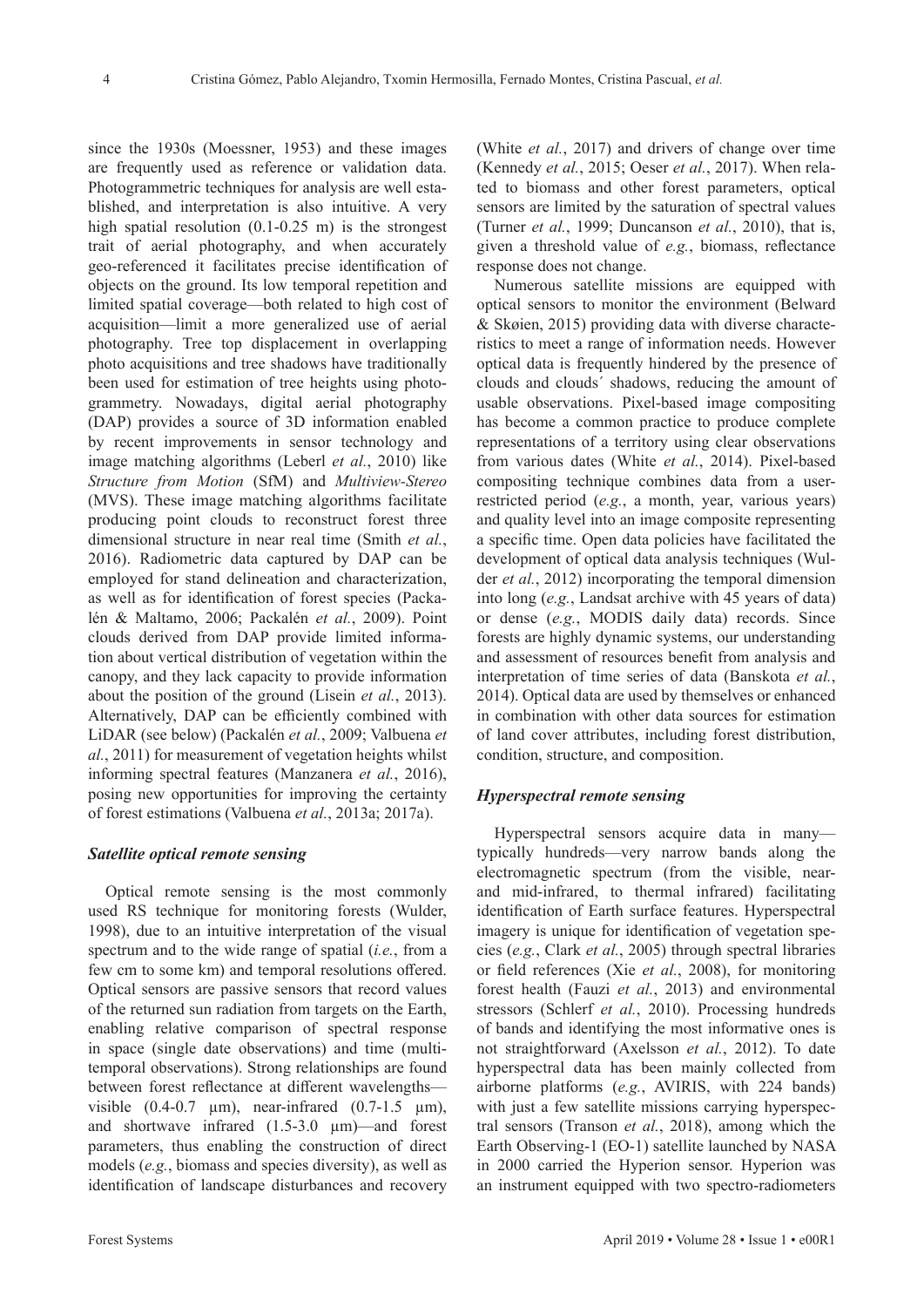acquiring VNIR to SWIR  $(i.e., from 0.43 to 2.40 \mu m)$ data with 30 m spatial resolution and an average spectral resolution of 0.010 µm for each of its 220 functional channels (Datt *et al.*, 2003; Ungar *et al.*, 2003). EO-1 acquired data by request and was decommissioned on February 2017, with its 16 years of archived imagery remaining accessible online ([https://earthexplorer.usgs.](https://earthexplorer.usgs.gov/) [gov/](https://earthexplorer.usgs.gov/)). Other satellite hyperspectral missions are in study stage (*e.g.*, HyspIRI from NASA) or about to be launched (*e.g.*, EnMap from Germany).

#### *Synthetic aperture radar (SAR)*

Radar (radio detection and ranging) is an active RS technology emitting microwave pulses (1 mm-1 m) and recording the radiation backscattered from the surface. Radar has the capacity to provide data in nearly allweather conditions, day and night (Henderson & Lewis, 1998). The radar instrument configuration—wavelength and polarizations—determines its capacity to acquire information from the ground. Different wavelengths (X-, C-, L-, and P-bands) have been used in forestry applications with success depending on objectives and analysis methods. Most synthetic aperture radar (SAR) systems have the capacity to measure the *phase*—related to the distance between the sensor and the target and the *backscatter coefficient*—related to the target scattering properties. In forestry applications the *phase* information is often used to derive forest height, through interferometric (InSAR) or polarimetric-interferometric (PolInSAR) processing (Askne *et al.*, 2003; Garestier *et al.*, 2008) or to provide information on the dominant scattering mechanism using polarimetric decomposition techniques (Cloude & Papathanassiou 1998; Hajnsek *et al.*, 2003). Recently, multiple SAR observations acquired with a certain platform separation (baseline) are used to resolve the vertical structure of the forest using SAR tomographic processing (Tebaldini & Rocca, 2012).

The relationships between radar backscatter coefficient and forest structure were demonstrated almost three decades ago (Le Toan *et al.*, 1992). The sensitivity of radar backscatter to forest parameters increases with increasing wavelength, with P-band recognized as the most sensitive due to its greater penetration through vegetation (Dobson*et al.*, 1992; Le Toan *et al.*, 1992; Rignot *et al.*, 1994). Also, stronger relationships between the radar backscatter and forest structural properties are generally found for the cross-polarized (HV and VH) channels when compared to the co-polarized (HH and VV) channels (Le Toan *et al.*, 1992; Pulliainen *et al.*, 1994; Sandberg *et al.*, 2011; Cartus *et al.*, 2012; Shimada *et al.*, 2014). The scarcity of historical and consistently acquired radar data, especially when compared with the optical

archives, precludes long retrospective analysis. However, operational satellite programmes carrying SAR instruments ensure data continuity over the next decades at least for some wavelengths. For example, the Sentinel-1 C-band mission is guaranteed until 2030 through the European Space Agency (ESA) agreements for the procurement of replacement satellites. Of particular interest for forestry, the European BIOMASS satellite mission is due for launch 2021, promising unprecedented capabilities for global assessment of forest biomass and carbon accounting from P-band data (Le Toan *et al.*, 2011), while the Japan Space Exploration Agency (JAXA) L-band PALSAR programme would continue past the current mission (*i.e.*, PALSAR-2). Among SAR missions currently in feasibility phase, the Tandem-L would provide global data for implementation of space-borne L-band PolInSAR with single-pass acquisitions, enabling forest height and height change assessment. Tandem-L could be launched in 2022 with a 10-year operational life span (Moreira *et al.*, 2015).

#### *Light Detection and Ranging (LiDAR)*

LiDAR (light detection and ranging) is an active remote sensing technology with high capacity to assist in mapping, monitoring, and assessment of forest resources (White *et al.*, 2016). RS LiDAR instruments measure the time a laser emitted beam, usually near infrared (NIR) takes to travel forth and back from the target, as one or multiple returns in the case of a *discrete return system*, or as a continuous return waveform in the case of a *full-waveform system*. The high positional accuracy granted by the Global Navigation Satellite Systems (GNSS) combined with an Inertial Measurement Unit (IMU) on LiDAR aircrafts allows the generation of three dimensional point clouds representing the spatial distribution of canopy elements, thus providing accurate measures of the vegetation's structure (Lefsky *et al.*, 1999). As any other sensor, LiDAR can be mounted on a variety of platforms: ground-based, UAV, airborne or satellite. Discrete return LiDAR systems on-board airplanes are commonly known as Airborne Laser Scanning (ALS). A key property of discrete LiDAR data is the pulse density or number of pulses reaching the surface unit. LiDAR pulse density may differ from number of points returning from the surface unit, as a function of the sensor configuration and the surface complexity. To date LiDAR is the most accurate RS technique to measure forest structure (Valbuena *et al.*, 2013b; Bottalico *et al.*, 2017) and it is typically used for predicting forest inventory attributes (González-Ferreiro *et al.*, 2012; Montealegre *et al.*, 2016; Mauro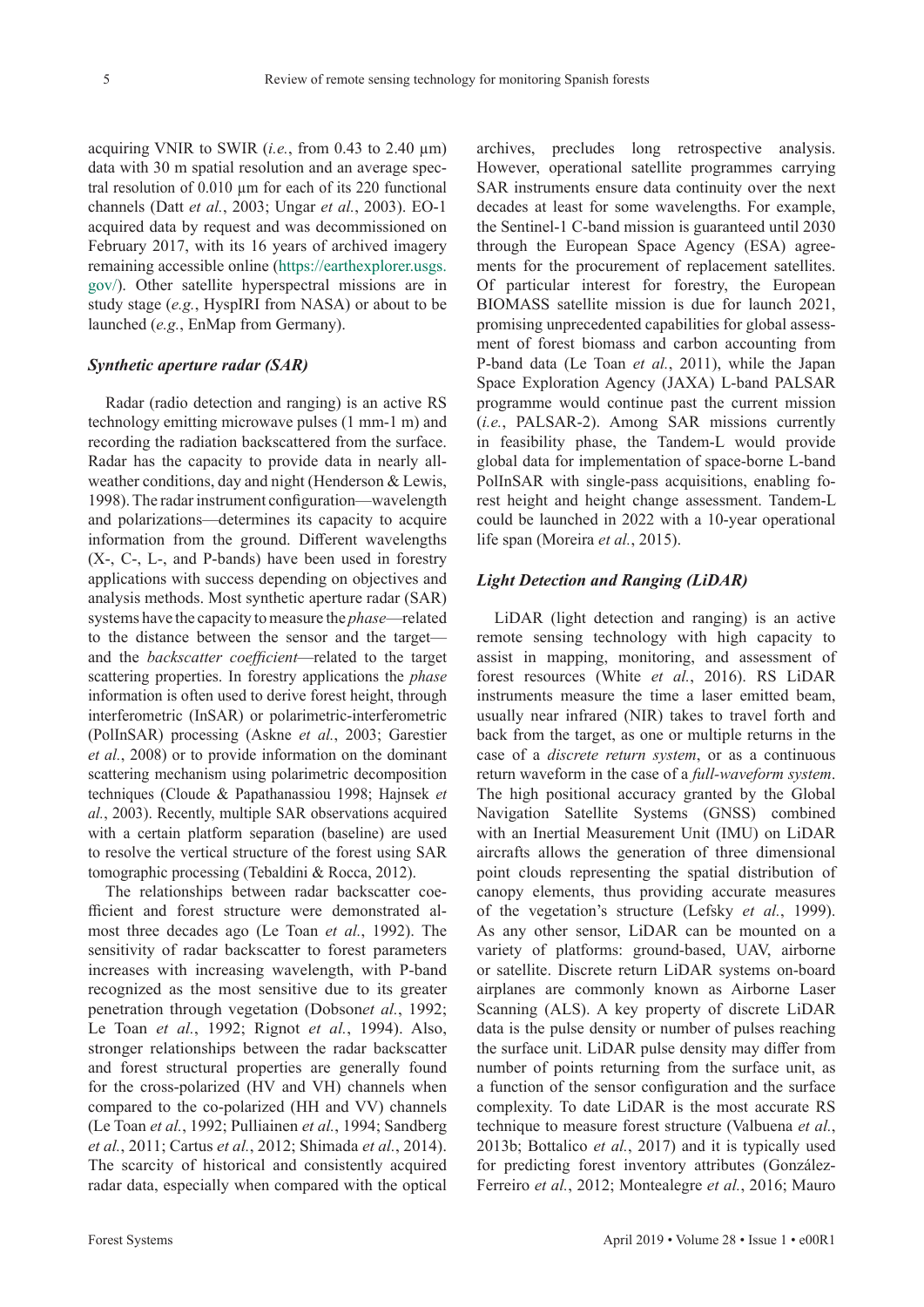*et al.*, 2017a; Valbuena *et al.*, 2017b) and probability density functions (*e.g.*, Arias-Rodil *et al.*, 2018). The 3D structural information obtained from LiDAR can also be employed to characterize forest areas (Valbuena *et al.*, 2013c; 2016b) and a combination of LiDAR and optical data can efficiently complement the capabilities of each sensor (Manzanera *et al.*, 2016; Valbuena *et al.*, 2017a). The wealth of information provided by LiDAR enables forest managers to make informed and dynamic decisions at small management units (Pascual *et al.*, 2016). Despite relatively high costs of data acquisition, LiDAR is operationally used in forest inventories in some countries (Tomppo *et al.*, 2008; Hilker *et al.*, 2008).

Satellite LiDAR is expected to provide important opportunities for forest applications in the near future. From 2003 to 2009 the Ice, Cloud, and Land Elevation Satellite (ICESat) carried the Geoscience Laser Altimeter System (GLAS) sensor, providing waveform data from space with a 170 m footprint (Schutz *et al.*, 2005). Although conceived to study the evolution of land and sea glacial masses, GLAS potential and application to analyse large scale forest structure was relevant (Lefsky, 2010; García *et al.*, 2012). ICESat-2 was launched on 15<sup>th</sup> September 2018 carrying ATLAS, an improved sensor with smaller footprint (70 m). Another LiDAR sensor launched at the end of 2018 ( $5<sup>th</sup>$  December) is the Global Ecosystem Dynamics Investigation (GEDI) which will orbit the Earth on-board the International Space Station (ISS) scanning forests between 52°S and 52°N. GEDI will provide high-resolution full-waveform LiDAR data aimed to measure vegetation height, vertical structure, and bare ground elevation (Qi & Dubayah, 2016). GEDI is the first LiDAR on space mainly created to study the carbon cycle and biodiversity in forest ecosystems.

#### *Unmanned Aerial Vehicles (UAV)*

Commonly known as Unmanned Aerial Vehicles (UAV), the small Remotely Piloted Aircraft Systems (RPAS) constitute an innovative means to assist civilian applications including forest monitoring (Pajares, 2015). UAV flying space and civilian use regulations are under development worldwide. In Spain UAVs of less than 25 kg are subject to simple specific regulations by the national Agency of Aerial Safety (Agencia Estatal de Seguridad Aérea, AESA) and the latest regulatory framework was established in 2017 (RD 1036/2017). UAVs can typically fly under 120 m height and no more than 500 m from the remote pilot (Visual Line Of Sight, VLOS flying mode), although this distance can be protracted with observers (Extended Visual Line Of Sight, EVLOS). Remotely piloted vehicles may

carry a number of sensors (Gómez & Green, 2017), among which conventional photographic cameras are most popular for easiness in data processing and interpretation, as well as for their low cost. Complex sensors (*e.g.*, LiDAR, hyperspectral) are generally heavier and require more power supply, restricting the number of vehicles that can carry them. Fixed-wing platforms are adequate for monitoring larger areas with a pre-defined flight plan and need space for landing, while multi-rotor platforms are better suited for manoeuvrability, having easier take-off and landing. Both types of platforms are well suited for forestry applications (Torresan *et al.*, 2017). For example, a fixed-wing vehicle equipped with multispectral (MS) sensor can repeatedly fly over the same area providing information of the forest health at different dates. A rotary wing vehicle would be more efficient and better suited to observe plots in difficult areas. Like the piloted counterparts, UAVs require very accurate location information, which is provided by an IMU and GNSS receivers. UAVs flexibility enables optimal time data acquisition, provides very high spatial resolution data, and are relatively low-cost. Photogrammetric matching algorithms mentioned before (*e.g.*, SfM, MVS) have found in UAV-based photogrammetry an extensive field for application. In comparison to ALS, UAV-based digital aerial photography is inexpensive and the point cloud can easily match ALS densities. However, the larger point density does not necessarily yield greater vertical accuracy, since it cannot penetrate vegetation (Guerra-Hernández *et al.*, 2017). Current limitations to the use of UAVs are imposed by battery duration, payload weight and local regulations (Manfreda *et al.*, 2018), as well as massive data processing capability. Although the sensor on-board a UAV defines the RS technology, we have considered UAV separately as the flying conditions impose specific characteristics to the data and processing required.

## **Remote sensing applications in Spanish forest ecosystems**

The range of techniques outlined above, together with an increasing amount of data available and the improved storage and computing capacity offer myriad opportunities for monitoring forest ecosystems. As summarized in this section, many of these techniques have been used to monitor the Spanish forests.

#### *Landscape characterization*

Land cover (LC), land use (LU), and their changes over time are fundamental information for many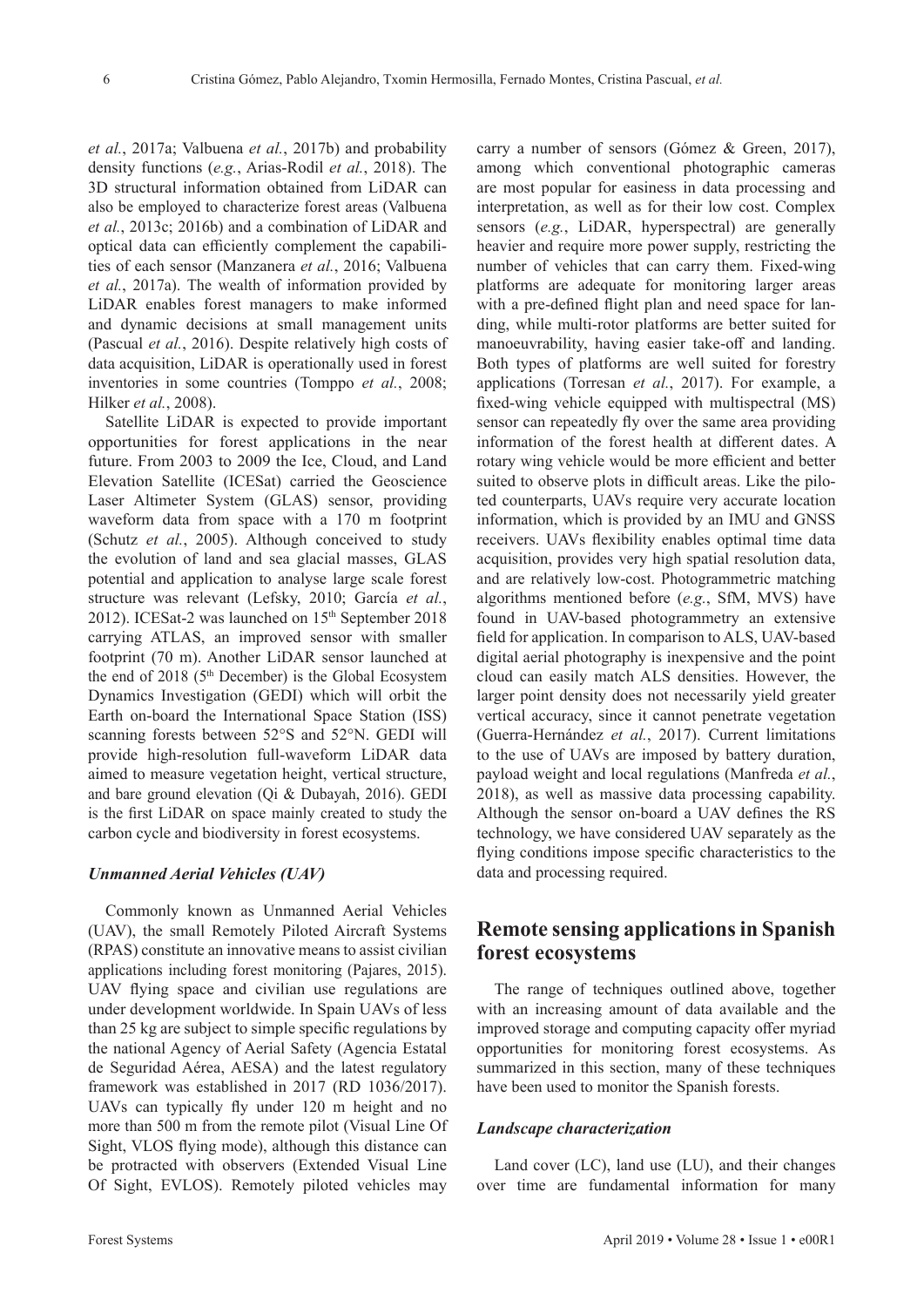environmental applications, including assessment of carbon budgets and diversity, and characterization of forest structure and dynamics. RS offers spatially explicit and comprehensive data to get valuable insights about the land cover and use at different scales. The overall monitoring of Spanish landscapes is supported by three projects employing some form of RS: the Forest Map of Spain (Mapa Forestal Español, MFE), the Spanish Land Use Information System (Sistema de Información de Ocupación del Suelo en España, SIOSE), and CORINE (Coordination of the Information on the Environment) Land Cover.

The main objective of MFE is to support the national forest inventory. MFE has mapped the national LC three times since 1990, at scales ranging from 1:200000 to 1:25000. The most recent MFE versions are derived by photointerpretation of aerial photography and digitization of polygons with minimum mapping unit (MMU) from 0.5 ha in treed areas to 2 ha in agricultural areas. Polygons are characterized and classified according to the vegetation present in the area. MFE has a temporal frequency enough to support decadal forest inventories but too scarce for assessment of forest dynamics. SIOSE is generated to fulfil national information needs of land cover and use, with photointerpretation of satellite images and orthophotos at 1:25000 scale. The main source of data for the first SIOSE version was SPOT HGR (fusion of MS 10 m and panchromatic (PAN) 2.5 m data) complemented with aerial photography, Landsat images, and other cartographic data sources available. SIOSE is produced by manual digitization of polygons of MMU 0.5-2 ha, labelled according to a descriptive data model: polygons are not given a single label but a set of descriptors, providing flexibility for advanced interpretations. The first SIOSE was carried out in 2005, and has been updated in 2009 and 2011. CORINE LC is a continental project to map Europe from Landsat imagery. Abiding to some general guidelines, each country maps its territory with its own resources. CORINE was first developed in 1990 and has been updated in 2000, 2006, 2012, and 2018. The latest Spanish versions of CORINE are produced by generalization of SIOSE maps (García-Álvarez & Camacho-Olmedo, 2017; Martínez-Fernández *et al.*, 2019) representing a change in methodology and making the comparison with previous versions troublesome. Despite the completeness of the three mapping projects (MFE, SIOSE, CORINE) changes in very dynamic landscapes may remain undetected. However, data acquired by optical Sentinel-2 or radar Sentinel-1 could support national scale LC maps and drastically increase their frequency, enabling detailed monitoring of landscape dynamics. Although just

at the scene level, the capacity of Sentinel-2 data to map land use has already been explored in Spain by Borrás *et al.* (2017) with better results obtained when compared to using SPOT images.

At the landscape level, habitat mapping is required for the European Natura 2000 conservation commitments and assessment of habitat connectivity and fragmentation is a following challenge (Hernando *et al.*, 2017). Regional efforts ongoing in Castilla y León (Bengoa *et al.*, 2017) or Cantabria (Álvarez-Martínez *et al.*, 2017) combine optical, LiDAR, and ancillary data to classify and map vegetation types with machine learning techniques. Gastón *et al.* (2017) recently compared the performance of PNOA LiDAR, MFE data, and CORINE data to assess forest habitat suitability for brown bears across the Cantabrian Range employing canopy cover variables. Objectbased image classification techniques—in which the basic unit is a group of spectrally similar pixels rather than the pixel itself—combining aerial multispectral imagery and LiDAR data from PNOA were used by Hermosilla *et al.* (2012) to characterize forest abandoned lands. In addition, texture information from spectral bands may improve accuracy in land cover classification (*e.g.*, Ruiz *et al.*, 2005). Data fusion combining SPOT 6, Landsat 8, and Terra MODIS data was also crucial in describing spatial landscape heterogeneity to identify forested and human modified areas by Silveira *et al.* (2018).

Evidence on species composition is needed to inform silvicultural prescriptions, biodiversity or other management needs. Although traditional RS approaches to characterize tree species dominance have had variable success (Fassnacht *et al.*, 2016; White *et al.*, 2016), improved results were obtained with multi-date or time series analysis. Gómez *et al.* (2018) have recently mapped the distribution of *Fagus sylvatica* L. (European beech) in the Central Range, based on a multi-date classification of Landsat OLI data. Beech species, considered relict in the area, is expanding as indicated by the comparison of current and previous cartographic records as well as field verification measurements. To estimate changes in species dominance in Ordesa National Park a 33 year annual series of Landsat data classified with support vector machine was used by Gómez *et al.* (2016a), corroborating trends in *F. sylvatica* L., *Abies alba* Mill., and *Pinus sylvestris* L. recent dynamics (Camarero *et al.*, 2011; Sangüesa-Barreda *et al.*, 2015). Combining field data and time series of Tasseled Cap Wetness values (a linear combination of spectral bands which is indicative of water content) in a geostatistical model Aulló-Maestro *et al.* (2017) confirmed a change in species dominance in Pinar de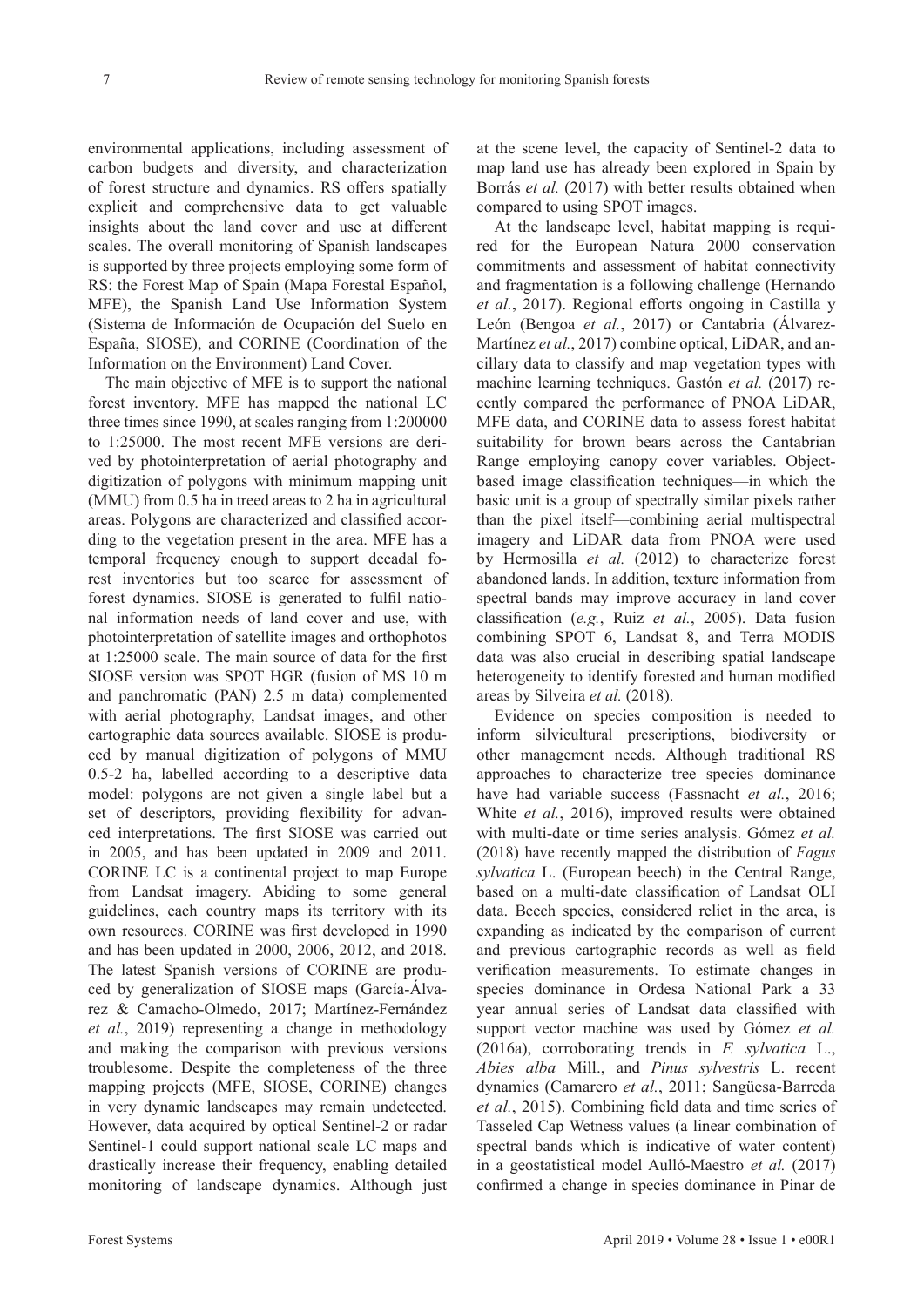Hoyocasero (Ávila) that will affect local biodiversity (Rubio *et al.*, 2011). Coarser spatial resolution data from MODIS has been employed to discriminate pine species by differences in phenology (Aragonés *et al.*, 2017). The authors modelled 368 16-day composites of data acquired in 2000-2016—spatially stratified by field data from the National Forest Inventory—and characterized curve patterns corresponding to five pine species classified with  $>70\%$  accuracy.

### *Quantification of resources*

In Spain as in many other countries the National Forest Inventory (NFI) is an effort to keep forest resources (*e.g.*, volume, biomass) assessed periodically, providing base information for decision making, forest management, and research. The Spanish NFI (SNFI) is based on a  $1\times1$  km network of permanent field plots measured every ten years. The high cost of measurements precludes more frequent updates, making the sole use of SNFI data imperfect for current reporting needs. SNFI represents a robust database reliable as reference for calibration and validation of forestry studies and applications based on RS datasets. For instance, González-Alonso *et al.* (2006) estimated biomass at national level calibrating their models with data from the SNFI 2nd rotation, and Gómez *et al.* (2014) modelled and assessed biomass and change of biomass in pines of the Central Range with Landsat time series calibrated with data from the  $2<sup>nd</sup>$  (ca. 1990) and 3rd (ca. 2000) SNFI rotations. Other authors have found useful the integration of SNFI and SAR data for estimation of biomass (Joshi *et al.*, 2017) and SNFI and LiDAR data for estimation of canopy fuel (González-Ferreiro *et al.*, 2017) and structural parameters (Fernández-Landa *et al.*, 2018).

The nationally available LiDAR data from PNOA has been operationally used for forest inventory from management unit to forest scale (100-10000 ha), and some online tools have been developed to facilitate access to volume estimates or fire models. Some examples are GINFOR for Castilla la Mancha (Blanco-Martínez *et al.*, 2017) or Forestmap, which is currently available for 11 provinces (Fernández-Landa *et al.*, 2017; Tomé *et al.*, 2017). This kind of tool requires basic input from the user, like selecting an area of interest, and facilitates rapid estimations for decision making. LiDAR allows extraction of individual tree attributes through individual tree crown (ITC) approaches (Hyyppä & Inkinen, 1999) and estimation of stand-level variables using the area based approach (ABA) (Næss et, 2002; White *et al.*, 2013) or Empirical Best Linear Unbiased Predictors (EBLUPs) (Mauro *et al.*, 2016). The PNOA LiDAR

dataset was tailored for topographic applications, and its low point density may limit forestry applications such as structural characterization of dense forests (Adnan *et al.*, 2017). Nonetheless, many important inventory variables (*e.g.*, height, density) can be estimated with sufficient accuracy for certain purposes when there are enough ground returns to retrieve an accurate DTM, by choosing the appropriate relation between LiDAR pulse density and plot size (Ruiz *et al.*, 2014). Although high density ( $> 3$  pulse  $\times$  m<sup>-2</sup>) LiDAR is expensive, some regional administrations in cooperation with the National Geographic Institute have acquired this quality of LiDAR data (*e.g.*, Navarra: 14 pulse  $\times$  m<sup>-2</sup>; Basque Country and La Rioja: 2 pulse  $\times$  m<sup>-2</sup>)—superior to densities typically found in national programmes in countries with highly productive forest resources, such as Finland (Valbuena *et al.*, 2016a)—that may provide more accurate estimates in dense forests.

When forest inventories require estimates of structural attributes at stand or sub-stand level (0.5-50 ha) with relative errors below 5-10% (*e.g.*, for management purposes; Pascual *et al.*, 2018b), ABA LiDAR assisted methods become economically unaffordable due to the need of sufficient field data. To address this problem Mauro *et al.* (2016) implemented *small area estimation* approaches to a LiDAR-assisted inventory in a *Pinus pinaster* Ait. forest in Burgos. Mauro *et al.* (2016, 2017a, 2017b) based their estimations on EBLUPs using LiDAR data as auxiliary information, and demonstrated this approach is more accurate than traditional inventories over small areas. Additionally, with this approach area level models just require identification of the plot/stand correspondence and an accurate location of plots is not needed. Thus, the SNFI plot positioning difficulty no longer applies (Mauro *et al.*, 2011; Valbuena *et al.*, 2012; Pascual *et al.*, 2018a), enhancing the EBLUP methods the value of SNFI and PNOA LiDAR for operational forest inventories.

Focussing on biomass and carbon budgets—necessary for monitoring management practices and for reporting to international commitments (Montero *et al.*, 2005; Ruiz-Peinado *et al.*, 2011)—a host of RS techniques and data types have been employed in Spanish forests during the recent decades (Table 2). González-Alonso *et al.* (2006) estimated forest biomass over the entire country at the province level with Normalized Difference Vegetation Index (NDVI) composites from SPOT VEGETATION and NOAA-AVHRR, and SNFI plots. This approach is useful for overall reports but lacks enough detail for management or local assessment. In a more detailed scale, optical images from the Advanced Spaceborne Thermal Emission and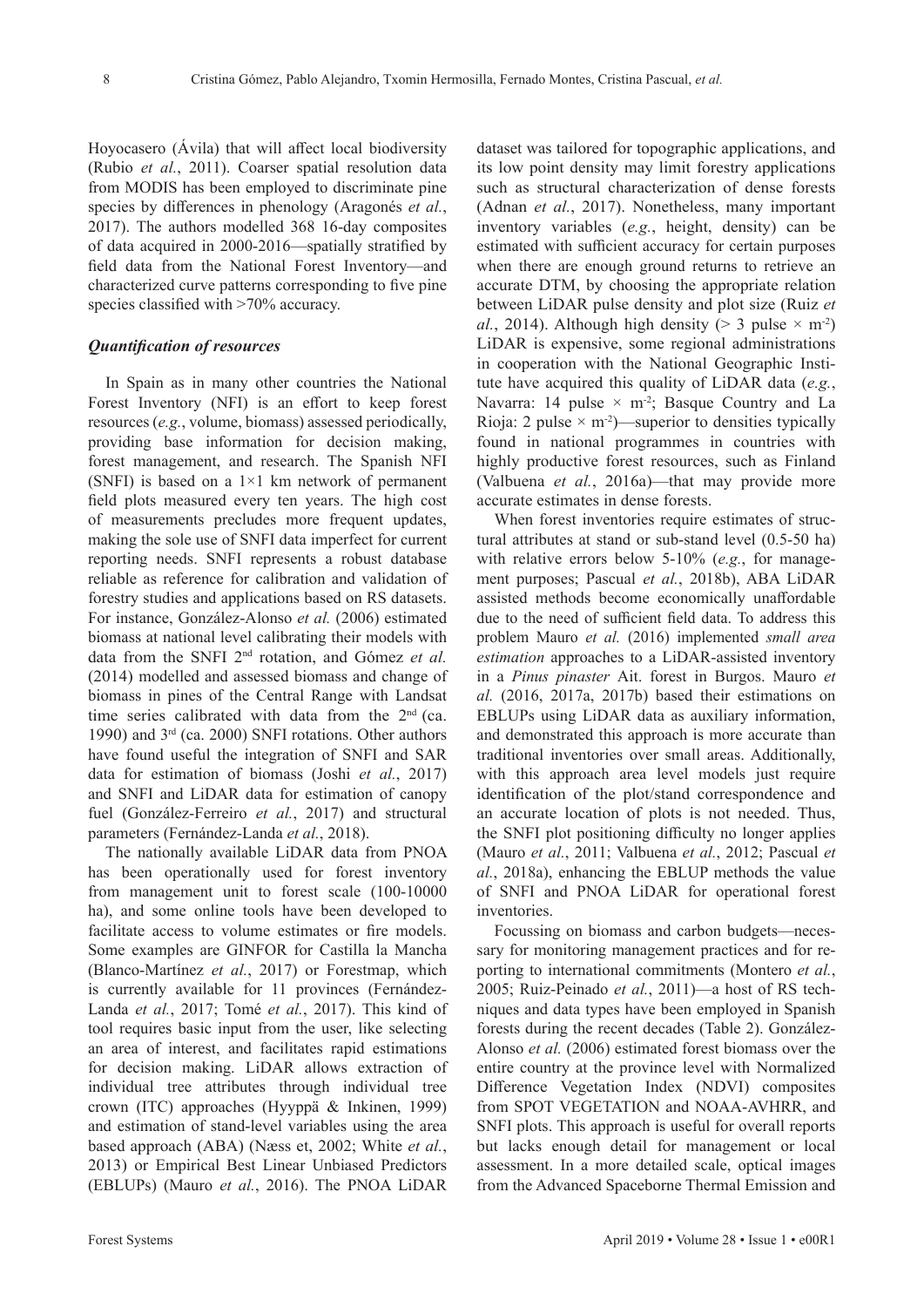| Reference                          | Variable                                                | Data source                                                        | Area<br>(km <sup>2</sup> ) | <b>Forest type</b>                                         | Approach                                                                                              | Error/accuracy                                                                                                 |
|------------------------------------|---------------------------------------------------------|--------------------------------------------------------------------|----------------------------|------------------------------------------------------------|-------------------------------------------------------------------------------------------------------|----------------------------------------------------------------------------------------------------------------|
| García<br>et al., 2010             | Biomass:<br>foliage<br>branches<br>total                | LiDAR<br>$(1.5-4.5 \text{ pulse} \times \text{m}^2)$               | 382                        | Pinus nigra,<br>Juniperus<br>thurifera and<br>Quercus ilex | Regression<br>(stepwise)                                                                              | RMSE:<br>$1.12$ T $\times$ ha <sup>-1</sup><br>$15.27 T \times ha^{-1}$<br>$17.82$ T $\times$ ha <sup>-1</sup> |
| Estornell<br>et al., 2011a         | <b>Biomass</b>                                          | LiDAR<br>$(4 \text{ pulse} \times \text{m}^{-2})$                  | 10                         | Quercus coccifera                                          | Regression                                                                                            | $RMSE = 34.7%$<br>$(1.45 \text{ kg})$                                                                          |
| Gómez<br>et al., 2012a             | Carbon<br>change                                        | Landsat TM, ETM+                                                   | 10000                      | Coniferous                                                 | Time series<br>1984-2009                                                                              | N/A                                                                                                            |
| Sevillano-Marco<br>et al., 2013    | <b>Biomass</b>                                          | <b>CBERS</b><br><b>ASTER</b>                                       | 150                        | Coniferous                                                 | Regression                                                                                            | $RMSE = 39.9%$                                                                                                 |
| Estornell<br>et al., 2012          | <b>Biomass</b>                                          | LiDAR<br>$(4 \text{ pulse} \times \text{m}^{-2})$<br>MS image      | 10                         | Quercus coccifera                                          | Regression                                                                                            | $RMSE = 22%$<br>$(96.55 \text{ kg})$                                                                           |
| González-Ferreiro<br>et al., 2013a | Biomass:<br>crown<br>stem<br>total                      | LiDAR<br>$(4 \text{ pulse} \times \text{m}^{-2})$                  | 4                          | Eucalyptus<br>globulus                                     | Regression                                                                                            | RMSE:<br>$3.5$ T $\times$ ha <sup>-1</sup><br>19.9-25.9 T $\times$ ha <sup>-1</sup><br>23.2-30.1 T × ha-1      |
| Fernández-Manso<br>et al., 2014    | <b>Biomass</b>                                          | <b>ASTER</b>                                                       | 68.5                       | Coniferous                                                 | Fraction images                                                                                       | $RMSE = 37.7%$                                                                                                 |
| Gómez<br>et al., 2014              | <b>Biomass</b><br>dynamics                              | Landsat TM, ETM+                                                   | 814                        | Coniferous                                                 | Time series<br>1984-2009                                                                              | 70% accuracy                                                                                                   |
| Tanase<br>et al., 2014a            | <b>Biomass</b>                                          | <b>ALOS PALSAR</b>                                                 | 134                        | Coniferous                                                 | Parametric /<br>non-parametric                                                                        | $RMSE = 60-80%$<br>$(21\pm2.2 \text{ T} \times \text{ha}^{-1})$                                                |
| Méndez<br>et al., 2016             | <b>Biomass</b>                                          | <b>ALOS PALSAR</b>                                                 | 210                        | Coniferous and<br>broadleaved                              | Regression                                                                                            | $RMSE = 39-51\%$                                                                                               |
| Guerra-Hernández<br>et al., 2016   | Biomass:<br>stem<br>crown<br>total                      | LiDAR<br>$(0.5 \text{ pulse} \times \text{m}^{-2})$                | 7.48                       | Pinus pinea,<br>Quercus<br><i>pyrenaica</i> , and<br>mixed | Regression<br>(stepwise)                                                                              | RMSE (P. pinea):<br>26.16%<br>25.89%<br>25.90%                                                                 |
| Domingo<br>et al., 2017            | <b>Biomass</b><br>loss and CO <sub>2</sub><br>emissions | LiDAR<br>$(1.5 \text{ pulse} \times \text{m}^{-2})$                | 142/<br>33.9               | Pinus halepensis                                           | Regression<br>(multiple linear)<br>Random Forest<br><b>Support Vector</b><br>Machine<br>Decision Tree | $RMSE = 11.1\%$                                                                                                |
| Montealegre<br>et al., 2017b       | <b>Biomass</b><br>loss and $CO2$<br>emissions           | LiDAR<br>$(1 \text{ pulse} \times \text{m}^{-2})$                  | 82.7                       | Pinus halepensis                                           | Regression<br>(forward stepwise)                                                                      | $RMSE = 27.35%$                                                                                                |
| Navarro-Cerrillo<br>et al., 2017   | Total<br>aboveground<br>biomass                         | LiDAR<br>$(4 \text{ pulse} \times \text{m}^{-2})$                  | N/A                        | Pinus sylvestris<br>Pinus nigra                            | Regression<br>(multiple linear)                                                                       | RMSE:<br>$P.$ sylvestris =<br>2.89%<br><i>P.</i> nigra = $0.38\%$                                              |
| Trassierra<br>et al., 2017         | <b>Biomass</b>                                          | LiDAR<br>$(0.5 \text{ pulse} \times \text{m}^{-2})$<br>Landsat OLI | N/A                        | Cistus laurifolius                                         | Regression<br>Random Forest                                                                           | RMSE:<br>$(LiDAR) = 26.75%$<br>$(Landsat) = 41\%$                                                              |
| Valbuena<br>et al., 2017b          | <b>Biomass</b>                                          | LiDAR<br>$(1.15 \text{ pulse} \times \text{m}^{-2})$<br>and MS-DAP | 8                          | Pinus sylvestris                                           | Most similar<br>neighbour                                                                             | $RMSE = 14.4 \%$                                                                                               |
| Hernando<br>et al., 2019           | Biomass:<br>foliage<br>branches<br>total                | LiDAR<br>$(1.15 \text{ pulse} \times \text{m}^{-2})$<br>and MS-DAP | 8                          | Pinus sylvestris                                           | Most similar<br>neighbour                                                                             | RMSE:<br>19.99 %<br>18.21 %<br>16.72 %                                                                         |

**Table 2**. Examples of works for estimation of biomass and carbon fluxes with remote sensing in Spanish forest ecosystems.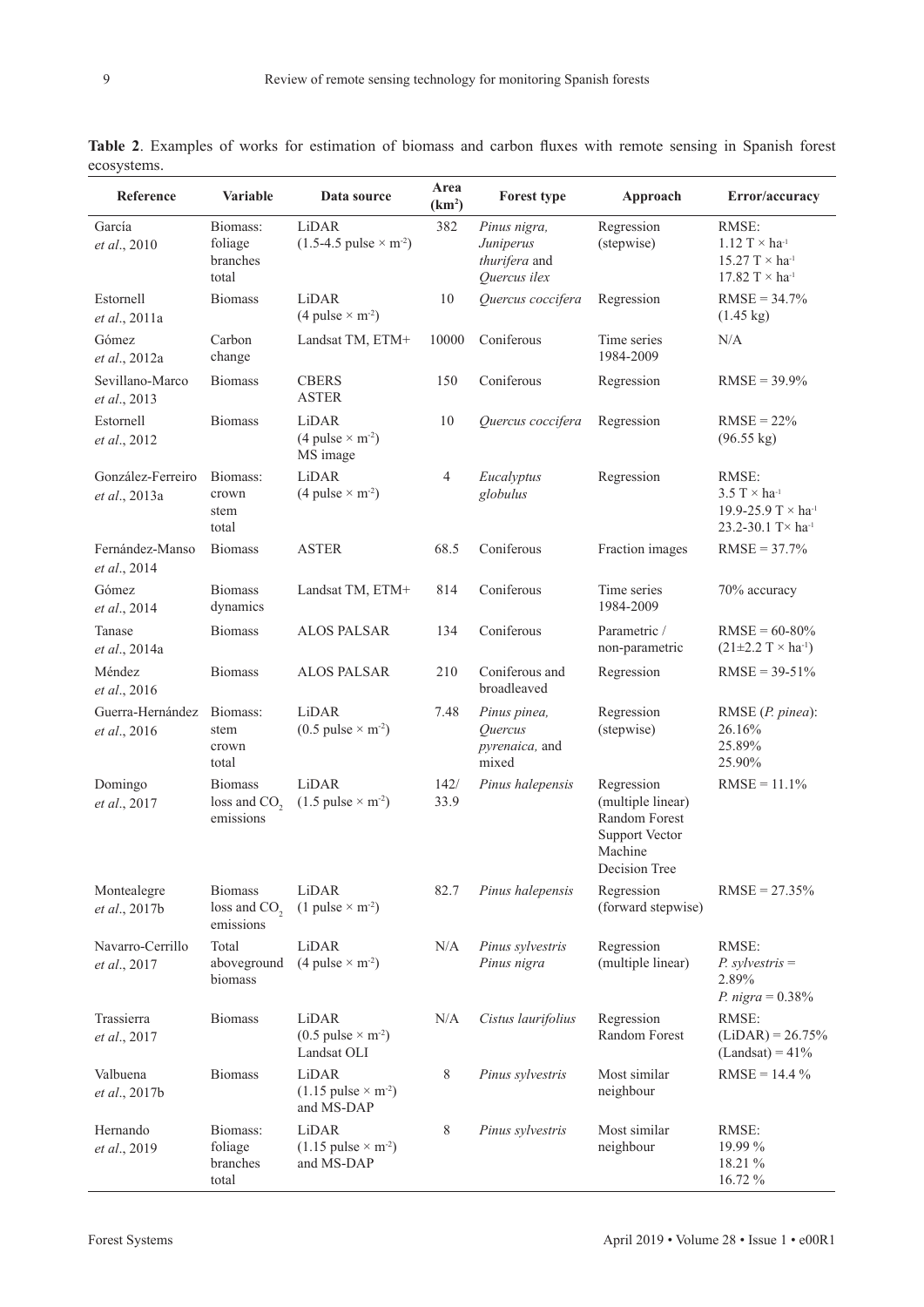Reflection Radiometer (ASTER) images were used by Fernández-Manso *et al.* (2014) to estimate biomass of pines in Segovia. A combination of the red and SWIR bands with the green fraction obtained applying Linear Spectral Mixture Analysis (LSMA) yielded the strongest relationship with biomass ( $R = 0.63$ ). LSMA was applied to lessen the effect of mixed pixels and showed a positive contribution in the modelling. Gómez *et al.* (2012a) described changes in carbon content at the landscape level in pines of the Central Range employing a time series of Landsat images (8 images for a 25-year period). Through interpretation of the temporal derivative of the time series—named Process Indicator (PI)—the rates and directionality of change (*i.e.*, increase or decrease) were characterized. The same Landsat series served a 2D wavelet transformation model calibrated with SNFI plots for estimation of biomass dynamics (Gómez *et al.*, 2014), whereby changes in biomass were mapped with 70% accuracy. In general, the biomass of Spanish forests has proven difficult to characterize with spectral traits (Vázquez de la Cueva, 2008) in part due to their heterogeneity and location in rugged areas. Such factors, added to the saturation of optical and radar sensors, preclude accurate estimation of high values of biomass. LiDAR technology has become key for assessment of aboveground forest biomass, enabling estimation of its distribution among crowns, trunks, branches and leaves, and quantification of biomass loss and  $CO<sub>2</sub>$  emissions (Table 2).

National Parks Administration (Organismo Autónomo de Parques Nacionales, OAPN) currently monitors the net primary production (NPP) of ecosystems in National Parks with REMOTE, an application for analysis of MODIS NDVI and EVI (Enhanced Vegetation Index) time series (Cabello *et al.*, 2016). Information of the NPP contributes to inform about the National Parks state of conservation. The high frequency of continuous data and accumulated reference data facilitates an alarm system for identification of anomalies as well as characterization of tendencies. Cicuéndez *et al.* (2015) demonstrated that the NASA derived MODIS Gross Primary Production (GPP) product (MOD17A2, 1 km spatial resolution) underestimates dehesa GPP due to ecological parameters such as soil moisture and precipitation. For such finding the authors compared 5 years (2004- 2008) of MOD17A2 with a MODIS-based locally calibrated GPP in a 600 ha holm-oak dehesa in Cáceres.

Shrub ecosystems—18.4 million ha in Spain, MAPAMA 2011—have attracted efforts for estimation of biomass and volume. Estornell *et al.* (2011a) employed high density LiDAR (average 8 point  $\times$  m<sup>-2</sup>) to evaluate biomass of a *Q. coccifera* dominated area

in Chiva (Valencia) and obtained accurate results  $(R<sup>2</sup> = 0.73)$  in plots of 1.5 m radius when a highly accurate Digital Terrain Model (DTM) (RMSE < 0.2 m) was employed. Biomass estimates over the same area were improved by combining LiDAR with spectral data from an airborne flight and when assessing results in squared plots of 100 m<sup>2</sup> (Estornell *et al.*, 2012). Trassierra *et al.* (2017) estimated *Cistus laurifolius* L. aerial biomass in experimental plots (11.3 m radius with subplots of 2 m radius) in Soria and compared models based on PNOA LiDAR or Landsat variables. The authors found better results when building parametric models with LiDAR data, but Landsat spectral information was considered as an acceptable alternative.

Although information from SAR images is particularly complex to retrieve in fragmented landscapes with steep topography, as frequently found in Spanish forests, SAR images have demonstrated potential for estimation of aboveground biomass (Tanase *et al.*, 2014a; Joshi *et al.*, 2017). Tanase *et al.* (2014a) used SNFI plots to evaluate parametric and non-parametric modelling retrieval of biomass as a function of dualpolarized (HH, HV) ALOS PALSAR backscatter of coniferous forests in Aragon. The study concludes that observed errors obtained with non-parametric models are similar and that within the sensitivity interval of the L-band wavelength (10-100 T  $\times$  ha<sup>-1</sup>) biomass estimates are relatively accurate (RMSE = 20-35%). Considerably larger errors were observed outside this interval since at low biomass levels  $(\leq 10 \text{ T} \times \text{ha}^{-1})$ backscattering largely depends on surface properties while at high biomass levels  $(>100 \text{ T} \times \text{ha}^{-1})$  signal saturation sets in. Méndez *et al.* (2016) used ALOS PALSAR for estimating eucalyptus and pine forest biomass in Huelva by modelling the relationship between the backscatter coefficients and wood volume. Correlations were high  $(R = 0.7-0.8)$  but so was the relative error (RMSE =  $39.8-51.6%$ ). The signal saturation point was identified at 100 T  $\times$  ha<sup>-1</sup> suggesting that improved modelling approaches are needed to meeting forest management needs, a conclusion also reached in other studies over similar environments (Tanase *et al.*, 2014b). Joshi *et al.* (2017) found that the inclusion of forest structural information is crucial to establishing suitable relationships between stand volume or biomass and SAR backscatter, and using that approach mapping forests with SAR images may not need to be restricted to areas with low biomass.

### *Structural characterization*

Characterizing structural parameters like dominant height or basal area at different scales—individual tree,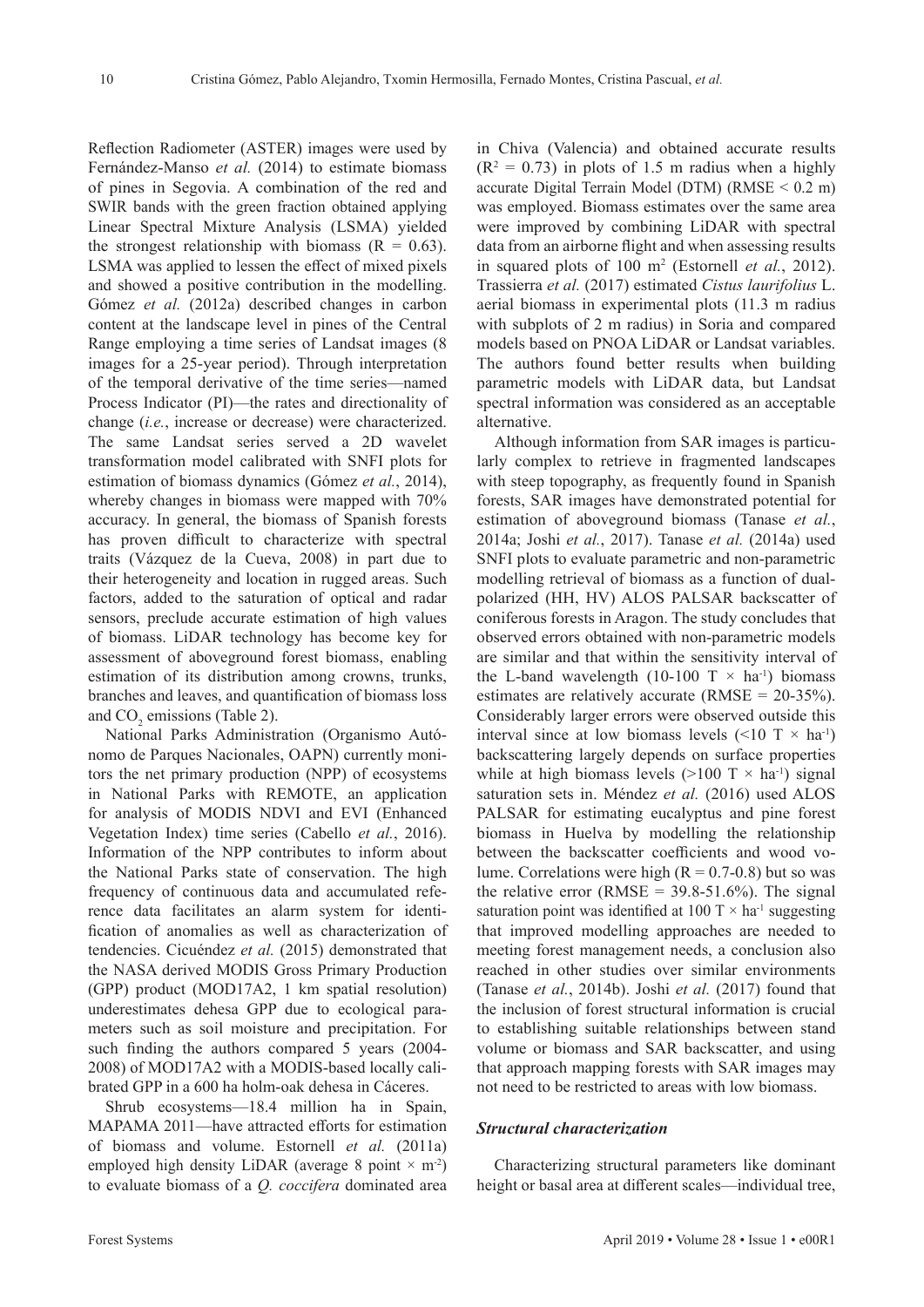plot, stand, landscape—employing diverse techniques and datasets is a typical RS effort (Table 3). Very high spatial resolution (0.7-2.4 m pixel size) data from single date QuickBird-2 images were employed by Gómez *et al.* (2012b) to estimate quadratic mean diameter, basal area, and number of trees per hectare in pine areas of the Central Range. In the same areas Gómez *et al.* (2011) modelled the stand structural diversity and found that image texture variables make a valuable contribution in structural modelling. The advent of LiDAR technology since the beginning of the century has reduced estimation error, marking a milestone change in this field (Table 3). At local scale UAVs can be used for estimation of tree heights (Zarco-Tejada *et al.*, 2014), with an on-board LiDAR or from DAP point clouds. However, the DAP technology is not yet operationally used in the Spanish forest sector, although it has shown valuable for estimation of structural parameters with accuracies similar to those from LiDAR when an accurate DTM is available (Navarro *et al.*, 2018).

LiDAR data by itself or in combination with other data sources have demonstrated capacity for assessment of the main forest structural variables (*i.e.*, height, basal area, volume) and also a number of derived forest properties (*e.g.*, complexity, diversity, regeneration) (Table 3). For example, Fernández-Landa *et al.* (2018) estimated basal area, volume, and number of stems per hectare in pine and beech forests of La Rioja with PNOA LiDAR data and SNFI plots, and Gonçalves-Seco *et al.* (2011) estimated canopy cover, density, and tree height in dense stands of eucalyptus plantations in Galicia. Estornell *et al.* (2011b) predicted dominant height of *Quercus coccifera* L. in Chiva (Valencia) from discrete LiDAR metrics with accuracy  $(R^2 = 0.73)$ , while Crespo-Peremarch *et al.* (2018) characterized understory vegetation attributes (*i.e.*, mean and maximum height, cover, and volume) at the plot level employing full-waveform LiDAR metrics in Sierra de Espadán (Castellón). ITC approaches have sometimes been used for measurement of individual tree height (*e.g.*, González-Ferreiro *et al.*, 2013b in *P. radiata* plantations in Galicia), but ITC approaches are more sensitive to pulse density than ABA and there fore less employed in forest inventories. Although discrete LiDAR returns below 1.5-2 m are frequently considered signal noise and dismissed—leaving shrub structure below this height unaccounted for—some studies have focused on the structure of forest lower layers, including regeneration stages. Valbuena *et al.* (2013c) showed the relationship of under-canopy parameters to other forest structural properties and employed these relationships to unravel the success of natural regeneration in *P. sylvestris* forests of Valsaín

(Segovia). Blázquez-Casado *et al.* (2015) studied forest dynamics and regeneration after storm damage with 2011 acquired LiDAR ( $\geq 6$  pulse  $\times$  m<sup>-2</sup>) and historical (1956/1977/1996) aerial photography, showing how natural disturbances influence forest development. Simonson *et al.* (2018) explored the effects of phenology on LiDAR metrics in mixed stands of *Quercus suber* L. and *Quercus canariensis* Willd. in Los Alcornocales Natural Park (Cádiz). Employing two spring datasets acquired in a six week interval, there was consistency in the maximum and mean height estimations but some differences in standard deviations and skewness. Combining data from multiple sensors usually provides important synergies for the characterization of forest structure (Pascual *et al.*, 2010; Manzanera *et al.*, 2016; Ruiz *et al.*, 2018). However, Valbuena *et al.* (2017a) obtained mixed results when combining LiDAR with MS information from DAP, suggesting that synergies among sensors may be beneficial in some cases but counterproductive for structural variables that just depend on vegetation heights.

Mapping the structural complexity, that is, structural types and development stages of forests helps decision making. Pascual *et al.* (2008; 2013) developed a twostage method for depicting forest structural types of *P. sylvestris* stands in the Central Range. Attending to an increasing participation of forest management expert opinion, the best classification of structural types was obtained from a fully automatic delineation of stands with LiDAR data—by means of an objectoriented segmentation algorithm—with subsequent k-means clustering of stands into five structural types. Automated methods developed from LiDAR data to describe forest structural types in Spain (Valbuena *et al.*, 2013c) have recently been extended for a more generalized use across ecotypes in Europe (Adnan *et al.*, 2018).

There has been an intense research effort for optimization of methods employing LiDAR data in the assessment of structural properties in Spanish forests. The influence of pulse density—a key variable when acquiring LiDAR data—has received particular attention. In 2012 González-Ferreiro *et al.* evaluated a range of pulse densities (0.5-8 pulse  $\times$  m<sup>-2</sup>) for estimation of height, basal area, and volume of *Pinus radiata* D. Don. plantations in Galicia, and found similar performances. Varo-Martínez *et al.* (2017) evaluated the capacity of  $(0.5/4.0/10.5 \text{ pulse} \times \text{m}^2)$  LiDAR data in the delineation of *P. sylvestris* stands in Sierra de Los Filabres (Almería) and found no significant difference, but for estimation of height the densest dataset performed best. On the contrary, Marino *et al.* (2017a) found similar performance in the estimation of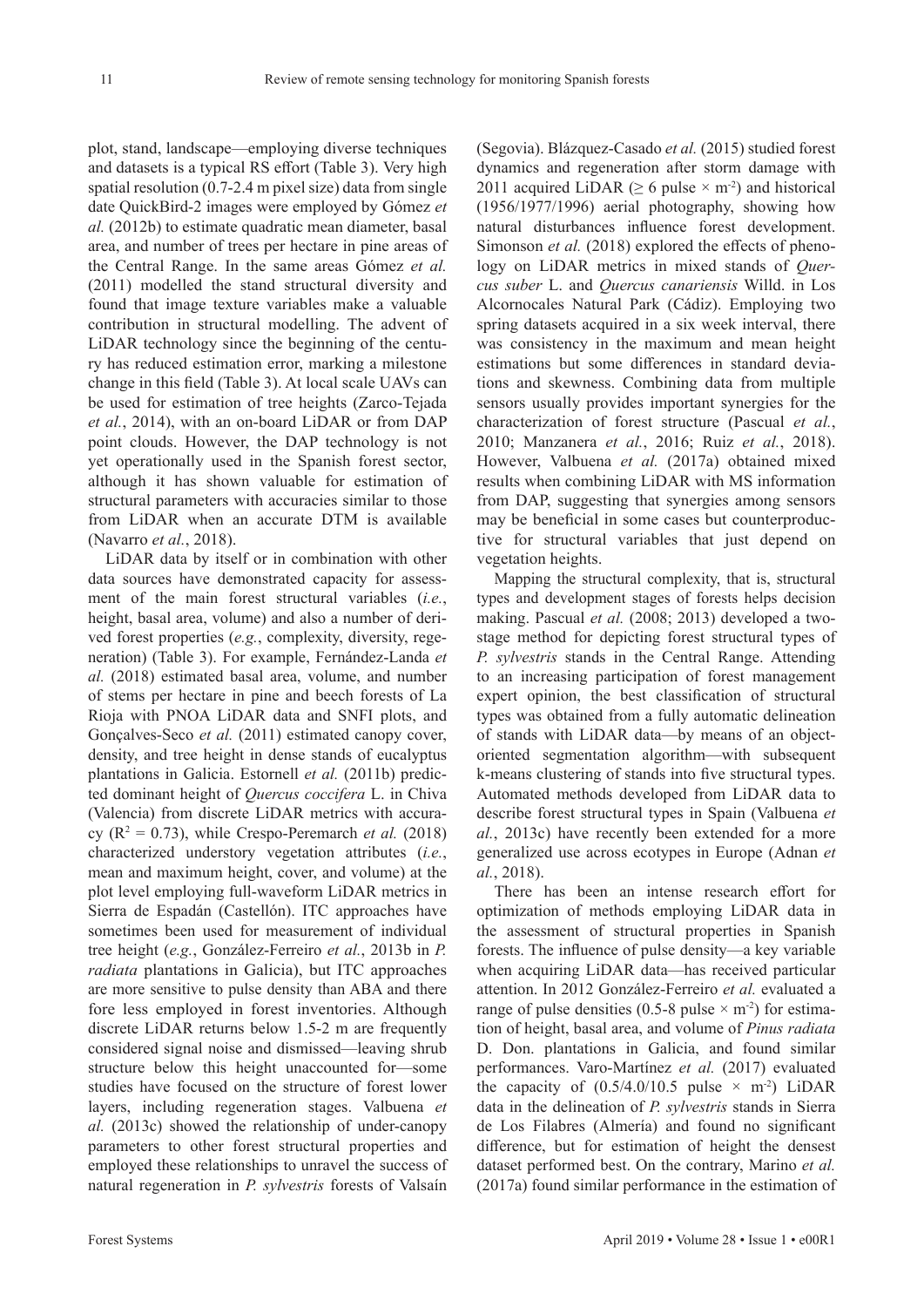| Reference                                    | <b>Structural variable</b>                                               | Data                                                            | <b>Forest type</b>                      | Approach                                                                                                                 | <b>Error</b>                                                                                                                                   |
|----------------------------------------------|--------------------------------------------------------------------------|-----------------------------------------------------------------|-----------------------------------------|--------------------------------------------------------------------------------------------------------------------------|------------------------------------------------------------------------------------------------------------------------------------------------|
| Pascual et al., 2008<br>Pascual et al., 2013 | Structural types                                                         | LiDAR<br>Landsat                                                | Pines<br>120 ha                         | Object<br>classification<br>Regression                                                                                   | N/A                                                                                                                                            |
| Estornell<br>et al., 2011b                   | Ho                                                                       | LiDAR<br>$(4 \text{ pulse} \times \text{m}^{-2})$               | Quercus<br>coccifera                    | Regression                                                                                                               | $RMSE = 0.13$ m                                                                                                                                |
| Gómez<br>et al., 2012b                       | QMD, G, N                                                                | QuickBird-2                                                     | Pines<br>13000 ha                       | <b>CART</b><br>Stand level<br>characterization                                                                           | RMSE:<br>$QMD = 0.13$ m<br>$G = 5.79$ m <sup>2</sup> × ha <sup>-1</sup><br>$N = 98.86$                                                         |
| González-Ferreiro<br>et al., 2012            | G, V, Ho, Hm                                                             | LiDAR<br>$(8 \text{ pulse} \times \text{m}^{-2})$               | Pinus radiata<br>3600 ha                | Regression                                                                                                               | RMSE:<br>$G = 7.8$ m <sup>2</sup> × ha <sup>-1</sup><br>$V = 76.9$ m <sup>3</sup> × ha <sup>-1</sup><br>$Ho = 1.88 \text{ m}$<br>$Hm = 1.92 m$ |
| Sevillano-Marco<br>et al., 2013              | G, V                                                                     | <b>CBERS</b><br>and ASTER                                       | Pinus radiata<br>693.9 ha               | Non-linear<br>Regression                                                                                                 | RMSE:<br>$G = 19.9$ m <sup>2</sup> × ha <sup>-1</sup><br>$V = 214.2 \text{ m}^3 \times \text{ha}^{-1}$                                         |
| Condés<br>et al., 2013                       | V                                                                        | LiDAR<br>$(2 \text{pto} \times \text{m}^{-2})$                  | Pinus sylvestris<br>1121 ha             | Two-<br>phase<br>regression                                                                                              | Relative error = $5.1\%$                                                                                                                       |
| Valbuena<br>et al., 2013b                    | G, N                                                                     | LiDAR<br>$(1.15 \text{ pulse} \times \text{m}^{-2})$            | Pinus sylvestris<br>384 ha              | PLS<br>regression<br>and<br>multimodel<br>inference                                                                      | RMSE:<br>$G = 9.06\%$<br>$N = 18.04\%$                                                                                                         |
| García-Gutiérrez<br>et al., 2014             | G, Ho, Hm                                                                | LiDAR<br>$(0.5-8 \text{ pulse} \times \text{m}^{-2})$           | Eucalyptus<br>globulus<br>Pinus radiata | Genetic<br>approach<br><b>MLR</b>                                                                                        | RMSE:<br>$G = 8.51/7.60$ m <sup>2</sup> ×<br>$ha^{-1}$<br>$Ho = 2.01/1.89 m$<br>$Hm = 1.71/1.86$ m                                             |
| Ruiz<br>et al., 2014                         | G, V, CC                                                                 | LiDAR<br>$(0.25-6 \text{ pulse} \times \text{m}^{2})$           | Pinus nigra<br>Pinus sylvestris         | Regressions;<br>adaptive<br>threshold                                                                                    | Variable RMSE<br>depending on pulse<br>density and plot sizes<br>used.                                                                         |
| Blázquez-Casado<br>et al., 2015              | $G$ , Hm, N,<br>cover, Nm, Dm,<br>Do, RD_H to define<br>structural types | LiDAR<br>(6 pulse $\times$ m <sup>-2</sup> )                    | Pinus uncinata<br>208 ha                | Aggregation of<br>individual<br>tree metrics into<br>stand level<br>structural<br>variables<br>to define forest<br>types | N/A                                                                                                                                            |
| Manzanera<br>et al., 2016                    | V, Hl, SDI, GC, La,<br><b>BALM</b>                                       | LiDAR<br>$(1.15 \text{ pulse} \times \text{m}^2)$<br>MS imagery | Pinus sylvestris<br>4.6 ha              | Back-p<br>rojecting<br>and<br>canonical<br>correlation<br>analysis                                                       | Canonical $R^2 = 98.9$                                                                                                                         |
| Montealegre<br>et al., 2016                  | G, Hm, QMD, N                                                            | LiDAR (PNOA)<br>$(1 \text{ pulse} \times \text{m}^2)$           | Pinus halepensis                        | Multiple<br>regression                                                                                                   | RMSE:<br>$Hm = 0.72 m$<br>$QMD = 1.99$ cm<br>$G = 2.39$ m <sup>2</sup> × ha <sup>-1</sup><br>$N = 187$ stem $\times$ ha <sup>-1</sup>          |

**Table 3.** Examples of forest structural characterization in Spain employing remote sensing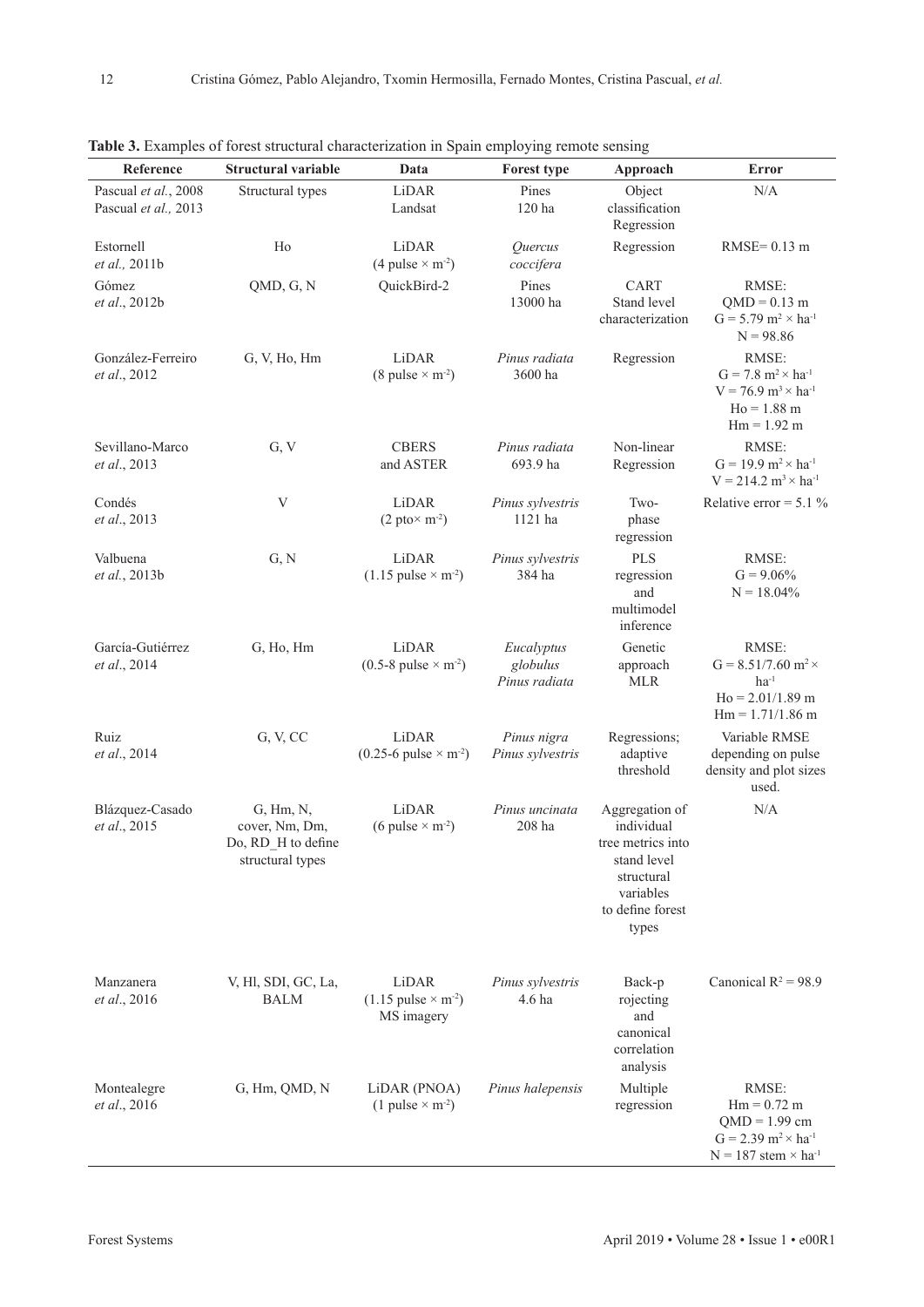| Reference                           | Structural variable               | Data                                                                                                                            | <b>Forest type</b>                                    | Approach                                          | Error                                                                                                                                                                                                                   |
|-------------------------------------|-----------------------------------|---------------------------------------------------------------------------------------------------------------------------------|-------------------------------------------------------|---------------------------------------------------|-------------------------------------------------------------------------------------------------------------------------------------------------------------------------------------------------------------------------|
| Fernández-Landa<br>et al., 2018     | G, N                              | LiDAR<br>$(0.5 \text{ point} \times \text{m}^{-2})$<br>SNFI, Landsat                                                            | Pinus sylvestris<br>Fagus sylvatica<br>16000 ha       | Area based<br>approach<br><b>GLM</b><br>modelling | RMSE:<br>$Gbeech = 6.9 m2 × ha-1$<br>$G_{\text{pine}} = 3.3 \text{ m}^2 \times \text{ha}^{-1}$<br>$N_{\text{heech}} = 361 \text{ stem} \times \text{ha}^{-1}$<br>$N_{\text{pine}} = 392$ stem $\times$ ha <sup>-1</sup> |
| Arias-Rodil<br><i>et al.</i> , 2018 | QMD, Dm                           | LiDAR (PNOA)<br>$(0.5 \text{ pulse} \times \text{m}^2)$                                                                         | Pinus radiata                                         | Regression                                        | RMSE:<br>$OMD = 3.42$ cm<br>$Dm = 3.62$ cm                                                                                                                                                                              |
| Crespo-Peremarch<br>et al., 2018    | Understory:<br>V, Hm, Hmax, cover | LiDAR<br>full-waveform<br>$(14 \text{ pulse} \times \text{m}^2)$                                                                | Shrub under<br>Pinus<br>halepensis,<br>Pinus pinaster | Regression                                        | RMSE:<br>$V = 56.49$ m <sup>3</sup> × ha <sup>-1</sup><br>$H_m = 0.08$ m<br>$H_{max} = 0.51$ m<br>cover= $9\%$                                                                                                          |
| Navarro<br>et al., 2018             | G, V, Ho, N                       | DAP from<br>PNOA imagery<br>$(4.32 \text{ point} \times \text{m}^{-2})$<br>LiDAR<br>$(2.96 \text{ point} \times \text{m}^{-2})$ | Pinus pinaster<br>1926 ha                             | Random<br>Forest                                  | RMSE:<br>$G = 27.02\%$<br>$V = 26.80\%$<br>$Ho = 10.71\%$<br>$N = 43.02\%$                                                                                                                                              |

**Table 3.** Continued.

Note. G: basal area; V: volume; CC: canopy cover; QMD: quadratic mean diameter; Dm: mean diameter; Hm: mean height; Ho: dominant height; Hl: Lorey's height; N: stem density; SDI: stand density index; GC: Gini coefficient; La: Lorenz asymmetry; BALM: proportions of basal area larger than the QMD; Nm: Recruitment with D between 2.5 and 7.5 cm; RD\_H: relative difference between dominant and mean height.

*P. sylvestris* height in Valsaín (Segovia) when comparing 0.5 with /1.5-5.0 pulse  $\times$  m<sup>-2</sup> LiDAR data, but the lower strata was better characterized with denser point clouds. Ruiz *et al.* (2014) analysed the combined effect of plot size and LiDAR pulse density on estimates of volume, biomass, basal area, and canopy cover in pines of the Central Range (Cuenca). The authors found that the rate of improvement in model estimates decreases when using plot areas  $\geq 500{\text -}600$  m<sup>2</sup>, while densities  $>1$  pulse  $\times$  m<sup>-2</sup> do not significantly improve predictions. The variety of sometimes apparently opposite results suggests there is no general optimal LiDAR data density, but it rather depends on the work objectives and structure of the target forest. A good choice of LiDAR predictive variables is relevant when modelling forest structure (García-Gutiérrez *et al.*, 2014; Valbuena *et al.*, 2017b), and the estimation and classification methods may also play a significant role (Guerra-Hernández *et al.*, 2016; Valbuena *et al.*, 2016b; Domingo *et al.*, 2017, 2018). Regarding the scale of data aggregation, Mauro *et al.* (2016) showed that it has important consequences and demonstrated the subsequent trade-offs with the desired accuracy in the estimation of forest structural variables.

#### *Fire assessment*

Remote sensing technology has extensively been used for fire related applications in Spain, including identification of area burned and fire severity, characterization of fire drivers, and monitoring regeneration (Table 4). A burned forest area can be determined by classification of a single post-fire image (Quintano *et al.*, 2006) since the spectral signature of burned vegetation has higher visible and SWIR values and lower NIR values compared with nonburned areas. However, differential approaches (*i.e.*, temporal comparison) and active fire information based on thermal anomalies are more reliable for large and heterogeneous areas. Merino de Miguel *et al.* (2010) successfully applied a scar detection algorithm based on MODIS active fire data and a single MODIS post-fire infrared reflectance image (500 m) in Galicia, making use of freely available and highly processed products and without needing field data. Deepening on this cost-effective method and working on the same area, Huesca *et al.* (2013a) demonstrated similar mapping results employing MERIS post fire infrared reflectance data (300 m), and certainly higher accuracies than achieved by global fire products. Overall, these low spatial resolution datasets have great value for regional assessments, although they lack sufficient spatial detail for management. With fine spatial detail Verdú & Salas (2010) compared four pairs of Landsat and SPOT composites for the period 1991-2005 at irregular intervals of 1-5 years and visually identified and mapped fire scars over Spain. As expected the total area burned by fires larger than 100 ha was better correlated with the official fire database in the shortest interval product (1999-2000) than in other 5-year interval products. But mapping fire scars at large scale with fine temporal frequency and spatial resolution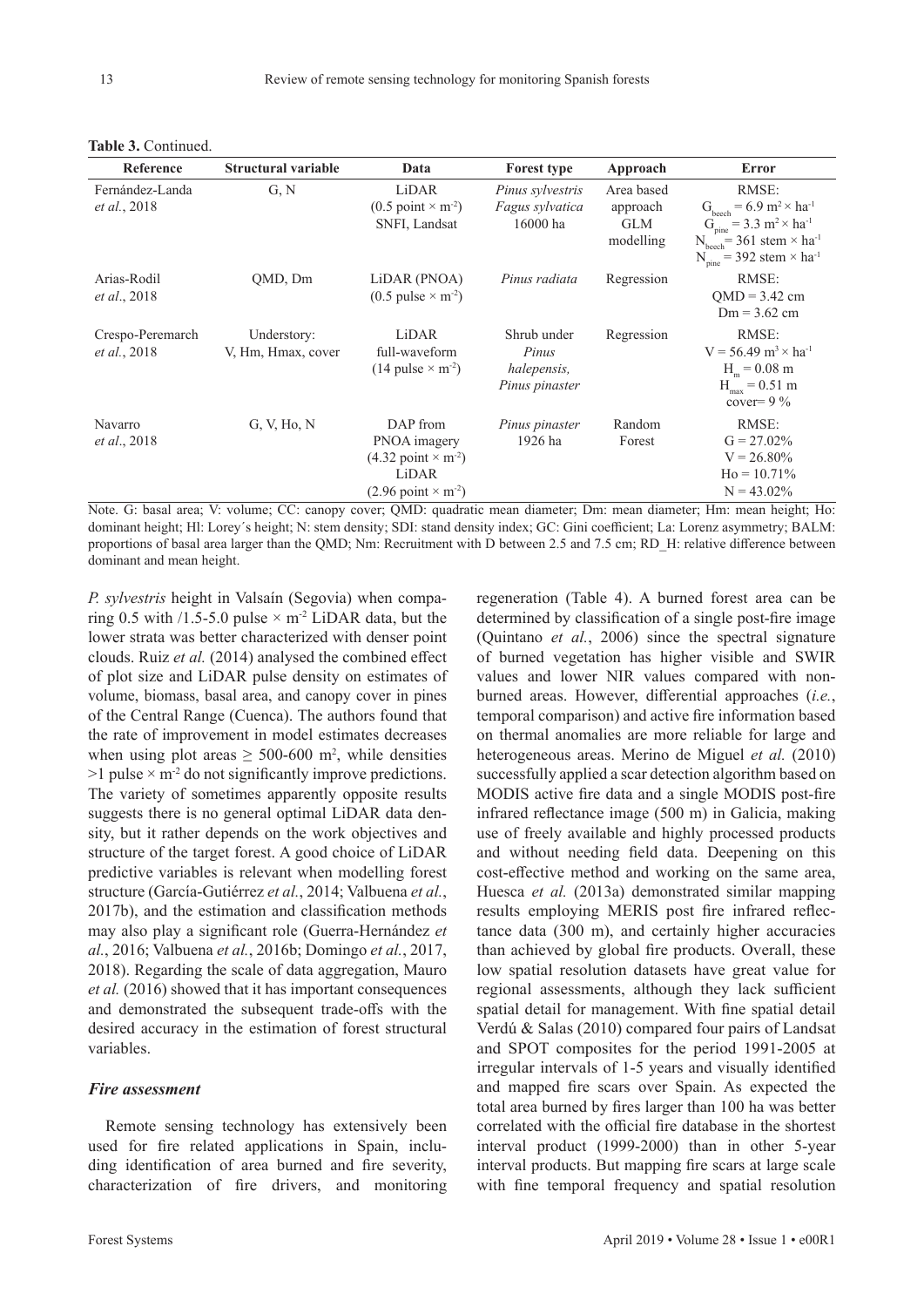| <b>AREA BURNED</b>            |                                                                             |                                                                    |  |  |
|-------------------------------|-----------------------------------------------------------------------------|--------------------------------------------------------------------|--|--|
| <b>Study</b>                  | Data                                                                        | <b>Techniques</b>                                                  |  |  |
| Quintano et al., 2006         | NOAA AVHRR and Landsat                                                      | Classification of fraction images                                  |  |  |
| Verdú & Salas, 2010           | Landsat and SPOT                                                            | Visual analysis                                                    |  |  |
| Merino de Miguel et al., 2010 | Active fire data and MODIS (500 m)<br>reflectance                           | Threshold correlation                                              |  |  |
| Huesca et al., 2013a          | Active fire data and MODIS $(250 \text{ m})$ /<br>MERIS (300 m) reflectance | Threshold correlation                                              |  |  |
| Gómez et al., 2017            | Landsat time series (TM, ETM+)                                              | Trend analysis of NBR with C2C algorithm                           |  |  |
| Belenguer-Plomer et al., 2018 | Sentinel-1 time series                                                      | Change detection, Reed-Xiaoli anomaly<br>detection, Random Forests |  |  |

**Table 4.** Examples of forest fire related remote sensing applications in Spain.

## **FIRE SEVERITY**

| <b>Study</b>                                 | Data                                                           | <b>Techniques</b>                                                                  |
|----------------------------------------------|----------------------------------------------------------------|------------------------------------------------------------------------------------|
| Álvarez-Taboada et al., 2007b                | Landsat-TM                                                     | <b>OBIA</b><br>Thresholding                                                        |
| De Santis & Chuvieco 2007                    | Landsat-TM                                                     | Radiative transfer model inversion simulations                                     |
| Chuvieco et al., 2007                        | Landsat-TM, Terra-MODIS, SPOT-HRV,<br>Envisat-MERIS, IRS-AWIFS | Radiative transfer model inversion simulations                                     |
| De Santis & Chuvieco 2009                    | Landsat-TM and SPOT5-HRG                                       | Spectral Angle Mapper supervised classification                                    |
| Tanase et al., 2010a                         | ERS 1/2, ENVISAT ASAR, TerraSAR-X,                             | Radar backscatter                                                                  |
| Tanase et al., 2010b                         | <b>ALOS PALSAR</b>                                             | Radar coherence                                                                    |
| Tanase et al., 2011a                         | Landsat TM                                                     | Change detection                                                                   |
| Tanase et al., 2014c                         | Radarsat-2, ALOS PALSAR                                        | Polarimetric decomposition                                                         |
| Tanase et al., 2015a, b                      | ALOS PALSAR, Landsat TM                                        | Change detection                                                                   |
| Quintano et al., 2015                        | Landsat ETM+                                                   | Correlation and regression of Land Surface<br>Temperature and CBI                  |
| Viedma et al., 2015                          | Landsat TM                                                     | Relative Differenced Normalized Burn Ratio and<br>Boosted regression tree analysis |
| Fernández-Manso et al., 2016a                | Sentinel-2A                                                    | Multinomial logistic regression                                                    |
| Montealegre et al., 2017a                    | LiDAR PNOA $(0.5 \text{ pulse} \times \text{m}^2)$             | Logistic Regression                                                                |
| Botella-Martínez & Fernández-<br>Manso, 2017 | Landsat 8 OLI                                                  | Threshold classification of NBR derived indices                                    |
| Fernández-García et al., 2018                | Landsat 8 OLI/TIRS, ETM+                                       | Linear Regression                                                                  |
| Quintano et al., 2018                        | Sentinel-2A MSI, Landsat 8 OLI                                 | Threshold classification of NBR derived indices                                    |

## **FUEL TYPE AND STRUCTURE**

| <b>Study</b>                    | Data                                                       | <b>Techniques</b>                                             |  |  |  |
|---------------------------------|------------------------------------------------------------|---------------------------------------------------------------|--|--|--|
| Riaño et al., 2002              | Landsat TM and DEM-derived data                            | Supervised classification (maximum likelihood)                |  |  |  |
| Arroyo et al., 2006             | OuickBird-2                                                | OBIA classification                                           |  |  |  |
| González-Olabarría et al., 2012 | LiDAR (2 pulse $\times$ m <sup>-2</sup> )                  | FlanMap simulation                                            |  |  |  |
| González-Ferreiro et al., 2014  | LiDAR $(0.5 \text{ point} \times \text{m}^{-2})$           | Regression                                                    |  |  |  |
| Marino et al., 2016             | LiDAR(1 pulse $\times$ m <sup>-2</sup> ) and Landsat 8 OLI | Vegetation classification and fuel model<br>assignment        |  |  |  |
| Alonso-Benito et al., 2016      | LiDAR(2.43 point $\times$ m <sup>-2</sup> ) and WordView2  | OBIA classification                                           |  |  |  |
| Robles et al., 2016             | LiDAR(2 point $\times$ m <sup>-2</sup> ) and aerial images | OBIA classification                                           |  |  |  |
| Hevia et al., 2016              | LiDAR $(8-16$ point $\times$ m <sup>-2</sup> )             | Regression                                                    |  |  |  |
| Marino et al., 2018             | LiDAR (1 pulse $\times$ m <sup>-2</sup> ) and ForeStereo   | OBIA classification                                           |  |  |  |
| Arellano-Pérez et al., 2018     | Sentinel-2A                                                | Random Forest and Multivariate Adaptive<br>Regression Splines |  |  |  |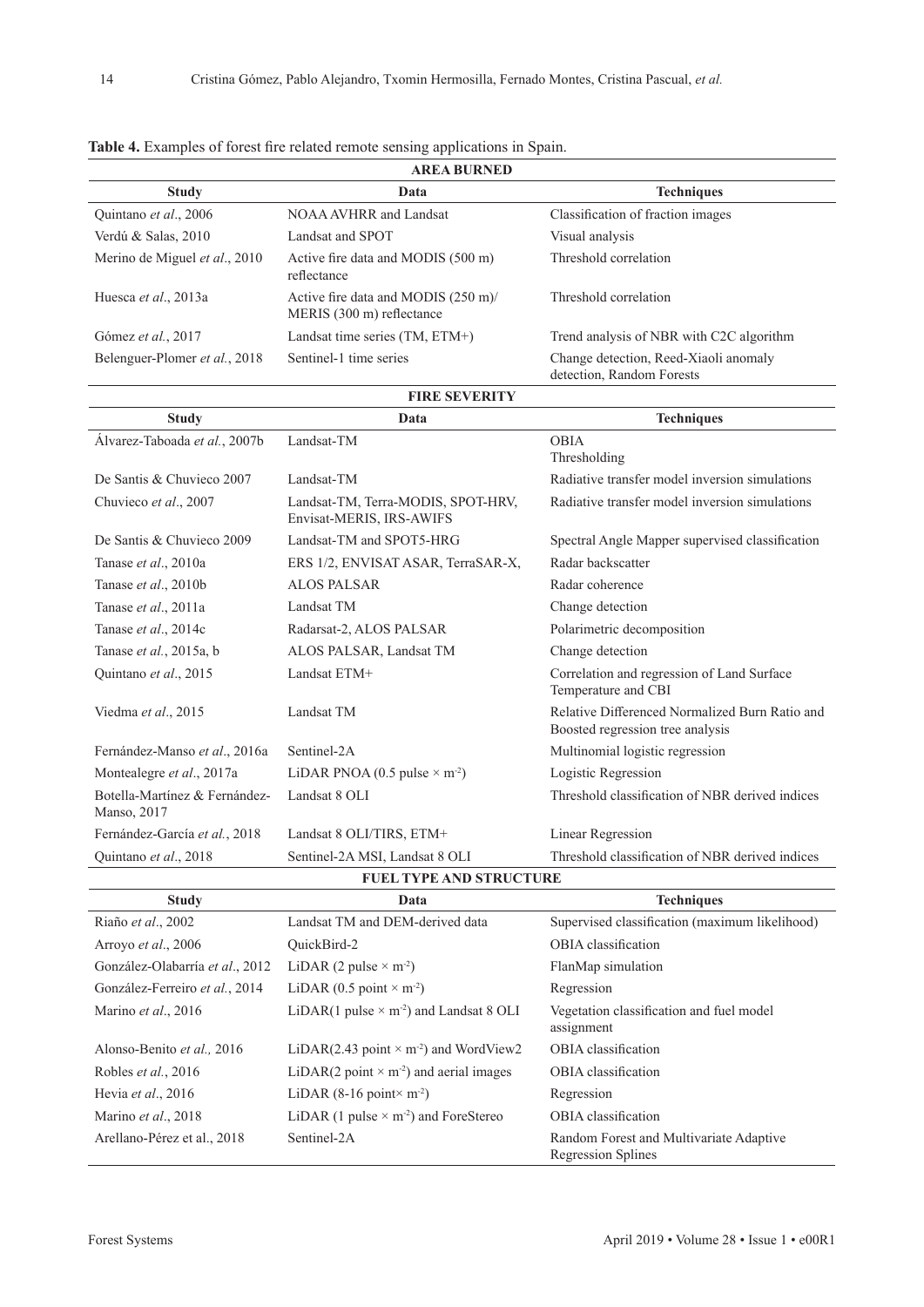| <b>FUEL MOISTURE</b>          |                                                     |                                                                                     |  |  |  |
|-------------------------------|-----------------------------------------------------|-------------------------------------------------------------------------------------|--|--|--|
| <b>Study</b>                  | Data                                                | <b>Techniques</b>                                                                   |  |  |  |
| Chuvieco et al., 2002         | Landsat-TM                                          | Multi-temporal analysis                                                             |  |  |  |
| Chuvieco et al., 2004a        | <b>NOAA14 AVHRR</b>                                 | Regression and trend interpretation                                                 |  |  |  |
| Chuvieco et al., 2004b        | Landsat TM, SPOT Vegetation, NOAA14<br><b>AVHRR</b> | Regression and trend interpretation                                                 |  |  |  |
| Yebra & Chuvieco 2009         | <b>MODIS</b>                                        | Look Up Table                                                                       |  |  |  |
|                               | <b>RECOVERY</b>                                     |                                                                                     |  |  |  |
| <b>Study</b>                  | Data                                                | <b>Techniques</b>                                                                   |  |  |  |
| Vicente-Serrano 2011          | Landsat time series (TM, ETM+)                      | Trend analysis of NDVI                                                              |  |  |  |
| Tanase et al., 2011b          | ENVISAT ASAR, TerraSAR-X, ALOS<br><b>PALSAR</b>     | Trend analysis                                                                      |  |  |  |
| Huesca et al., 2013b          | <b>MODIS</b> and AHS                                | Time series of NDVI (MODIS)<br>Spectral unmixing (AHS)                              |  |  |  |
| Fernández-Manso et al., 2016a | Landsat time series (TM, ETM+)                      | Trend analysis of a Vegetation Recovery Index<br>defined from MESMA fraction images |  |  |  |
| Martínez et al., 2017         | Landsat TM, ETM+                                    | Trend analysis of TCW with LandTrendr<br>algorithm                                  |  |  |  |
| Viana-Soto et al., 2017       | Landsat TM, ETM+                                    | Ordinary Least Squares and Geographic<br>Weighted Regression between NDVI and CBI   |  |  |  |
| Marino et al., 2017b          | LiDAR (1 pulse $\times$ m <sup>-2</sup> )           | Comparison of structural metrics pre- and post-<br>fire                             |  |  |  |
| Debouk et al., 2013           | LiDAR $(0.7 \text{ pulse} \times \text{m}^2)$       | Artificial Neural Network                                                           |  |  |  |

**Table 4.** Continued.

using RS techniques requires automatic approaches. In this sense, Bastarrika *et al.* (2014) developed semiautomatic software named Burned Area Algorithm Software (BAMS) for identification of burned areas based on threshold values of various spectral indices. BAMS supports the use of Landsat TM, ETM+, and OLI images and works on ArcGIS environment. Recently time series approaches are preferred to bi-temporal approaches for their effectiveness and temporal accuracy in identifying fire occurrence. Gómez *et al.* (2017) tested Composite2Change (C2C), a change identification algorithm based on trend analysis, to reconstruct 31 years (1985-2015) of annual fires in Northern Spain. C2C (Hermosilla *et al.*, 2015, 2016) was developed for analysis of forest change in Canada, and it analyses the Normalized Burn Ratio (NBR) trajectory of individual pixels of Landsat composites, identifying an abrupt decrease of values in the trend as a change, and aggregating neighbouring pixels with similar trend into polygons. Furthermore, the objectoriented approach usually performs better than pixelbased approaches when mapping burned area and severity, as shown by Álvarez-Taboada *et al.* (2007b) using Landsat TM data.

Burn severity is frequently estimated fitting ground reference data—*e.g.*, the Composite Burn Index (CBI, Key & Benson, 1999) a semi-quantitative index of severity—and RS variables from a range of data sources (De Santis & Chuvieco, 2007). In order to understand the causes of variability in spectral response with variations in burn severity, Chuvieco *et al.* (2007) simulated factors like soil background, leaf colour, and leaf area index, and compared models of burn severity produced with various sensors (Table 4). Landsat-TM provided the best compromise between spectral and spatial resolution and it best fitted the measured and observed CBI values. Burn severity models are typically more reliable in estimation of high than intermediate or low severity levels, both working at regional (Tanase *et al.*, 2011a) or local scale (De Santis & Chuvieco, 2009). Viedma *et al.* (2015) used Landsat data to estimate severity in burned pines in Guadalajara (>12600 ha) and identified burning conditions like weather, propagation direction or rate of spread, as more relevant factors driving severity than pre-fire stand structure and directional topography. Temperature measured from a series of post-fire Landsat ETM+ datasets was tested as indicator of burn severity by Quintano *et al.* (2015) evidencing that surface temperature is strongly related with ground CBI values, thus proving its value to understand fire severity patterns. Fernández-Manso *et al.* (2016a) employed Sentinel-2A data to discriminate four levels of burn severity in Sierra del Teleno, demonstrating the superiority of the red-edge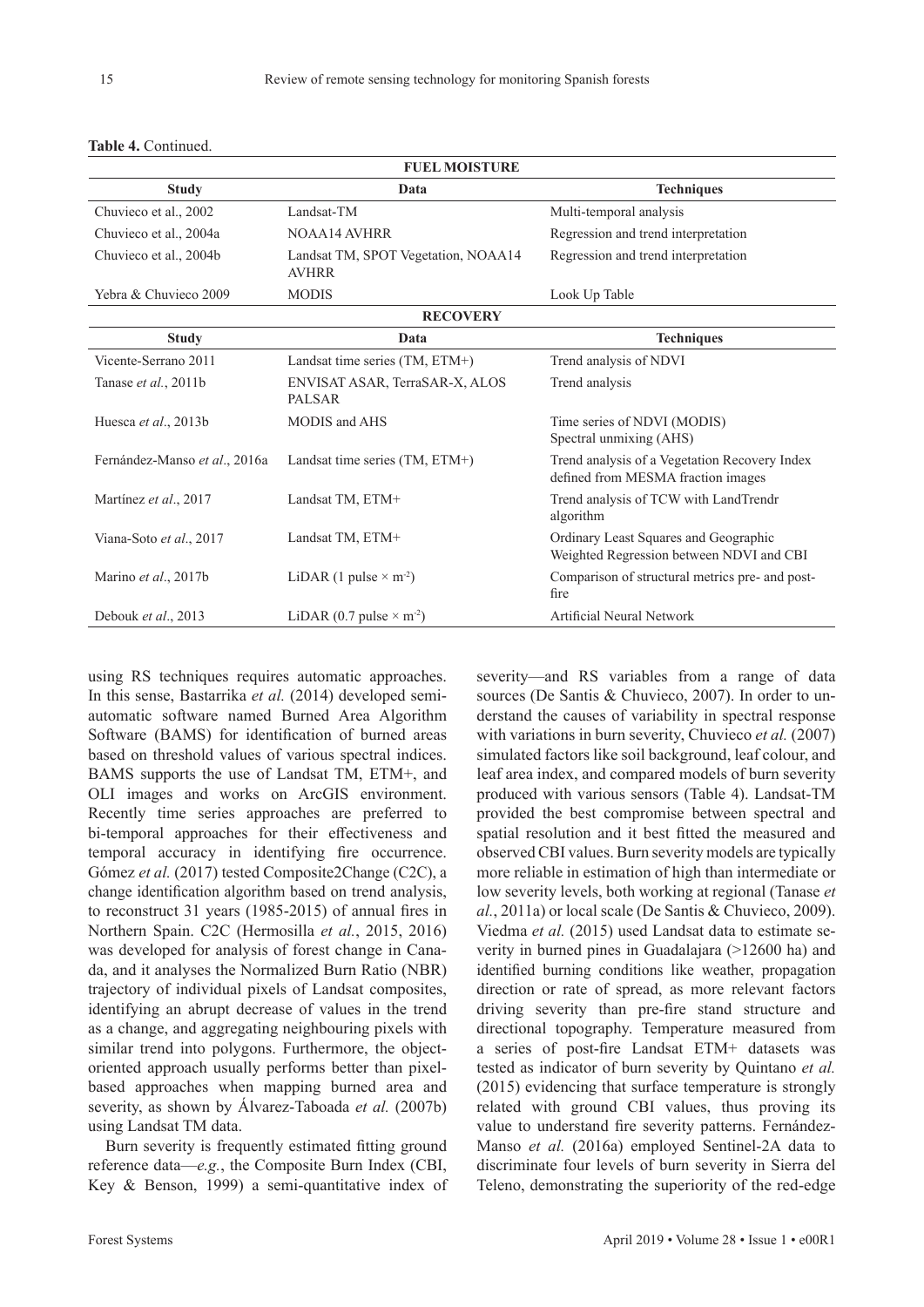indices for this purpose, in agreement with Huang *et al.* (2016) who found the 20 m MSI NIR, red-edge, and SWIR bands best for mapping burned areas in different vegetation formations around the Globe. Aiming to evaluate the capacity of LiDAR data, Montealegre *et al.* (2017a) modelled and mapped burn severity in four large fires (> 500 ha) in Aragon with PNOA LiDAR data. Correlations between LiDAR and field measured CBI were comparable to those between Landsat-based NBR maps and CBI. Hyperspectral imagery has also demonstrated capacity to estimate burn severity, from the satellite platform Hyperion (Parra & Chuvieco, 2005), and from an aerial platform (Huesca *et al.*, 2013b), but the scarcity of data makes this type of sensor less attractive for the purpose. On the contrary, over the past decade SAR-based retrieval of fire impacts has received significant attention over Spanish forests and the potential of radar sensors has been demonstrated for all wavelengths (X-, C-, and L-bands) available on satellite platforms. The variables and approaches implemented are diverse, including a range of SAR metrics from backscatter coefficient (Tanase *et al.*, 2010a), interferometric coherence (Tanase *et al.*, 2010b) and polarimetric decomposition (Tanase *et al.*, 2014c). A combination of active and passive datasets in a multi-temporal change detection approach was also proposed in an operational framework for rapid fire impact assessment at regional to continental scales (Tanase *et al.*, 2015a, 2015b). The framework was tested in various locations in Spain as well as in Australia and the US and it is based on the Radar Burn Ratio (RBR), an index pre-calibrated with in situ data.

Evaluating fire risk and danger requires knowledge of the fuel type and its moisture content, as well as factors like climate and topography. Certainly at large scale these factors are best estimated or modelled with some RS support. Riaño *et al.* (2002) generated a fuel type map of Cabañeros National Park with a supervised classification of Landsat data, getting the global accuracy considerably increased—from 67.3% to 79.4%—when illumination and slope were considered. Arroyo *et al.* (2006) demonstrated the usefulness of very high spatial resolution data to map fuel types by classifying optical data from QuickBird-2 (0.7-2.4 m) and mapping six vegetation structural types in Madrid with an overall accuracy of 80%. To predict the potential type of wildfire (surface, passive-crown, active-crown fire) at large scale, Arellano-Pérez *et al.* (2018) employed Sentinel-2 data over homogeneous plantations of *P. radiata* and *P. pinaster* in Galicia. A main limitation of spectral data for fuel type mapping is the inability to penetrate forest canopies (Keane *et al.*, 2001) and to provide direct estimation of

vegetation height. On the contrary, LiDAR airborne data can successfully be used to estimate critical canopy fuel parameters (*e.g.*, Riaño *et al.*, 2004 in pine forests of central Spain) which may be integrated with SNFI data (*e.g.*, González-Ferreiro *et al.*, 2017 in pine forests of Galicia). González-Olabarría *et al.* (2012) combined fuel type derived from LiDAR data with fire behaviour models to assess fire risk at the landscape level in Urbión (Soria). At regional scale LiDAR and spectral data have been combined to provide fuel type cartography in Natural Park of Alto Tajo (Guadalajara) (García *et al.*, 2011). Likewise, to map forest fuel types in Canary Islands Marino *et al.* (2016) employed LiDAR data (1 pulse  $\times$  m<sup>-2</sup>) after stratification with Landsat images, and Alonso-Benito *et al.* (2016) fusioned WorldView-2 optical images and LiDAR data into an object-oriented classification approach. In the context of wildfire suppression in the wildlandurban interface, Robles *et al.* (2016) evaluated the risk of damage in case of a wildfire of buildings and infrastructures in a 36 km<sup>2</sup> rural area of Pontevedra. With LiDAR and aerial photographs from PNOA, and an object-oriented approach the authors classified forests into 5 forest fuel types and the buildings next to forests into 3 groups of risk.

Live fuel moisture may be estimated with passive (Chuvieco *et al.*, 2004a) or active sensors (Tanase *et al.*, 2015c), and it is an important parameter to determine fire risk, but also burning efficiency for evaluation of gas emissions from wildland fires (Chuvieco *et al.*, 2004a). Aiming to evaluate fire danger in shrubs and pastures in Cabañeros National Park, Chuvieco *et al.* (2002) employed seven Landsat images acquired at various dates—spring, summer, autumn—over three years to estimate moisture with a number of spectral indices. The authors indicated the relevance of SWIR data for estimation of vegetation moisture and interpreted spectral variations according to vegetation types. In a later work in the same area Chuvieco *et al.* (2003) employed NOAA-14 AVHRR with low spatial resolution (1100 m) and lacking SWIR bands—images acquired during summer time in 1996- 1999. A model including spectral and thermal variables was accurate ( $\mathbb{R}^2 = 0.8$ ) and helped identifying trends of moisture change in the area and when extended to other Mediterranean areas (Chuvieco *et al.*, 2004a). Comparing the performance of Landsat-TM, SPOT-Vegetation, and NOAA-AVHRR in estimation of fuel moisture, Chuvieco *et al.* (2004b) demonstrated the synergies of NIR and SWIR combined, and that the NDVI relationship with vegetation moisture over time is stronger in grasslands than in shrubs. Yebra & Chuvieco (2009) employed MODIS 8-day composites, with 500 m pixel size and including NIR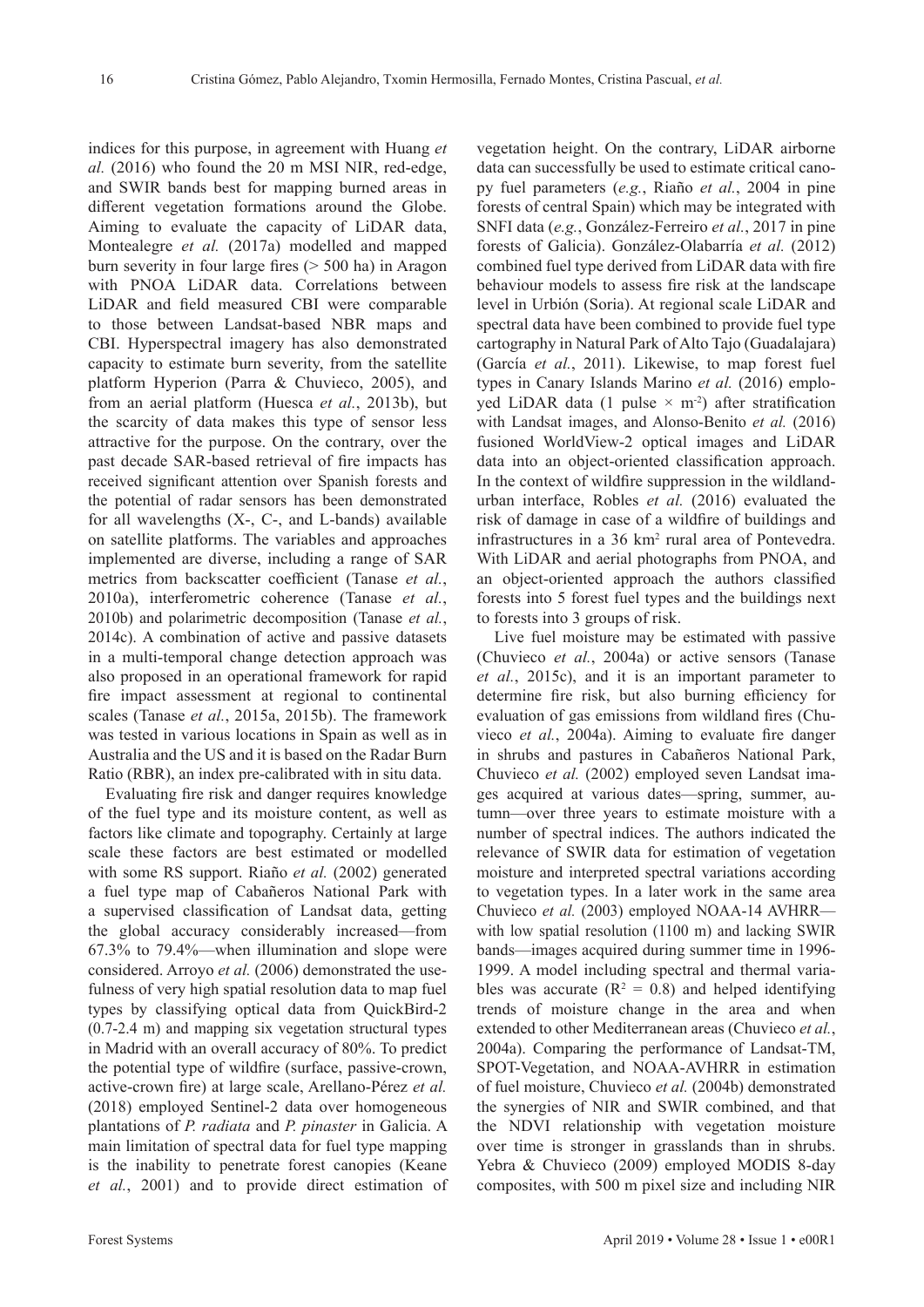and SWIR data, to demonstrate that the retrieval of fuel moisture content is more accurate when species specific conditions are considered. The authors worked in an area dominated by *Quercus ilex* L. and compared generic and specific reflectance look-up-tables.

Despite an elusive relationship between spectral recovery and vegetation regeneration, recovery after fire is frequently studied with RS time series (*e.g.*, Vicente-Serrano, 2011; Viana-Soto *et al.*, 2017). Also with a time series approach Martínez *et al.* (2017) employed LandTrendr (Landsat-based Detection of Trends in Disturbance and Recovery, Kennedy *et al.*, 2010) an algorithm designed to characterize landscape changes, for evaluation of recovery processes in a large forest fire (> 7600 ha in Zaragoza/Navarra) characterizing patterns of spectral recovery and classes of recovery magnitude. The trajectory based approach showed there is a relationship between fire severity and recovery magnitude. Prominent among the approaches to retrieve change and regeneration information after fire is using vegetation indices such as NBR and its multi-date approach (dNBR—differential NBR, RdNBR—Relative differential NBR) (Álvarez-Taboada *et al.*, 2007b; Botella-Martínez & Fernández-Manso, 2017; Arellano *et al.*, 2017) or NDVI (Díaz-Delgado & Pons, 1999; Ruiz-Gallardo *et al.*, 2004). However, other approaches may be more informative of forest regeneration. For example, short term recovery from fire was modelled by Fernández-Manso *et al.* (2016b) in 30 km<sup>2</sup> of *P. pinaster* in Sierra del Teleno using a 13 year series of Landsat MESMA (Multiple Endmember Spectral Mixture Analysis) fraction images. The authors found a recovery period between 7 and 20 years depending on fire severity and indicated interpretation simplicity as an advantage of image fraction over vegetation indices time series. Tanase *et al.* (2010a) compared the sensitivity of radar (X-, C-, and L-bands) and optical data to post fire forest regrowth in various *Pinus halepensis* Mill. locations of Spain. They found that L-band backscatter is sensitive to forest structural changes 40 to 60 years past disturbance, whereas opticalbased indices reach saturation within 10 to 20 years, representing a reduced monitoring capacity. LiDAR can also be useful to evaluate post-fire regeneration at the landscape level. For example, Marino *et al.* (2017b) compared metrics derived from < 4 m strata returns of three LiDAR datasets (1 pulse  $\times$  m<sup>-2</sup>) acquired pre- (2011) and post-fire (2012, 2014) in Garajonay and characterized vegetation recovery, demonstrating the value of repetitive LiDAR acquisitions. Debouk *et al.* (2013) employed low density LiDAR data  $(0.7 \text{ pulse} \times \text{m}^2)$  acquired over 104 km<sup>2</sup> of mixed forest (*P. halepensis* and *Q. ilex*) in Barcelona five years after fire, and modelled vegetation recovery with an

Artificial Neural Network (ANN) for classification and mapping. Martín-Alcón *et al.* (2015) combined low density LiDAR (0.5 pulse  $\times$  m<sup>-2</sup>) acquired in 2009 with MS aerial photography acquired in 2011 to classify a *P. nigra* forest burned in 1998 into five post-fire regeneration types. Malak *et al.* (2015) related vegetation regrowth over an area  $\sim$ 2900 km<sup>2</sup> in Valencia with Landsat TM EVI time series, and also demonstrated that the number of fires occurred in a short interval have a negative impact on vegetation growth. LiDAR and aerial photography combine well although both sources of data are constrained by the limited frequency of acquisition. Regeneration after a large fire has been recently studied with ultra-high spatial resolution imagery (0.2 m) acquired with UAV technology during a two-month campaign (Fernández-Guisuraga *et al.*, 2018) in a 3000 ha area in León. Despite some banding noise and non-homogeneous radiometry, when compared with high spatial resolution WorldView-2 data (2 m pixel size) the UAV provided more accurate information of structural variability.

#### *Health status*

The Spanish forests and plantations host endemic populations of insects like the pine processionary moth (*Thaumetopoea pityocampa* D. &. Schiff.), the European gypsy moth (*Lymantria dispar* L.), the beech weevil (*Rhynchaenus fagi* L.) or the eucalyptus snout beetle (*Gonipterus platensis* Marelli). These populations cause low level defoliations but eventual outbreaks may occur in years of climate deviations (Cardil *et al.*, 2017). Monitoring is necessary to evaluate the severity and areal extent of pest effects on the health and growth of trees, for management, and to develop effective protection strategies. The Spanish national forest health monitoring system is based on field observations over a network of plots (UNECE, 2016) and provides valuable data for overall assessments, but has inherent limitations for detailed mapping. RS data with complete spatial coverage and periodical observations may enhance the value of in situ measurements, and facilitate modelling and assessment of trends and deviations from normal condition. However, according to Radeloff *et al.* (1999) monitoring defoliation with RS is hampered by three problems: the short periods when defoliation can be detected, a difference in the scale of affection (leaves) and detection (canopy), and the close interactions between factors and effects on insect populations.

Discerning the canopy reflectance signal from noise in forests slightly affected by a pest or disease requires fine spatial and spectral resolutions coupled with the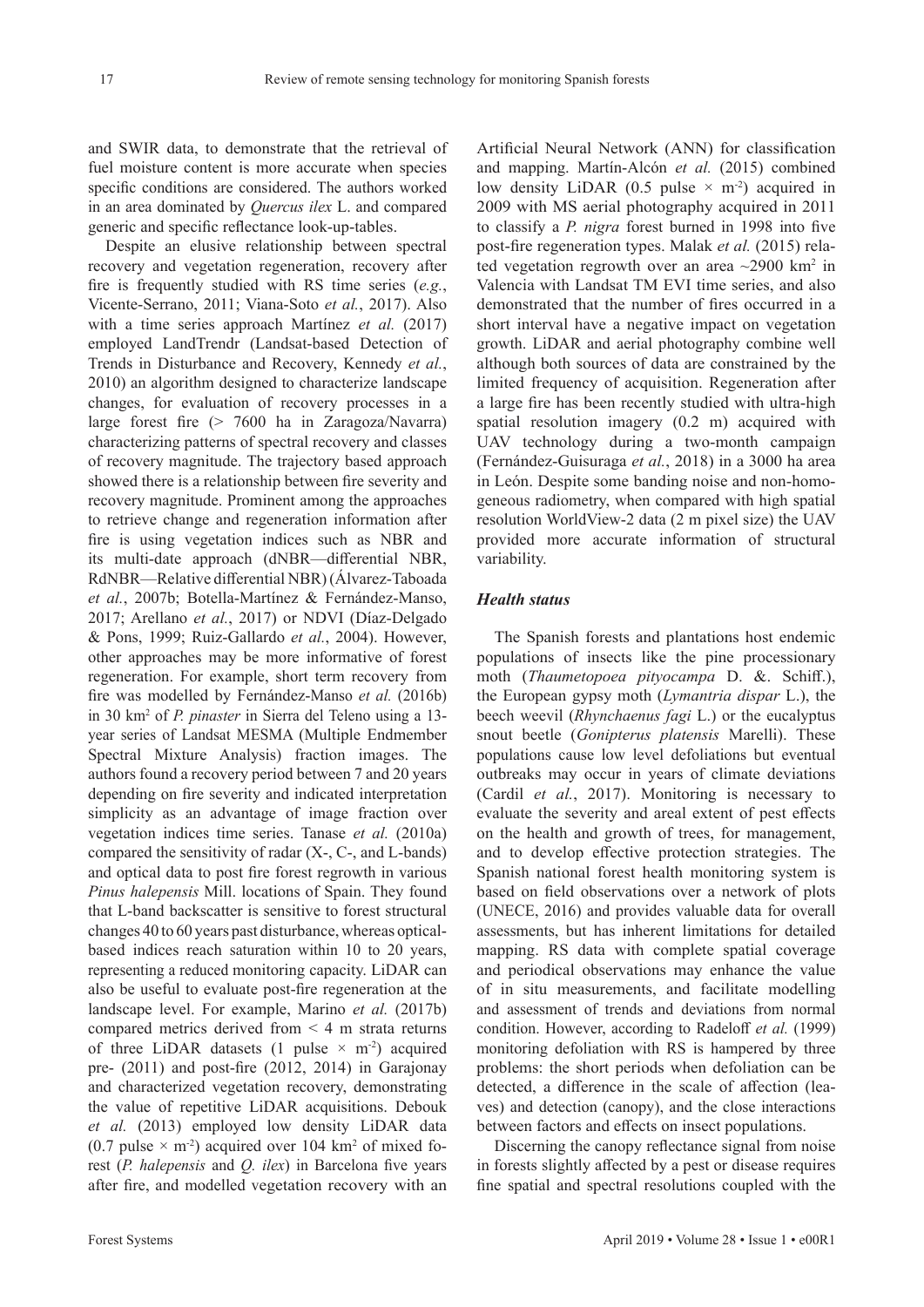right temporal acquisitions, ideally at pre-, peak-, and post-defoliation times (Rullán *et al.*, 2013). Rullán *et al.* (2013) suggested a two level scaled system for regional or national level monitoring of insect defoliation, with an early warning provided by MODIS time series, and Landsat data to assess damage affection. In 2004 Álvarez-Taboada *et al.* proposed a monitoring system of the health status in *Eucalyptus globulus* Labill. incorporating modelling, RS, and GIS (Eucalyptus Health Monitoring System, EHMS). Although an optimal application of the EHMS depends on climatic, soil and forest stand data, and validation of some relationships between the radiometric information and eucalyptus stand parameters, damage detection just requires Landsat TM SWIR data, a DEM, and stand density data. When applied in Galicia the EHMS identified damaged stands with leaf loss over 25% with a true positive accuracy of 72.31% and user's accuracy of 95.92% (Álvarez-Taboada, 2006; Álvarez-Taboada *et al.*, 2007a). SAR-based change detection approaches may be better suited to identify areas susceptible to insect outbreaks or experiencing the initial outbreak phase, as demonstrated for coniferous forests elsewhere (Tanase *et al.*, 2018). In this work the L-band SAR backscatter was sensitive to insect induced changes a year in advance when compared to optical reflectance from high resolution orthophotos. Such differences were explained by the sensitivity of the SAR data to the vegetation moisture content, which decreases during the initial attack phase (green phase) when leaves are still green (*i.e.*, there is little to no change in optical reflectance).

As noted by Carter (1993) discoloured vegetation stressed by a pest or disease increases reflectance in the green and red (VIS), an effect typically first observed in the red edge  $(0.7 \mu m)$ , whereas defoliation is identifiable by a decrease in the NIR reflectance (Jensen, 2005). Vegetation indices based on VIS, NIR, and SWIR wavelengths are frequently used to quantify forest defoliation. In particular the ratio between SWIR and NIR, named Moisture Stress Index (MSI, Rock *et al.*, 1986) has been found to be strongly related with defoliation caused by diverse drivers (*e.g.*, pine processionary moth in Sierra de Gúdar (Teruel)— Sangüesa-Barreda *et al.* (2014); beech weevil in the southern Cantabrian range—Rullán-Silva *et al.*, 2015). In absence of extreme defoliation, modelling damage with MSI becomes more robust for intervals of low and moderate affection (Rullán-Silva *et al.*, 2015). Álvarez-Taboada *et al.* (2014) developed a multi-sensor and multiscale system for monitoring forest health in *P. radiata* stands affected by the European gypsy moth in a study area of 150 ha in Cubillos del Sil, León. At stand level the authors identified three levels of defoliation severity

employing pre- and post- outbreak Landsat OLI data and an object oriented supervised approach, achieving an overall accuracy of 97.61%. In the same area Castedo Dorado *et al.* (2016) tested the UAV technology with RGB and NIR images (Ground Sample Distance, GSD  $= 0.15$  m) acquired with a fixed-wing platform to map defoliation severity at tree level. Overall accuracies were 67.68%, 71.72%, and 92.93% for 4, 3, and 2 severity classes. Also using UAVs Cardil *et al.* (2017) assessed defoliation by the pine processionary moth in two pine stands in an area of 24.6 ha. The authors classified RGB images captured with a Phantom 3 DJI and validated the results with field estimations at the tree level. The accuracy of detection was 79%, and only a few trees with low level of defoliation (10-20%) were misclassified.

Pests and diseases may have long term effects on trees that are more difficult to notice with RS than temporal defoliation, requiring additional data for interpretation. Sangüesa-Barreda *et al.* (2014) combined Landsat data with dendrochronological characterization of changes in basal area to estimate loss of growth due to the processionary moth. Cifuentes *et al.* (2017) classified affections caused by the fungus *Cryphonectria parasitica* (Murrill) (blight) in chestnut stands in El Bierzo (León). The authors estimated blight severity levels by visual analysis of RGB ortophotography  $(GSD = 0.08 \text{ m})$  acquired with a fixed-wing UAV and validated its correspondence to 182 field measurements. The overall accuracy for six severity levels was 63%, whereas for 5and 4 levels, was 74% and 77%, showing usefulness of this approach to map blight severity at the tree level.

For an early detection of forest decline photosynthetic activity and pigment content are better indicators than structural degradation. Sun induced fluorescence (SIF), which can be assessed from ultraviolet active laser fluorosensors and from passive multispectral or hyperspectral radiance sensors, has shown to be a proxy of photosynthetic activity. *Q. ilex* declining condition due to water stress and *Phytophtora* was explored by Hernández-Clemente *et al.* (2017) analysing the red and far-red SIF from airborne hyperspectral imagery. The authors found the relationships between SIF and vigour decline depend on spatial resolution, being significant for 0.6 m pixels but not for 30 m pixels. Recently Zarco-Tejada *et al.* (2018) explored the capacity of rededge spectral data to assess pine decline in 7000 ha of *P. pinaster* and *P. nigra* in Extremadura analysing the temporal responses of Sentinel-2A red edge chlorophyll index and NDVI. Validated with aerial hyperspectral data and field measures of chlorotic and defoliated trees the authors found that declining and healthy pine trees have different NDVI vs. chlorophyll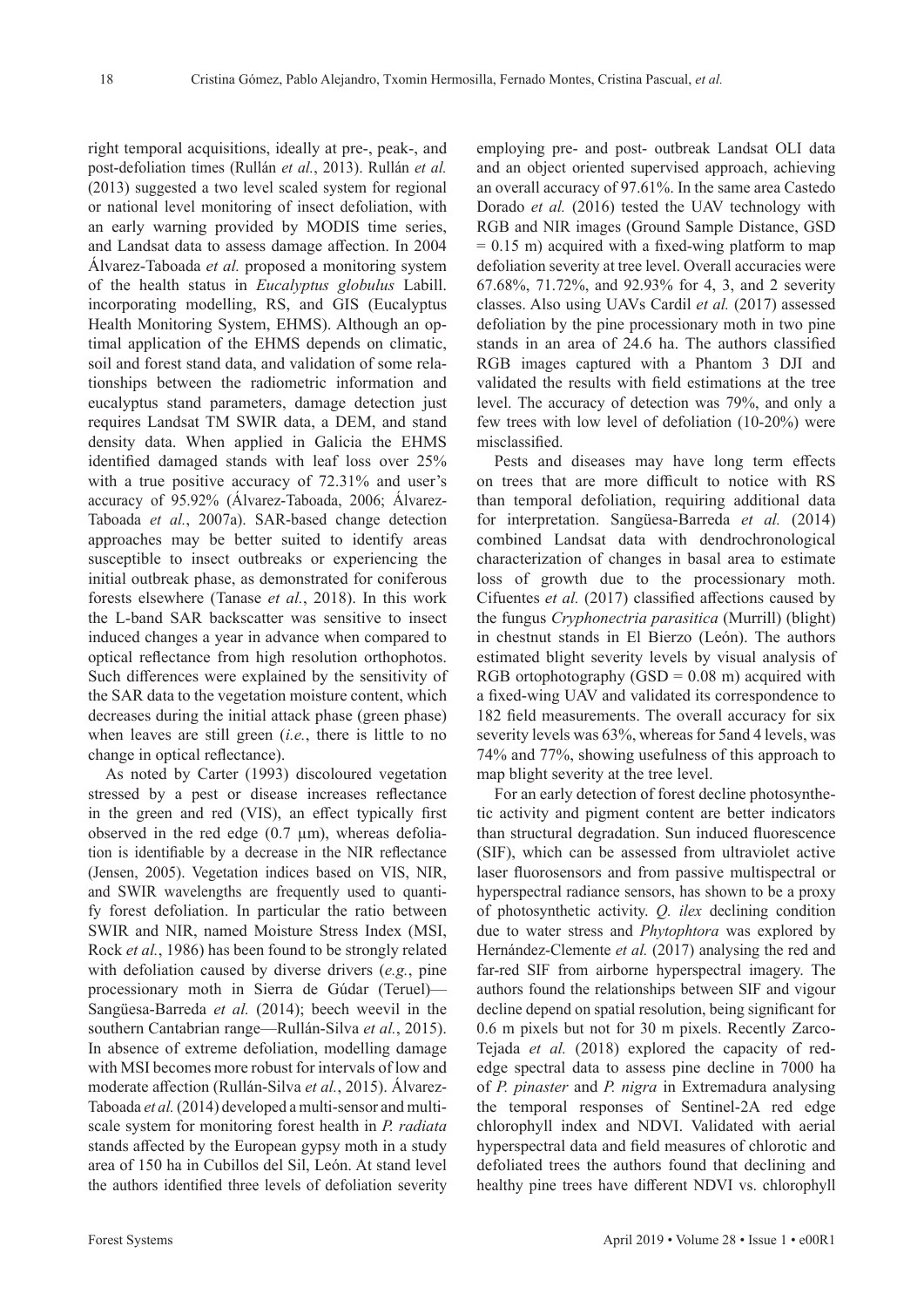index temporal trajectories, demonstrating the value of the red-edge data to monitor forest decline.

## **Synthesis**

Forests and other woodlands cover more than half of the Spanish land and provide important services to society, including economic benefits and recreational opportunities. RS offers options for monitoring the environment and it is increasingly being employed to improve our understanding on the state and dynamics of forest ecosystems in Spain. Applications that benefit from the use of RS techniques include medium to large scale characterization of forest structure, estimation of aboveground biomass, mapping of fire extension and severity, and monitoring of forest health. Certainly optical medium spatial resolution data have been the most frequently used source of data in the past, due to availability and suitability for a range of applications. However, LiDAR and SAR data are increasingly being employed (Table 3), especially for the retrieval of forest structural parameters, due to their capability to penetrate through the canopy. Innovative RS techniques are developed and applied in Spanish forests, being remarkable the use of small aerial platforms (UAVs) for local scale data acquisition and assisting in assessment of forest health, and the application of machine learning for analysis and modelling.

Through this review we have identified some needs and opportunities in the monitoring of Spanish forests where RS techniques can play a significant role (Table 5). In general free access to abundant and frequent data, as well as the increased storing and processing capacity offer unprecedented opportunities for forestry RS applications at spatial scales from local to national and with detailed temporal recurrence. Extending local models to a national level to provide an overall and consistent perspective should be a pursued effort, and understanding dynamics retrospectively would provide baseline information to build knowledge for the future. In this review we mentioned a representation of the most relevant RS applications in Spanish forests found in the scientific literature, with special attention to the most recent ones.

Transversal to landscape, structure, fire, and health is the dynamic character of ecosystems. Perhaps the most remarkable current opportunity offered by RS technology resides in its capacity to characterize dynamics at a range of temporal resolutions, facilitated by the amount of free data available from long-life duration satellites like Landsat, MODIS and the Sentinels. There is an opportunity to monitor trends with high temporal frequency and spatial resolution and to retrospectively reconstruct a history of change to learn from patterns, by combining the Landsat records held by the USGS and ESA archives. Integration of data from both archives requires self-implemented standard processing

| <b>NEED</b>                         | <b>OPPORTUNITY</b>                                       | <b>TECHNIQUE</b>                                                      |
|-------------------------------------|----------------------------------------------------------|-----------------------------------------------------------------------|
| Frequent LULC                       | Sentinel-2<br>Sentinel-1<br>Virtual constellations       | Integration of synergic data Classification                           |
| Historical fire cartography         | Landsat<br>Combine USGS and ESA image archives           | Standardized pre-processing<br>Spectral trend analysis                |
| Fire risk                           | <b>MODIS</b><br>Landsat<br>Sentinel-2                    | Hot-spots<br>Deviation from time series                               |
| Fire behaviour and propagation      | SWIR imagery<br>LiDAR discrete and full-waveform         | Modelling                                                             |
| Structural characterization         | LiDAR<br>DAP point clouds<br>Radar                       | Combined and synergic use of LiDAR and DAP<br>Polarimetry<br>PolInSAR |
| Height characterization             | LiDAR                                                    | Standard processing extended to large scale                           |
| Height change assessment            | Radar data from Tandem X/PAZ<br>LiDAR / DAP point clouds | PolInSAR<br>Combined and synergic use of LiDAR and DAP                |
| Health assessment                   | Sentinel-1/2<br><b>UAV</b>                               | Time series<br>Calibration and assessment at local scale              |
| Characterization of forest dynamics | Virtual constellations<br>(Sentinel -1/2, Landsat)       | Time series<br>Modelling                                              |
| Habitat cartography                 | Combination of moderate<br>resolution with UAV data      | Two scale monitoring                                                  |

**Table 5**. Synthesis of the needs and opportunities in the Spanish forestry remote sensing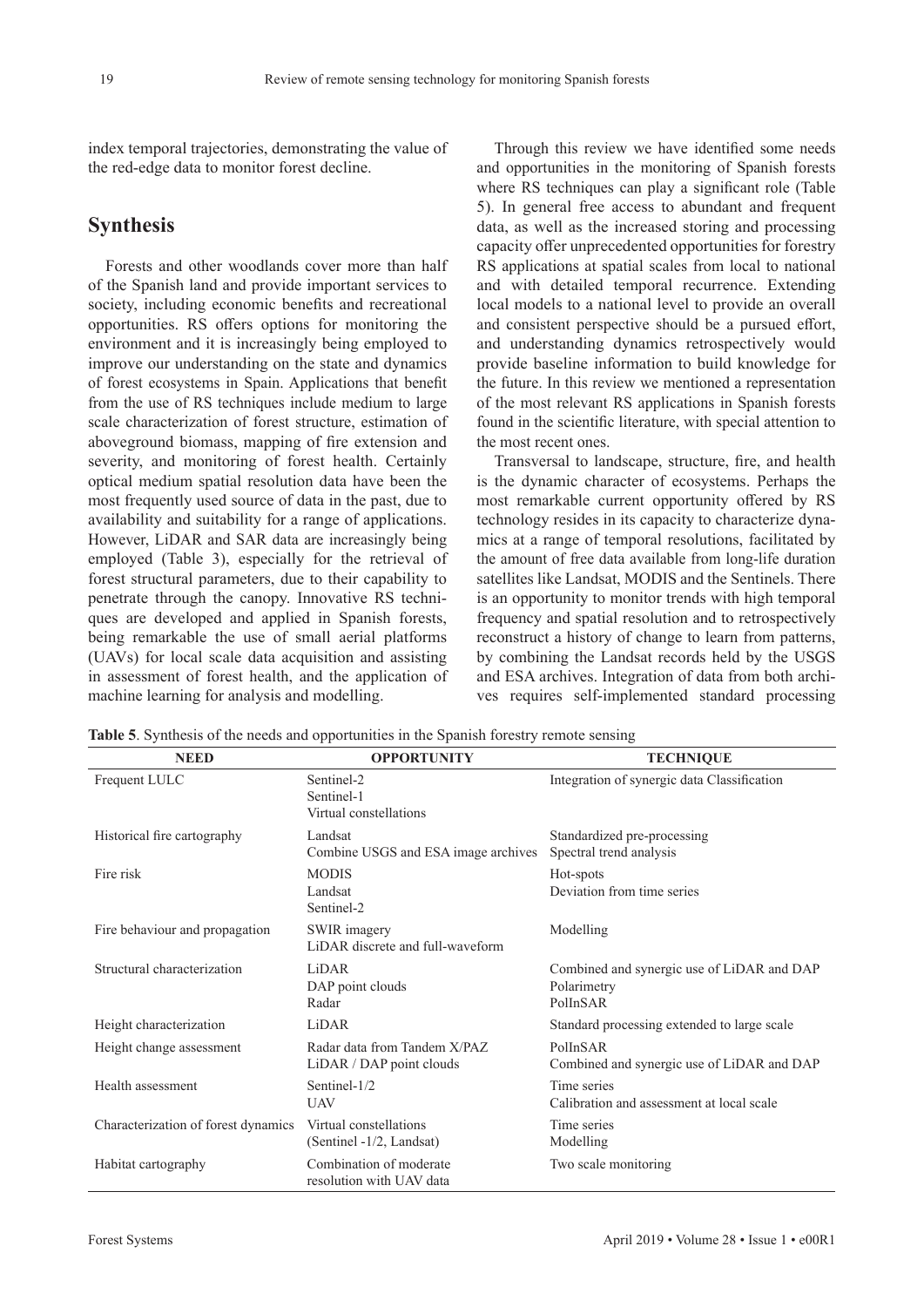(*i.e.*, geometric alignment and radiometric corrections) until the Landsat Global Archive Consolidation initiative (Wulder *et al.*, 2016) completes efforts to have all images centralized in a global archive and with similar processing. To overcome eventual scarcity of available data due to historical circumstances, compositing data with a per-pixel approach (White *et al.*, 2014) facilitates complete coverage with high frequency. Hence, phenological characterization of forest ecosystems (Pasquarella *et al.*, 2016; Simonson *et al.*, 2018) and identification of species for habitat mapping or characterization of invasive species after fire (Bradley, 2014) are enabled, adding insights to our understanding of global change. The need to understand changes in species dominance and structural dynamics retrospectively, as well as recovery after fire, exists in Spain for reporting and management at national scale. Linking historical records and current insights facilitates prospective modelling in different scenarios for informed decisions.

National scale landscape characterization currently based on SIOSE, CORINE, and MFE products may be improved with more frequent land cover updates. For example, incorporating data from the European Copernicus Programme—optical Sentinel-2 and radar Sentinel-1—and data from the Landsat Programme may update LC products and enable monitoring changes annually (Gómez *et al.*, 2016b; Hermosilla *et al.*, 2016; Hermosilla *et al.*, 2018). Trade-offs between temporal frequency and spatial or spectral resolutions in data acquisition have reduced their relevance thanks to virtual constellations (Wulder *et al.*, 2015) that provide a stream of available and compatible data from different satellite programs. For retrospective monitoring of landscape dynamics Landsat is undoubtedly the most adequate source of data, due to its long–term archive, spatial resolution, and spectral quality. Retrospectively identifying changes at large scale with a time series approach (*e.g.*, C2C, Land-Trendr) and interpreting rates of change (*e.g.*, Gómez *et al.*, 2012a) helps understanding patterns as well as drivers of change (Regos *et al.*, 2015).

For an accurate assessment of resources at national level, forest structural maps including height, canopy cover, and biomass will benefit overall reports, management, and habitat mapping. At regional or national scale characterizing structure with RS requires extensive and reliable continuous data, and there are currently a range of opportunities. Although single-date optical data has typically yielded models with high relative errors, seasonal imagery acquired at key dates over the year have demonstrated higher accuracy in estimation of tree density, basal area, and wood volume in Mediterranean forests (Chrysafis *et al.*, 2017). Undoubtedly the national coverage of PNOA LiDAR data provides a unique opportunity to create a national map of forest structure. With a sampling approach PNOA LiDAR can also be used to calibrate predictive models of forest structure metrics and biomass using optical time series data, an effort successfully implemented at very large scale in Canada (*e.g.*, Zald *et al.*, 2016). Additionally, a second complete coverage acquisition of LiDAR data with comparable density and precision will facilitate structural comparisons over time and assessment of change. However, for a reliable characterization of all kinds of forest structure, it would be beneficial to attain an increase in the scanning density of the national level PNOA LiDAR data (Adnan *et al.*, 2017). Higher point densities would also facilitate the implementation of individual tree methods (*e.g.*, Valbuena-Rabadán *et al.*, 2016). In order to enable the production of updated results PNOA LiDAR data has to be promptly available to users. Combining LiDAR and photogrammetric data might be a cost effective option for regular assessment of change in forest structure (Tompalski *et al.*, 2018; Navarro *et al.*, 2018). With increased temporal frequency, the demonstrated synergies between LiDAR and optical data for large area mapping of structure (Manzanera *et al.*, 2016; Matasci *et al.*, 2018) could provide relevant results in Spain, at least in the most dynamic areas. At detailed scales, species identification and structural analysis at tree level are possible by combining multispectral images and LiDAR data (*e.g.*, González-Ferreiro *et al.*, 2013b), and in the near future multispectral LiDAR will provide an integrated alternative. Radar data has capacity to characterize forest height and height change applying interferometric (Olesk *et al.*, 2016) and Pol-Insar techniques (Xie *et al.*, 2017) over large regions like the Spanish national territory. PolInsar metrics make feasible the retrieval of information on the vertical structure of forests which may overcome saturation effects when estimating biomass or height (López-Sánchez & Ballester-Berman, 2009). Data from the TanDEM-X mission are available for research (Table 1) and data from the Spanish PAZ launched in 2018 will be fully compatible with Tan DEM-X, adding to the stream of data. Sentinel-1, although not optimally configured in polarization and frequency for forestry applications, offers a large amount of frequent data and opportunities still unexplored. Satellite radar missions like BIOMASS, expected to orbit in the near future, and satellite constellations combining multiple sensors may open important opportunities to monitor forest resources. Playing a key role for calibration and verification, UAVs equipped with one or more sensors already enhance the characterization of forest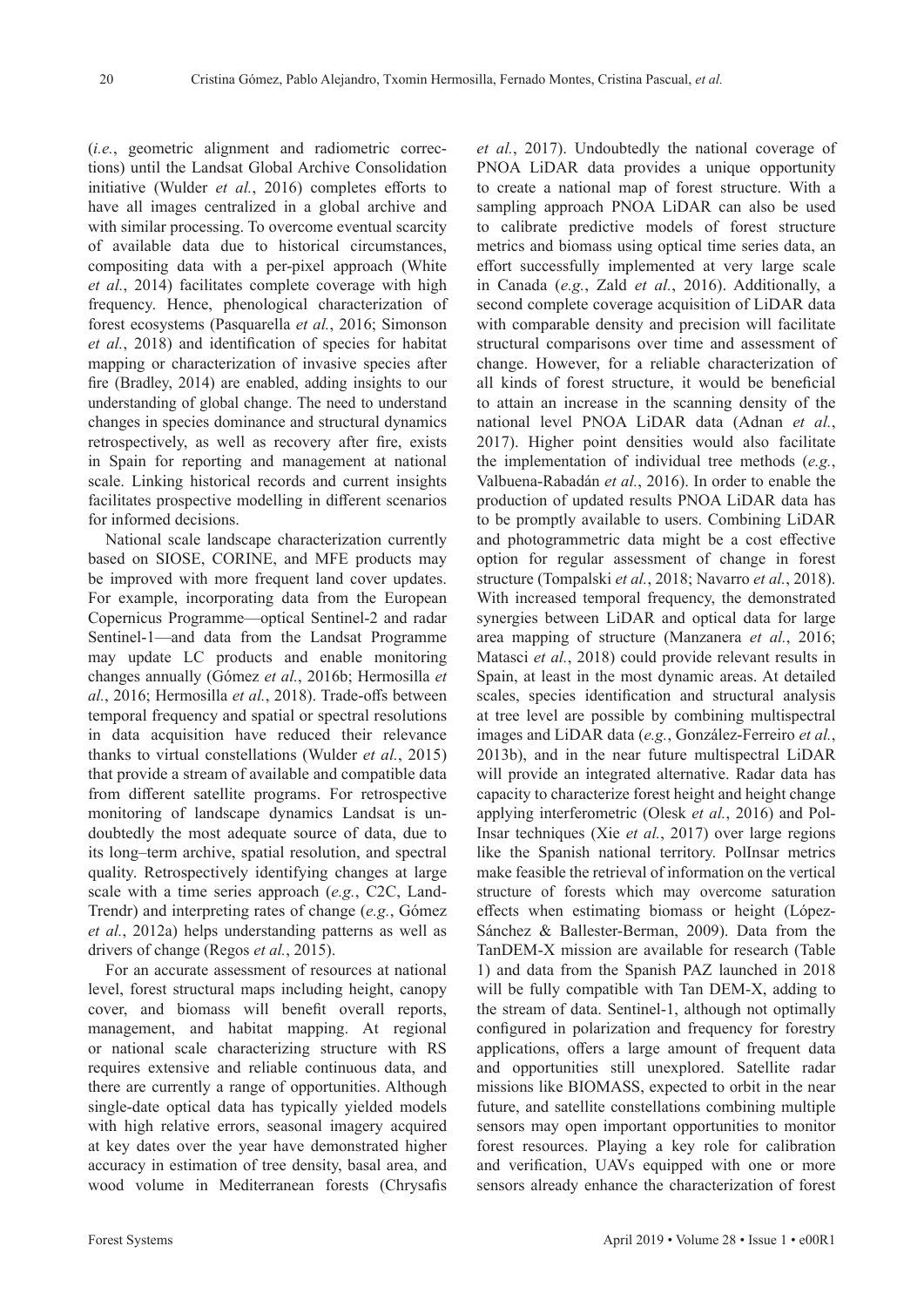structure (*e.g.*, Sankey *et al.*, 2017). And in the future, unmanned high altitude platforms or pseudo-satellites (HAPS) flying at around 20 km height, will provide a link between data acquisition scales, complementing satellite and aircraft imagery (Gonzalo *et al.*, 2017).

Driven by the relevance of fire as trigger of change in Spanish forests, a great effort was focused in the last decades on fire related RS applications. Still, complete and updated national scale cartographic records of fire at high spatial resolution are missing, and most assessments rely on non-spatially explicit statistics. Developing historical annual cartography of fire in forest areas with high accuracy is feasible with the current availability of data (Gómez *et al.*, 2017), facilitating analysis and interpretation of change patterns and drivers of change (Cohen *et al.*, 2016; White *et al.*, 2017). As a modelling technique the mapping limitations should be reported to avoid misinterpretation or overstating results, providing measures of accuracy and confidence intervals. As the archive of available data gets longer, standardizing data quality to apply novel algorithms is possible (*e.g.*, Hermosilla *et al.*, 2017) and enables the maintenance of maps up to date. Moreover, identification of hot spots and characterization of the wildland urban interface at different scales for operational use in wildfire prevention and suppression, and planning of prescribed fires benefit from the use of time series of Landsat OLI and Sentinel-2 as well as LiDAR data. SAR-based burned area detection algorithms are also developed under the ESA Fire-CCI Phase 2 project (Lohberger *et al.*, 2018; Belenguer-Plomer *et al.*, 2018) and may be applied at national scale. Also relevant for fire management is the capacity of radar data to estimate live fuel under forest canopy demonstrated by Tanase *et al.* (2015c). LiDAR data can be used to estimate fuel variables of the forest canopy, crucial information used as input in fire behaviour models, while full-waveform systems are proper to provide information of the understory vegetation (Crespo-Peremarch *et al.*, 2018), particularly relevant in Mediterranean ecosystems where shrubs are main drivers of wildfire regime. Future attention should be paid to LiDAR satellites, such as IceSAT-2 and GEDI, possibly coupled with TanDEM-X, since these data will become available from 2019. These new sensors will likely open a new range of operational and research applications.

Biological invasions, pests, and diseases progressively getting more frequent and intense may compromise the health of Spanish forests. To meet the operational needs of timely and accurate forest health monitoring systems nowadays efforts focus on integrating data at various scales. Comprehensive and spatially-explicit data—only feasible from RS—

contribute towards increasing our knowledge of the invasions biology and developing more efficient management strategies (Hernández *et al.*, 2014; Pascual *et al.*, 2016). RS techniques also improve the efficiency of sampling for prediction of outbreaks (Wulder & Dymond, 2004). In this sense UAV technologies have emerged as an opportunity offering above canopy perspective of stand condition that can bridge field to satellite scales, and as a source of data for calibration and validation of RS monitoring systems (Hall *et al.*, 2016). Two of the major threats to the chestnut stands in Spain are *Cryphonectria parasitica* (chestnut blight) and *Phytophthora cinnamomi* (ink disease) (Melicharová & Vizoso-Arribe, 2012), which eventually can cause the death of trees. Combining data from different sensors mounted on UAVs can provide helpful information (*e.g.*, detection, monitoring of the treatments) about infestations which require treatments at tree or at stand level. Detecting and monitoring *Bursaphelenchus xylophilus* (a pine wood nematode), and *Xylella fastidiosa*, the biggest hazards regarding forest health in Spain (Karnkowski & Sahajdak, 2010) remains challenging. *Xylella fastidiosa* is one of the most dangerous plant bacteria worldwide, causing a variety of diseases with huge economic impact (Sherald, 2007). Due to its severity and economic impact, the European Union has taken emergency control measures for both (EC, 2017), which involves their detection, location, and monitoring. For an early detection with RS high spatial and hyperspectral imagery is needed, being multispectral imagery useful to supervise and monitor whether the affected stands have been removed, and whether the decay is spreading beyond the demarcated areas. Despite the ephemeral character of defoliation, near real time monitoring of this effect is possible with dense time series of multispectral data (Pasquarella *et al.*, 2017) at stand or forest scale, although the defoliation driver may remain unknown. Common pests in forest plantations like defoliators of *Eucalyptus* spp. (*e.g.*, *Gonipterus platensis*) or pine engravers like the bark beetle (*Ips sexdentatus*) which causes decay and even death of *Pinus spp*. may be monitored in Spain with this approach. Especially in the case of the bark beetle, monitoring the decay will help knowing whether the population is under control or whether pheromone traps or tree removal is needed to prevent its spread. A quick spread of new pests like the chestnut gall wasp (*Dryocosmus kuriphilus*) is an outstanding example of recent human-aided biological invasion with ecological impacts and economic losses (Bonal *et al.*, 2018). Detecting this type of pest with RS is challenging unless the level of infestation is very high, but in heavily infested areas monitoring the treatment success at stand level could be a suitable task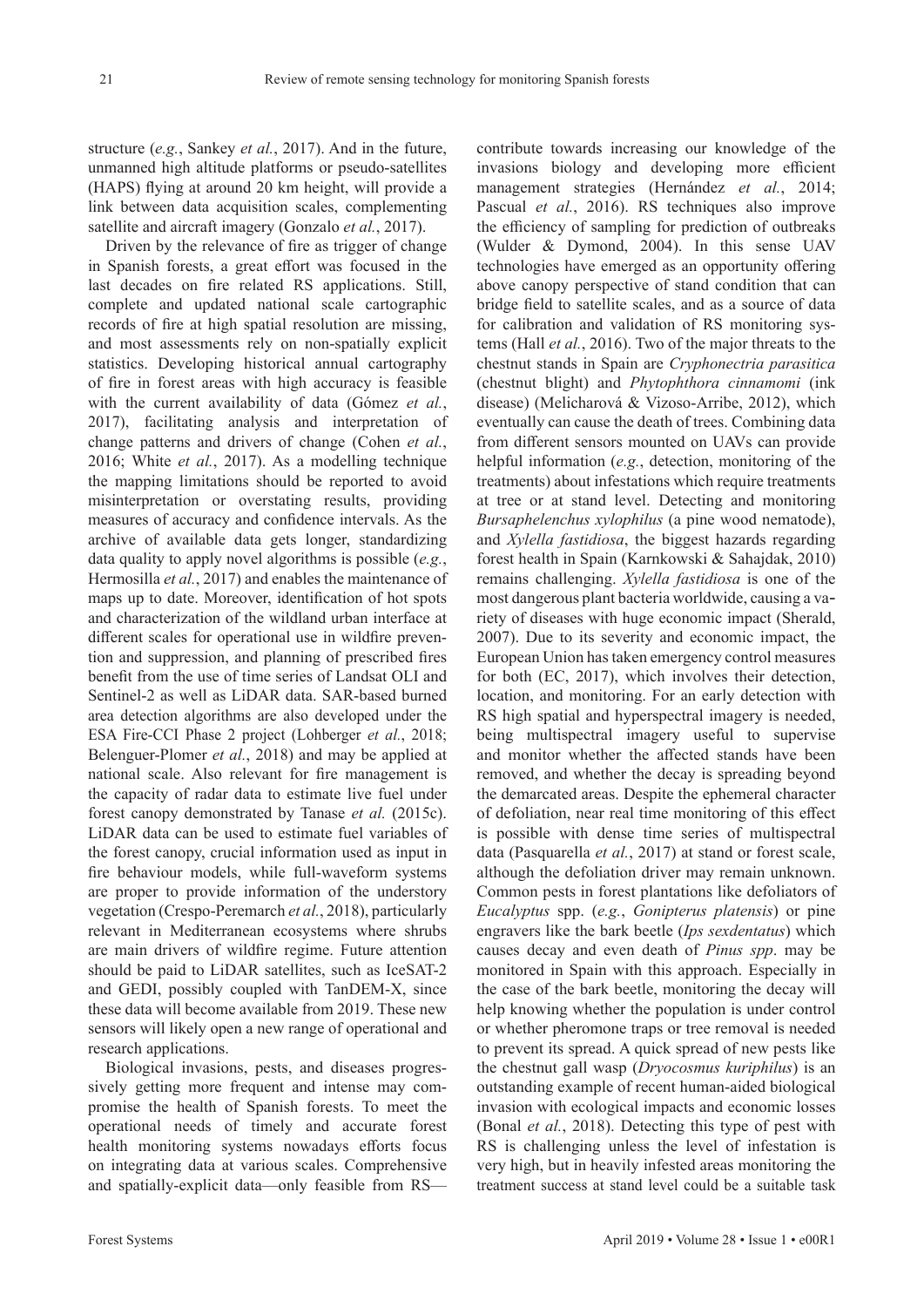for multispectral high spatial resolution imagery (*e.g.*, Sentinel-2, World View-4).

Overall, RS contributes to our better understanding of the services provided by Spanish forest ecosystems, allowing insights on the forest state and dynamics and this helping towards a better planning and sustainable management. We live a time of opportunities provided by the use of optical, radar, hyperspectral or LiDAR sensors, individually or in combinations that leverage their synergies for forestry applications.

## **Acknowledgments**

We thank the reviewers and editor for their thorough work and contributions to the final manuscript version.

## **References**

- Adnan S, Maltamo M, Coomes DA, Valbuena R, 2017. Effects of Plot Size, Stand Density and Scan Density on the Relationship between Airborne Laser Scanning Metrics and the Gini Coefficient of Tree Size Inequality. Can J Forest Res 47 (12): 1590-1602. [https://doi.](https://doi.org/10.1139/cjfr-2017-0084) [org/10.1139/cjfr-2017-0084](https://doi.org/10.1139/cjfr-2017-0084)
- Adnan S, Maltamo M, Coomes DA, García-Abril A, Malhi Y, Manzanera JA, Butt N, Morecroft M, Valbuena R, 2018. A simple approach to forest structure classification using airborne laser scanning that can be adopted across bioregions. Forest EcolManag 433: 111-121. [https://doi.](https://doi.org/10.1016/j.foreco.2018.10.057) [org/10.1016/j.foreco.2018.10.057](https://doi.org/10.1016/j.foreco.2018.10.057)
- Alberdi I, Vallejo R, Álvarez-González JG, Condés S, González-Ferreiro E, Guerrero S, Hernández L, Martínez-Jáuregui M, Montes F, Oliveira N, *et al.*, 2017. The multi-objective Spanish National Forest Inventory. Forest Syst 26 (2): e04S. [https://doi.org/10.5424/](https://doi.org/10.5424/fs/2017262-10577) [fs/2017262-10577](https://doi.org/10.5424/fs/2017262-10577)
- Alonso-Benito A, Arroyo LA, Arbelo M, Hernández-Leal P, 2016. Fusion of WorldView-2 and LiDAR data to map fuel types in the Canary Islands. RemoteSens-Basel 8 (8): 669.<https://doi.org/10.3390/rs8080669>
- Álvarez-Martínez JM, Jiménez-Alfaro B, Barquín J, Ondiviela B, Recio M, Silió-Calzada A, Juanes JA, 2017. Modelling the area of occupancy of habitat types with remote sensing. MethodsEcolEvol 9: 580-593. <https://doi.org/10.1111/2041-210X.12925>
- Álvarez-Taboada MF, Cimadevila HL, Rodríguez Pérez JR, Picos Martín J, 2004. Workflow to improve the forest management of Eucalyptus globulus stands affected by Gonipterusscutellatus in Galicia, Spain using remote sensing and GIS, Proc. SPIE 5574, Remote Sensing for Environmental Monitoring, GIS Applications, and Geology IV, (22 October 2004).
- Álvarez-Taboada MF, 2006. Remote sensing and Geoinformation systems applied to the forest management of Eucalyptus globulusLabill. Stands damaged by GonipterusscutellatusGyllendall in Galicia. Doctoral Thesis. Universidade de Vigo. 319 pp.
- Álvarez-Taboada MF, Lorenzo Cimadevila H, Wulder M, 2007a. Monitorización del estado sanitario de las masas de Eucapyptusglobulus en Galicia empleando modelos de proceso, SIG y teledetección. Proc 2º simposio iberoamericano de Eucalipto Globulus in Vigo (Spain). October 17-20, CIDEU 4 vol II, pp 41-47.
- Álvarez-Taboada MF, Rodríguez-Pérez JR, Castedo-Dorado F, Vega-Nieva D, 2007b. An operational protocol for postfire evaluation at landscape scale in an object-oriented environment. Proceedings of the 6th International Workshop of the EARSeL Special Interest Group on Forest Fires JRC 8072. pp 202 – 207 (2007). 6th International Workshop of the EARSeL Special Interest Group on Forest Fires. Tesalonica, Grecia.
- Álvarez-Taboada, F, Sanz-Ablanedo, E, Rodríguez Pérez, JR, Castedo-Dorado F, Lombardero MJ, 2014. Multi-sensor and multi-scale system for monitoring forest health in Pinusradiata stands defoliated by Lymantriadispar in NW Spain. Proceedings of the ForestSAT Open Conference System, [http://ocs.agr.unifi.it/index.php/forestsat2014/](http://ocs.agr.unifi.it/index.php/forestsat2014/ForestSAT2014/paper/view/245) [ForestSAT2014/paper/view/245](http://ocs.agr.unifi.it/index.php/forestsat2014/ForestSAT2014/paper/view/245)
- Aragonés D, Rodríguez-Galiano V, Caparros-Santiago JA, Navarro-Cerrillo RM, 2017. El uso de la fenología de la superficie terrestre para discriminar entre especies de pinos mediterráneos. Nuevas plataformas y sensores de teledetección, XVII Congreso de la Asociación Española de Teledetección (Eds. Ruiz LA, Estornell J, Erena M), Murcia (Spain), October 3-7, pp: 219-222.
- Arellano S, Vega JA, Rodríguez y Silva F, Fernández C, Vega-Nieva D, Álvarez-González JG, Ruiz-González AD, 2017. Validación de los índices de teledetección dNBR y RdNBR para determinar la severidad del fuego en el incendio forestal de Oia-O Rosal (Pontevedra) en 2013. Revista de Teledetección 49: 49-61. [https://doi.](https://doi.org/10.4995/raet.2017.7137) [org/10.4995/raet.2017.7137](https://doi.org/10.4995/raet.2017.7137)
- Arellano‐Pérez S, Castedo‐Dorado F, López‐Sánchez C, González‐Ferreiro E, Yang Z, Díaz‐Varela R, Ruiz‐ González A, 2018. Potential of Sentinel‐2A Data to Model Surface and Canopy Fuel Characteristics in Relation to Crown Fire Hazard. RemoteSens-Basel 10(10): 1645. <https://doi.org/10.3390/rs10101645>
- Arias-Rodil M, Diéguez-Aranda U, Álvarez-González JG, Pérez-Cruzado C, Castedo-Dorado F, González-Ferreiro E, 2018. Modeling diameter distributions in radiata pine plantations in Spain with existing countrywide LiDAR data. Ann ForSci 75 (2): 1-12.
- Arozarena A, Villa G, Hermosilla J, Papí F, Valcárcel N, Peces JJ, Doménech E, García C, Tejeiro JA, 2006. El Plan Nacional de Observación del Territorio en Espa-a: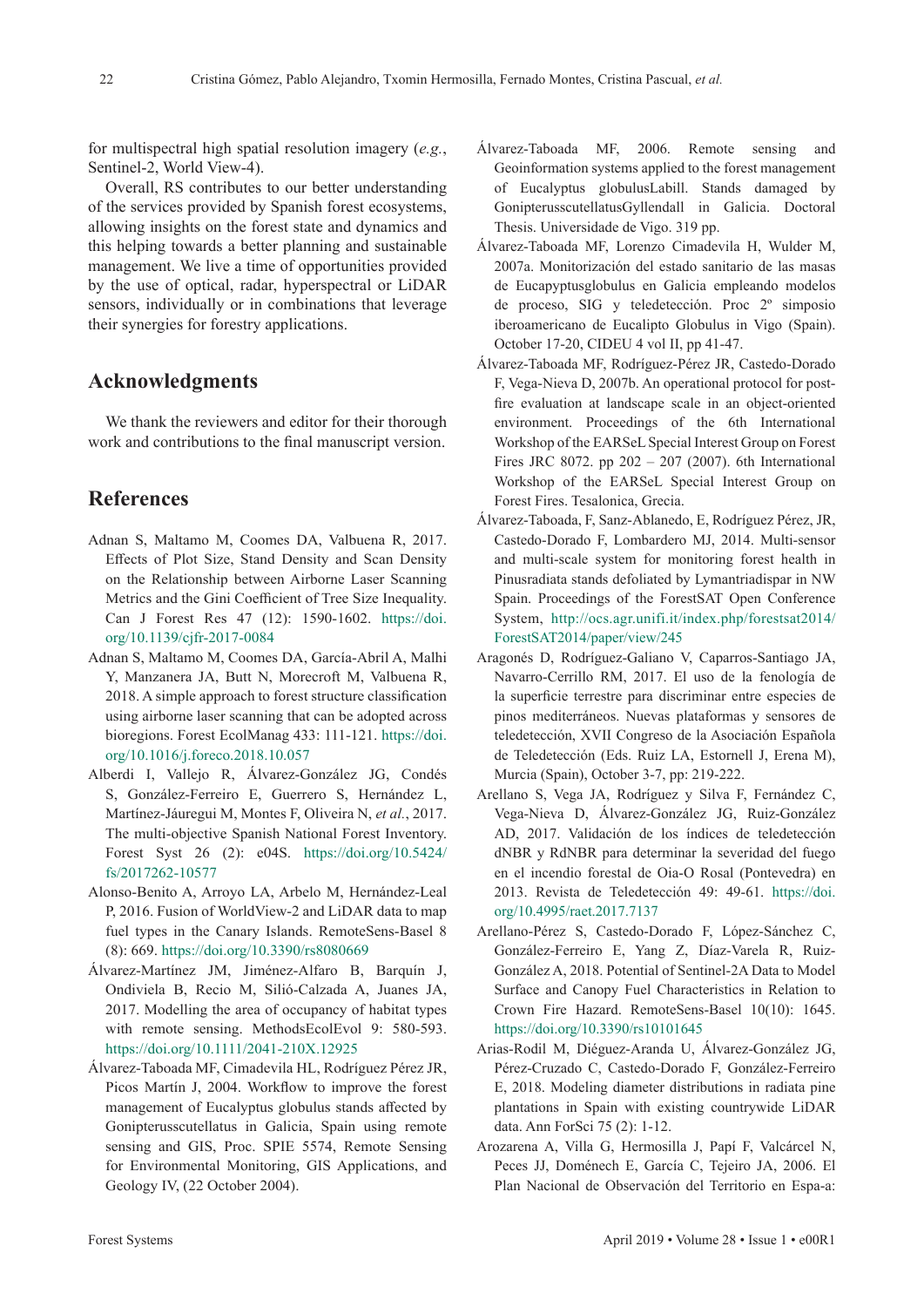situación actual y próximos pasos. Mapping Interactivo 111: 16-22.

- Arroyo LA, Healey SP, Cohen WB, Cocero D, Manzanera JA, 2006. Using object-oriented classification and highresolution imagery to map fuel types in a Mediterranean region. J Geophys Res 111: G04S04. [https://doi.](https://doi.org/10.1029/2005JG000120) [org/10.1029/2005JG000120](https://doi.org/10.1029/2005JG000120)
- Askne JIH, Santoro M, Smith G, Fransson JES, 2003. Multitemporal Repeat-Pass SAR Interferometry of Boreal Forests. IEEE Trans Geosci Rem Sens 41: 1540-1550. <https://doi.org/10.1109/TGRS.2003.813397>
- Aulló-Maestro I, Gómez C, Cuevas R, Rubio A, Montes F, 2017. Dinámica forestal de Pinussylvestris L. y Quercus pyrenaica Willd. en el bosque de Hoyocasero (Ávila) mediante serie temporal Landsat (1984-2016) y métodos geoestadísticos. Nuevas plataformas y sensores de teledetección, XVII Congreso de la Asociación Española de Teledetección (Eds. Ruiz LA, Estornell J, Erena M), Murcia (Spain), October 3-7, pp: 143-146.
- Axelsson C, Skidmore AK, Schlerf M, Fauzi A, Verhoef W, 2012. Hyperspectral analysis of mangrove foliar chemistry using PLSR and support vector regression. Int J Remote Sens 34: 1724-1743. [https://doi.org/10.1080/01431161.20](https://doi.org/10.1080/01431161.2012.725958) [12.725958](https://doi.org/10.1080/01431161.2012.725958)
- Banskota A, Kayastha N, Falkowski MJ, Wulder MA, Froese RE, White JC, 2014. Forest Monitoring Using Landsat Time Series Data: A Review. Can J Remote Sens 40: 362- 384.<https://doi.org/10.1080/07038992.2014.987376>
- Bastarrika A, Alvarado M, Artano K, Martínez MP, MesanzaA, Torre L, Ramo R, Chuvieco E, 2014. BAMS: A Tool for Supervised Burned Area Mapping Using Landsat Data. RemoteSens-Basel 6: 12360-12380. [https://](https://doi.org/10.3390/rs61212360) [doi.org/10.3390/rs61212360](https://doi.org/10.3390/rs61212360)
- Belenguer-Plomer MA, Tanase MA, Fernández-Carrillo A, Chuvieco E, 2018. Insights into burned areas detection from Sentinel-1 data and locally adaptive algorithms, Proc. SPIE 10790, Earth Resources and Environmental Remote Sensing/GIS Applications IX, 107901S (9 October 2018).
- Belward AS, Skøien JO, 2015. Who launched what, when and why; trends in global land-cover observation capacity from civilian earth observation satellites. ISPRS J Photogramm103: 115-128.
- Bengoa JL, De Blanco V, Nafria DA, 2017. Clasificación semiautomática de cubiertas naturales arboladas en Castilla y León. 7º Congreso Forestal Español. 26-30 de junio de 2017. Plasencia, Cáceres, España.
- Blanco-Martínez J, Rodríguez F, Martínez S, Martínez AA, García JB, Fernández JJ, Roldán A, Diez FJ, Lizarralde I, Cabrera M, 2017. Generación de un inventario forestal regional y una cartografía de modelos de combustible para Castilla-La Mancha. 7 Congreso Forestal Español, 26-30 de junio, Plasencia, Spain.
- Blázquez-Casado Á, González-Olabarria JR, Martín-Alcón S, Just A, Cabré M, Coll Ll, 2015. Assessing post-storm

forest dynamics in the Pyrenees using high-resolution LiDAR data and aerial photographs. J Mt Sci 12 (4): 841. <https://doi.org/10.1007/s11629-014-3327-3>

- Bonal R, Vargas-Osuna E, Mena JD, Aparicio JM, Santoro M, Martín A, 2018. Looking for variable molecular markers in the chestnut gall wasp Dryocosmus kuriphilus: First comparison across genes Scientific Reports. 8. 10.1038/ s41598-018-23754-z. [https://doi.org/10.1038/s41598-018-](https://doi.org/10.1038/s41598-018-23754-z) [23754-z](https://doi.org/10.1038/s41598-018-23754-z)
- Borràs J, Delegido J, Pezzola A, Pereira M, Morassi G, Camps-Valls G, 2017. Clasificación de usos del suelo a partir de imágenes Sentinel-2. Revista de Teledetección 48: 55-66. <https://doi.org/10.4995/raet.2017.7133>
- Botella-Martínez MA, Fernández-Manso A, 2017. Estudio de la severidad post-incendio en la Comunidad Valenciana comparando los índices dNBR, RdNBR y RBR a partir de imágenes Landsat 8. Revista de Teledetección 49: 33-47. <https://doi.org/10.4995/raet.2017.7095>
- Bottalico F, Chirici G, Giannini R, Mele S, Mura M, Puxeddu M, McRoberts RE, Valbuena R, Travaglini D, 2017. Modeling Mediterranean Forest Structure Using Airborne Laser Scanning Data. Int J Appl Earth Obs 57: 145-153. <https://doi.org/10.1016/j.jag.2016.12.013>
- Bradley BA, 2014. Remote Detection of Invasive Plants: A Review of Spectral, Textural and Phenological Approaches. BiolInvasions 16: 1411-1425. [https://doi.org/10.1007/](https://doi.org/10.1007/s10530-013-0578-9) [s10530-013-0578-9](https://doi.org/10.1007/s10530-013-0578-9)
- Cabello J, Alcaraz-Segura D, Reyes A, Lourenço P, Requena JM, Bonache J, Castillo P, Valencia S, Naya J, Ramírez L, Serrada J, 2016. Sistema para el seguimiento del funcionamiento de ecosistemas en la Red de Parques Nacionales de España mediante teledetección. Revista de Teledetección 46: 119-131. [https://doi.org/10.4995/](https://doi.org/10.4995/raet.2016.5731) [raet.2016.5731](https://doi.org/10.4995/raet.2016.5731)
- Camarero JJ, Bigler C, Linares JC, Gil-Pelegrín E, 2011. Synergistic effects of past historical logging and drought on the decline of Pyrenean silver fir forests. For Ecol Manage 262: 759–769.
- Cardil A, Vepakomma U, BrotonsLl, 2017. Assessing processionary moth defoliation using unmanned aerial systems. Forests 8: 402. [https://doi.org/10.3390/f8100402](https://doi.org/10.3390/f8100402 )
- Carter G, 1993. Responses of leaf spectral reflectance to plant stress. Am J Bot 80: 231-243. [https://doi.](https://doi.org/10.1002/j.1537-2197.1993.tb13796.x) [org/10.1002/j.1537-2197.1993.tb13796.x](https://doi.org/10.1002/j.1537-2197.1993.tb13796.x)
- Cartus O, Santoro, M., Kellndorfer J, 2012. Mapping forest aboveground biomass in the Northeastern United States with ALOS PALSAR dual-polarization L-band. Remote Sens Environ 124: 466-478. [https://doi.org/10.1016/j.](https://doi.org/10.1016/j.rse.2012.05.029) [rse.2012.05.029](https://doi.org/10.1016/j.rse.2012.05.029)
- Castedo-Dorado F, Lago-Parra G, Lombardero MJ, Liebhold AM, Álvarez-Taboada F, 2016. European gypsy moth (Lymantriadispardispar L.) completes development and defoliates exotic radiata pine plantations in Spain. New Zeal J ForSci 46: 18.<https://doi.org/10.1186/s40490-016-0074-y>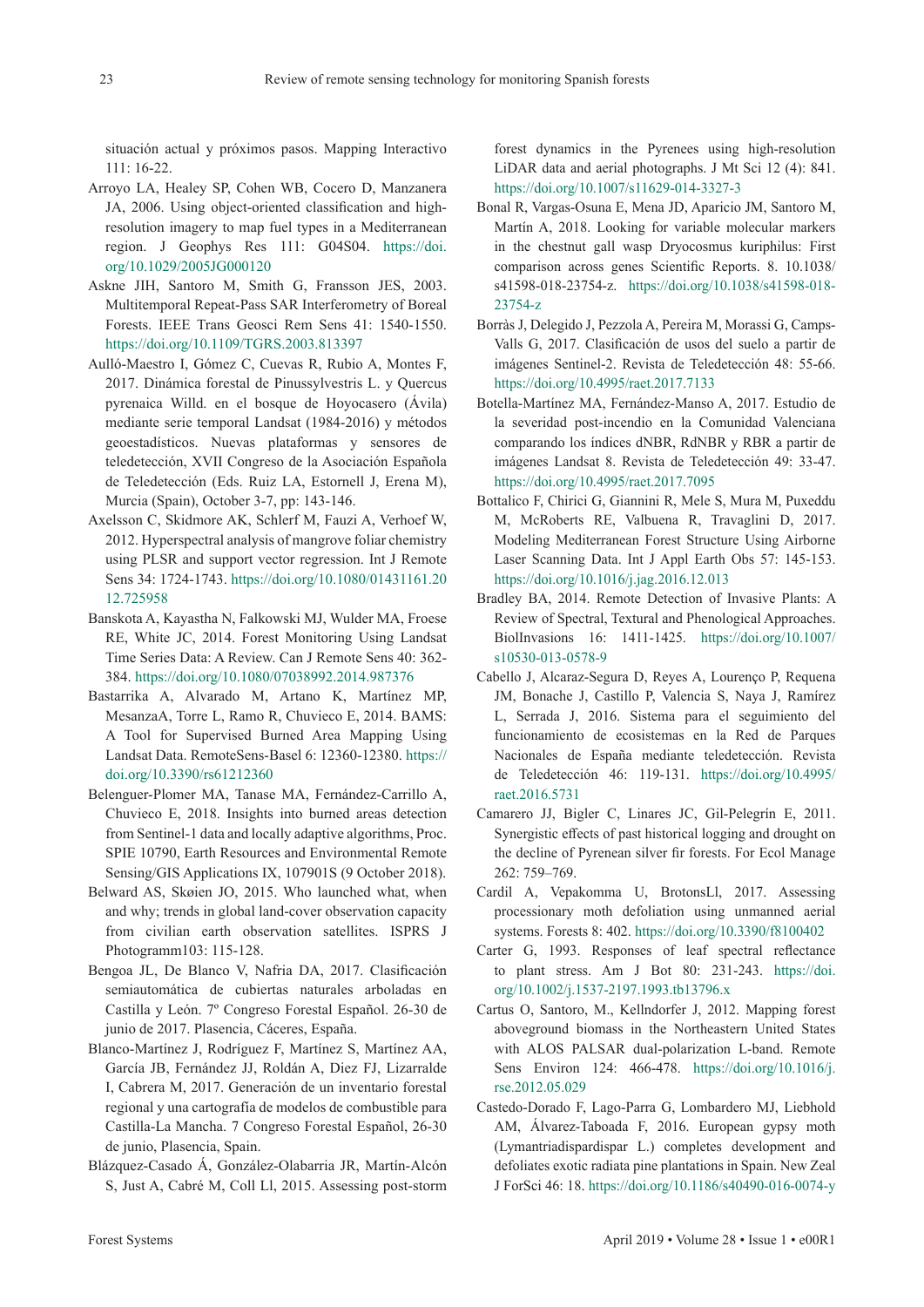- Chrysafis I, Mallinis G, Gitas I, Tsakiri-Strati M, 2017. Estimating Mediterranean forest parameters using multi seasonal Landsat 8 OLI imagery and an ensemble learning method. Remote Sens Environ 199: 154-166. [https://doi.](https://doi.org/10.1016/j.rse.2017.07.018) [org/10.1016/j.rse.2017.07.018](https://doi.org/10.1016/j.rse.2017.07.018)
- Chuvieco E, Riaño D, Aguado I, Cocero D, 2002. Estimation of fuel moisture content from multitemporal analysis of Landsat Thematic Mapper reflectance data: applications in fire danger assessment. Int J RemoteSens 23 (11): 2145- 2162. <https://doi.org/10.1080/01431160110069818>
- Chuvieco E, Aguado I, Cocero D, Riaño D, 2003. Design of an empirical index to estimate fuel moisture content from NOAA–AVHRR analysis in forest fire danger studies. Int J RemoteSens 24(8): 1621-1637. [https://doi.](https://doi.org/10.1080/01431160210144660b) [org/10.1080/01431160210144660b](https://doi.org/10.1080/01431160210144660b)
- Chuvieco E, Cocero D, Riaño D, Martínez P, Martínez-Vega J, De la Riva J, Pérez F, 2004a. Combining NDVI and surface temperature for the estimation of live fuel moisture content in forest fire danger rating. Remote Sens Environ 92: 322-331. <https://doi.org/10.1016/j.rse.2004.01.019>
- Chuvieco E, Cocero D, Aguado I, Palacios-Orueta A, Prado E, 2004b. Improving burning efficiency estimates through satellite assessment of fuel moisture content. J Geoph Res-Atmos 109: D14S07.
- Chuvieco E, De Santis A, Riaño D, Halligan K, 2007. Simulation approaches for burn severity estimation using remotely sensed images. Fire Eco 3 (1): 129-150. [https://](https://doi.org/10.4996/fireecology.0301129) [doi.org/10.4996/fireecology.0301129](https://doi.org/10.4996/fireecology.0301129)
- Cicuéndez V, Litago J, Huesca M, Rodríguez-Rastrero M, Recuero L, Merino de Miguel S, Palacios-Orueta A, 2015. Assessment of the gross primary production dynamics of a Mediterranean holm oak forest by remote sensing time series analysis. AgroforestSyst 89 (3): 491-510. [https://doi.](https://doi.org/10.1007/s10457-015-9786-x) [org/10.1007/s10457-015-9786-x](https://doi.org/10.1007/s10457-015-9786-x)
- Cifuentes JM, Fernández-Manso A, Sanz-Ablanedo E, 2017. Utilización de vehículo aéreo no tripulado (VANT) en el estudio de los niveles de severidad por chancro del castaño en el NO de España. In: Nuevas plataformas y sensores de teledetección. Nuevas plataformas y sensores de teledetección, XVII Congreso de la Asociación Española de Teledetección (Eds. Ruiz LA, Estornell J, Erena M), Murcia (Spain), October 3-7, pp: 477-480.
- Clark ML, Roberts DA, Clark DB, 2005. Hyperspectral discrimination of tropical rain forest tree species at leaf to crown scales. Remote Sens Environ 96: 375-398. [https://](https://doi.org/10.1016/j.rse.2005.03.009) [doi.org/10.1016/j.rse.2005.03.009](https://doi.org/10.1016/j.rse.2005.03.009)
- Claverie M, Ju J, Masek JG, Dungan JL, Vermote EF, Roger J-C, Skakun SV, Justice C, 2018. The harmonized Landsat and Sentinel-2 surface reflectance data set. Remote Sens Environ 219: 145-161. [https://doi.org/10.1016/j.](https://doi.org/10.1016/j.rse.2018.09.002) [rse.2018.09.002](https://doi.org/10.1016/j.rse.2018.09.002)
- Cloude SR, Papathanassiou KP, 1998. Polarimetric SAR Interferometry. IEEE Trans Geosci Rem Sens 36: 1551- 1565.<https://doi.org/10.1109/36.718859>
- Cohen WB, Goward SN, 2004. Landsat's role in ecological applications of remote sensing. Biosciences 54 (6): 535-545. [https://doi.org/10.1641/0006-3568\(2004\)054\[0535:LRIEA](https://doi.org/10.1641/0006-3568(2004)054[0535:LRIEAO]2.0.CO;2) [O\]2.0.CO;2](https://doi.org/10.1641/0006-3568(2004)054[0535:LRIEAO]2.0.CO;2)
- Cohen WB, Yang Z, Stehman SV, Schroeder TA, Bell DM, Masek JG, Huang Ch, Meighs GW, 2016. Forest disturbance across the conterminous United States from 1985-2012: the emerging dominance of forest decline. Forest EcolManag 360: 242-252.<https://doi.org/10.1016/j.foreco.2015.10.042>
- Cohen WB, Yang Z, Healey SP, Kennedy RE, Gorelick N, 2018. A LandTrendr multispectral ensemble for forest disturbance detection. Remote Sens Environ 205: 131-140. [https://doi.org/10.1016/j.rse.2017.11.015]( https://doi.org/10.1016/j.rse.2017.11.015)
- Condés S, Fernández-Landa A, Rodríguez F, 2013. Influencia del inventario de campo en el error de muestreo obtenido en un inventario con tecnología LiDAR. 6° Congreso Forestal Español. SECF
- Crespo-Peremarch P, Tompalski P, Coops NC, Ruiz LA, 2018. Characterizing understory vegetation in Mediterranean forests using full-waveform airborne laser scanning data. Remote Sens Environ 217: 400-413. [https://doi.](https://doi.org/10.1016/j.rse.2018.08.033) [org/10.1016/j.rse.2018.08.033](https://doi.org/10.1016/j.rse.2018.08.033)
- Cubbage F, Harou P, Sills E, 2007. Policy instruments to enhance multi-functional forest management. Forest Policy Econ 9: 833-851. [https://doi.org/10.1016/j.](https://doi.org/10.1016/j.forpol.2006.03.010) [forpol.2006.03.010](https://doi.org/10.1016/j.forpol.2006.03.010)
- Datt B, McVicar TR, Van Niel TG, Jupp DLB, Pearlman JS, 2003. PreprocessingEO-1 Hyperion hyperspectral data to support the application of agricultural indexes. IEEE T GeosciRemote 41: 1246-1259. [https://doi.org/10.1109/](https://doi.org/10.1109/TGRS.2003.813206) [TGRS.2003.813206](https://doi.org/10.1109/TGRS.2003.813206)
- De Santis A, Chuvieco E, 2007. Burn severity estimation from remotely sensed data: performance of simulation versus empirical models. Remote Sens Environ 108: 422- 435. <https://doi.org/10.1016/j.rse.2006.11.022>
- De Santis A, Chuvieco E, 2009. GeoCBI: A modified version of the Composite Burn Index for the initial assessment of the short-term burn severity from remotely sensed data. Remote Sens Environ 113: 554-562. [https://doi.](https://doi.org/10.1016/j.rse.2008.10.011) [org/10.1016/j.rse.2008.10.011](https://doi.org/10.1016/j.rse.2008.10.011)
- Debouk H, Riera-Tatche R, Vega-García C, 2013. Assessing Post-Fire Regeneration in a Mediterranean Mixed Forest Using LiDAR Data and Artificial Neural Networks. 2013. PhotogrammEng Rem S 79 (12): 1121-1130. [https://doi.](https://doi.org/10.14358/PERS.79.12.1121) [org/10.14358/PERS.79.12.1121](https://doi.org/10.14358/PERS.79.12.1121)
- Diaz-Balteiro L, Romero C, 2008. Making forestry decisions with multiple criteria: A review and an assessment. Forest EcolManag 255: 3222-3241. [https://doi.org/10.1016/j.](https://doi.org/10.1016/j.foreco.2008.01.038) [foreco.2008.01.038](https://doi.org/10.1016/j.foreco.2008.01.038)
- Díaz-Delgado R, Pons X, 1999. Empleo de imágenes de teledetección para el análisis de los niveles de severidad causados por el fuego. Revista de Teledetección 12: 63-68.
- Dobson MC, Ulaby T, Le Toan T, Beaudoin A, Kasischke ES, 1992. Dependence of radar backscatter on coniferous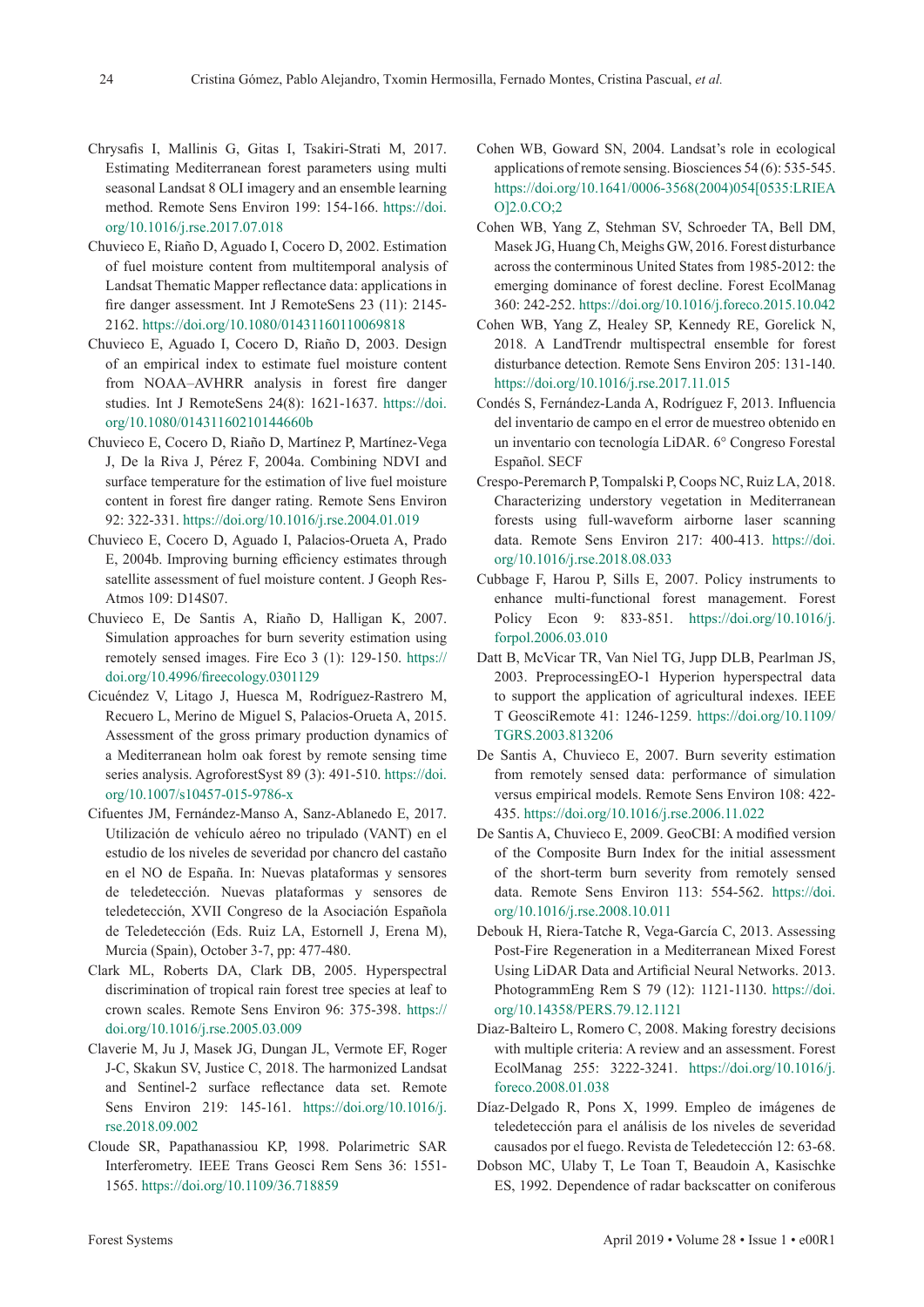forest biomass. IEEE Trans Geosci Rem Sens 30: 412- 415.<https://doi.org/10.1109/36.134090>

- Domingo D, Lamelas-Gracia MT, Montealegre-Gracia AL, de la Riva-Fernández J, 2017. Comparison of regression models to estimate biomass losses and CO2 emissions using low-density airborne laser scanning data in a burnt Aleppo pine forest. Eur J RemoteSens 50 (1): 384-396. <https://doi.org/10.1080/22797254.2017.1336067>
- Domingo D, Lamelas M, Montealegre A, de la Riva J, 2018. Estimation of Total Biomass in Aleppo Pine Forest Stands Applying Parametric and Nonparametric Methods to Low-Density Airborne Laser Scanning Data. Forests 9 (4): 158. <https://doi.org/10.3390/f9040158>
- Duncanson LI, Neimann KO, Wulder MA, 2010. Integration of GLAS and Landsat TM data for aboveground biomass estimation. Can J RemoteSens 36 (2): 129-141. [https://doi.](https://doi.org/10.5589/m10-037) [org/10.5589/m10-037](https://doi.org/10.5589/m10-037)
- Estornell J, Ruiz LA, Velázquez-Martí B, Fernández-Sarría A, 2011a. Estimation of shrub biomass by airborne LiDAR data in small forest stands. Forest EcolManag 262: 1697- 1703. <https://doi.org/10.1016/j.foreco.2011.07.026>
- Estornell J, Ruiz LA, Velázquez-Marti B, 2011b. Study of shrub cover and height using LiDAR data in a Mediterranean area. ForSci 57 (3): 171-179.
- Estornell J, Ruiz LA, Velázquez-Martí B, Hermosilla T, 2012. Estimation of biomass and volumen of shrub vegetation using LiDAR and spectral data in a Mediterranean environment. Biomass Bioenerg 46: 710-721. [https://doi.](https://doi.org/10.1016/j.biombioe.2012.06.023) [org/10.1016/j.biombioe.2012.06.023](https://doi.org/10.1016/j.biombioe.2012.06.023)
- EC (European Comission), 2017. https://ec.europa.eu/food/ plant/plant\_health\_biosecurity/legislation/emergency\_ measures\_en
- Fassnacht FE, Latifi H, Stereńczak K, Modzelewska A, Lefsky M, Waser LT, Straub C, Ghosh A, 2016. Review of studies on tree species classification from remotely sensed data. Remote Sens Environ 186: 64-87. [https://doi.](https://doi.org/10.1016/j.rse.2016.08.013) [org/10.1016/j.rse.2016.08.013](https://doi.org/10.1016/j.rse.2016.08.013)
- Fauzi A, Skidmore AK, Gils H, Schlerf M, Heitkönig I, 2013. Shrimp pond effluent dominates foliar nitrogen in disturbed mangroves as mapped using hyperspectral imagery. Marine Poll Bull 76: 42-51. [https://doi.org/10.1016/j.](https://doi.org/10.1016/j.marpolbul.2013.09.033) [marpolbul.2013.09.033](https://doi.org/10.1016/j.marpolbul.2013.09.033)
- Fernández-García V, Santamarta M, Fernández-Manso A, Quintano C, Marcos E, Calvo L, 2018. Burn severity metrics in fire-prone pine ecosystems along a climatic gradient using Landsat imagery, Remote Sens Environ 206: 205-217. <https://doi.org/10.1016/j.rse.2017.12.029>
- Fernández-Guisuraga JM, Sanz-Ablanedo E, Suárez-Seoane S, Calvo L, 2018. Using Unmanned Aerial Vehicles in Postfire Vegetation Survey Campaigns through Large and Heterogeneous Areas: Opportunities and Challenges. Sensors 18: 586.<https://doi.org/10.3390/s18020586>
- Fernández-Landa A, Tomé JL, Sandoval VJ, Vallejo R, 2017. Integrando datos LiDAR, información satelital y parcelas

del Inventario Forestal Nacional Español en la predicción de variables de inventario. 7º Congreso Forestal Español. 26-30 de junio de 2017. Plasencia, Cáceres, España.

- Fernández-Landa A, Fernández-Moya J, Tomé JL, Algeet-Abarquero N, Guillén-Climent ML, Vallejo R, Sandoval V, Marchamalo M, 2018. High resolution forest inventory of pure and mixed stands at regional level combining National Forest Inventory field plots, Landsat, and low density LiDAR. Int J RemoteSens 39 (14):4830-4844. <https://doi.org/10.1080/01431161.2018.1430406>
- Fernández-Manso O, Fernández-Manso A, Quintano C, 2014. Estimation of aboveground biomass in Mediterranean forests by statistical modelling of ASTER fraction images. Int J of Appl Earth Obs 31: 45-56. [https://doi.](https://doi.org/10.1016/j.jag.2014.03.005) [org/10.1016/j.jag.2014.03.005](https://doi.org/10.1016/j.jag.2014.03.005)
- Fernández-Manso A, Quintano C, Roberts DA, 2016a. Burn severity influence on post-fire vegetation cover resilience from Landsat MESMA fraction images time series in Mediterranean forest ecosystems. Remote Sens Environ 184: 112-123. <https://doi.org/10.1016/j.rse.2016.06.015>
- Fernández-Manso A, Fernández-Manso O, Quintano C, 2016b. SENTINEL-2A red-edge spectral indices suitability for discriminating burn severity. Int J of Appl Earth Obs 50: 170-175. <https://doi.org/10.1016/j.jag.2016.03.005>
- García M, Riaño D, Chuvieco E, Danson FM, 2010. Estimating biomass carbon stocks for a Mediterranean forest in central Spain using LiDAR height and intensity data. RemoteSens. Environ. 114: 816–830. [https://doi.](https://doi.org/10.1016/j.rse.2009.11.021) [org/10.1016/j.rse.2009.11.021](https://doi.org/10.1016/j.rse.2009.11.021)
- García M, Riaño D, Chuvieco E, Salas J, Danson FM, 2011. Multispectral and LiDAR data fusión for fuel type mapping using Support Vector Machine and decision rules. Remote Sens Environ 115: 1369-1379. [https://doi.](https://doi.org/10.1016/j.rse.2011.01.017) [org/10.1016/j.rse.2011.01.017](https://doi.org/10.1016/j.rse.2011.01.017)
- García M, Popescu S, Riaño D, Zhao K, Neuenschwander A, Agca M, Chuvieco E, 2012. Characterization of canopy fuels using ICESat/GLAS data, Remote Sens Environ 123: 81-89. <https://doi.org/10.1016/j.rse.2012.03.018>
- García-Álvarez D, Camacho Olmedo MT, 2017. Changes in the methodology used in the production of the Spanish CORINE: uncertainty analysis of the new maps. Int J of ApplEarthObs 63: 55-67. [https://doi.org/10.1016/j.](https://doi.org/10.1016/j.jag.2017.07.001) [jag.2017.07.001](https://doi.org/10.1016/j.jag.2017.07.001)
- García-Gutiérrez J, González-Ferreiro E, Riquelme-Santos JC, Miranda D, Diéguez-Aranda U, Navarro-Cerrillo RM, 2014. Evolutionary feature selection to estimate forest stand variables using LiDAR, Int J of Appl Earth Obs 26: 119-131. <https://doi.org/10.1016/j.jag.2013.06.005>
- Garestier F, Dubois-Fernández PC, Papathanassiou KP, 2008. Pine Forest Height Inversion Using Single-Pass X-Band PolInSAR Data. IEEE TransGeosci Rem Sens 46: 59-68. <https://doi.org/10.1109/TGRS.2007.907602>
- Gastón A, Ciudad C, Mateo-Sánchez MC, García-Viñas JI, López-Leiva C, Fernández-Landa A, Marchamalo M,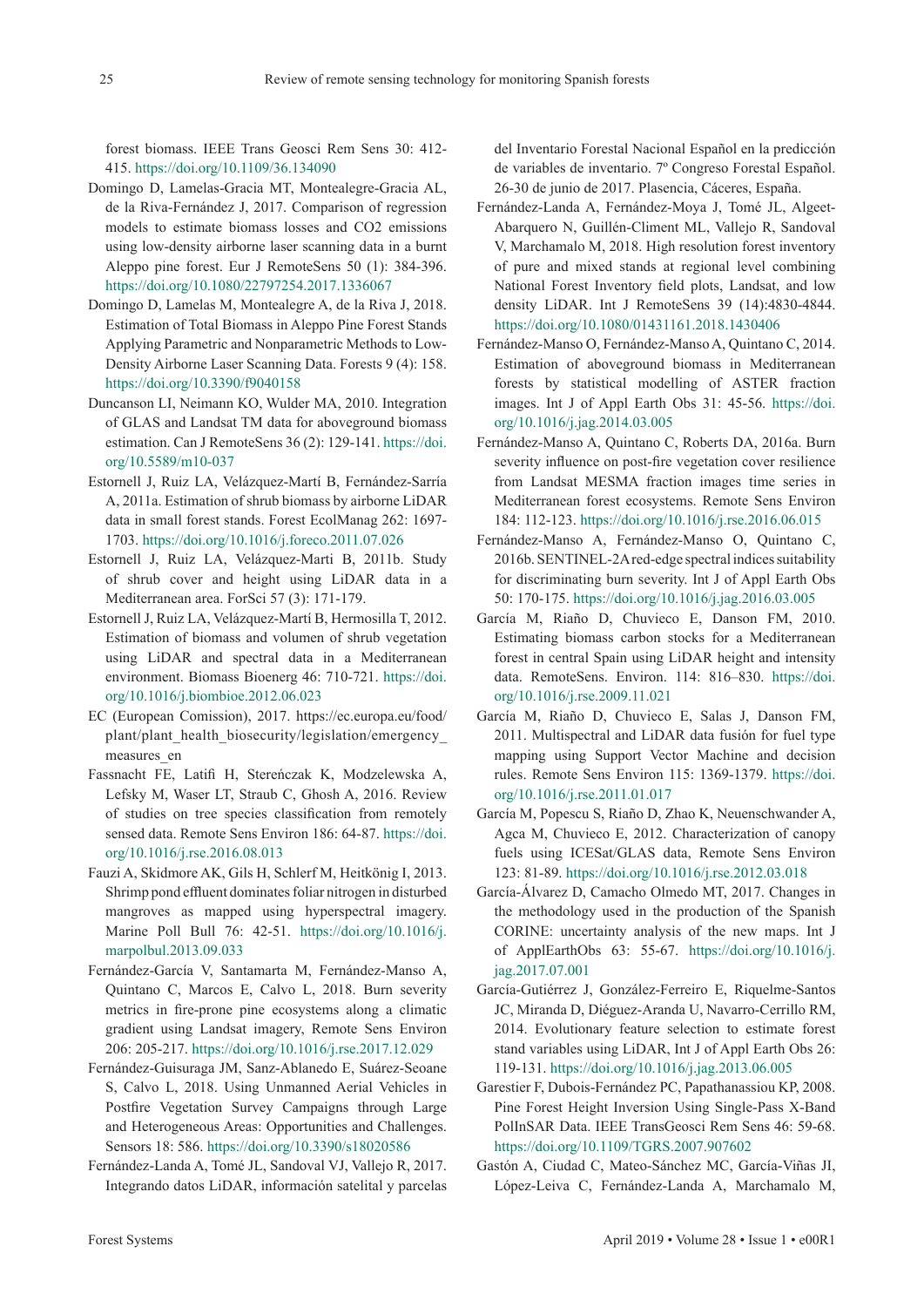Cuevas J, de la Fuente B, Fortin M-J, Saura S, 2017. Species' habitat use inferred from environmental variables at multiple scales: How much we gain from high-resolution vegetation data?Int J of Appl Earth Obs 55: 1-8. [https://](https://doi.org/10.1016/j.jag.2016.10.007) [doi.org/10.1016/j.jag.2016.10.007](https://doi.org/10.1016/j.jag.2016.10.007)

- Gómez C, Wulder MA, Montes F, Delgado JA, 2011. Forest structural diversity characterization in Mediterranean pines of Central Spain with QuickBird-2 imagery and canonical correlation analysis. Can J Remote Sens 37 (6): 628-642.<https://doi.org/10.5589/m12-005>
- Gómez C, Wulder MA, White JC, Montes F, Delgado JA, 2012a. Characterizing 25 years of change in the area, distribution, and carbon stock of Mediterranean pines in Central Spain. Int J Remote Sens 33 (17): 5546-5573. <https://doi.org/10.1080/01431161.2012.663115>
- Gómez C, Wulder JA, Montes F, Delgado JA, 2012b. Modeling Forest Structural Parameters in the Mediterranean Pines of Central Spain using QuickBird-2 Imagery and Classification and Regression Tree Analysis (CART). Remote Sens-Basel 4 (1): 135-159.<https://doi.org/10.3390/rs4010135>
- Gómez C, White JC, Wulder MA, Alejandro P, 2014. Historical forest biomass dynamics modelled with Landsat spectral trajectories. ISPRS J Photogramm93: 14-28.
- Gómez C, Aulló-Maestro I, Montes F, 2016a. Dominant tree species dynamics informed by 30 years of Landsat time series in mountain areas of Northern Spain. ForestSAT 2016, Santiago (Chile), November, 15-18.
- Gómez C, White JC, Wulder MA, 2016b. Optical remotely sensed time series data for land cover classification: A review. ISPRS Int J Remote Sens 116: 55-72. [https://doi.](https://doi.org/10.1016/j.isprsjprs.2016.03.008) [org/10.1016/j.isprsjprs.2016.03.008](https://doi.org/10.1016/j.isprsjprs.2016.03.008)
- Gómez C, Green D, 2017. Small unmanned airborne systems to support oil and gas pipeline monitoring and mapping. Arab J Geosci 10 (9): 202. [https://doi.org/10.1007/s12517-](https://doi.org/10.1007/s12517-017-2989-x) [017-2989-x](https://doi.org/10.1007/s12517-017-2989-x)
- Gómez C, Hermosilla T, Martínez-Fernández J, Montes F, Aulló-Maestro I, White JC, Wulder MA, Coops NC, Vázquez A, 2017. Annual cartography of fire (1985-2015) in forest areas of the NW Spain mapped with time series of Landsat data and Composite2Change. Nuevas plataformas y sensores de teledetección, XVII Congreso de la Asociación Española de Teledetección (Eds. Ruiz LA, Estornell J, Erena M), Murcia (Spain), October 3-7, pp: 169-172.
- Gómez C, Aulló-Maestro I, Alejandro P, Montes F, 2018. Presence of European beech in its Spanish southernmost limit characterized with Landsat intra-annual time series. AIT2018 IX Conference of the Italian Society of Remote Sensing. Florence (Italy), July 4-6.
- Gonçalves-Seco L, González-Ferreiro E, Diéguez-Aranda U, Fraga-Bugallo B, Crecente R, Miranda D, 2011. Assessomg the attributes of high-density Eucalyptus globulus stands using airborne laser scanner data. Int J RemoteSens 32(24): 9821-9841. [https://doi.org/10.1080/0](https://doi.org/10.1080/01431161.2011.593583) [1431161.2011.593583](https://doi.org/10.1080/01431161.2011.593583)
- González-Alonso F, Merino-de-Miguel S, Roldán-Zamarron A, García Gigorro S, Cuevas JM, 2006. Forest biomass estimation through NDVI composites. The role of remote sensed data to assess Spanish forests as carbon sinks. Int J RemoteSens, 27: 5409-5415. [https://doi.](https://doi.org/10.1080/01431160600830748) [org/10.1080/01431160600830748](https://doi.org/10.1080/01431160600830748)
- González-Ferreiro E, Diéguez-Aranda U, Miranda D, 2012. Estimation of stand variables in Pinusradiata D. Don plantations using different LiDAR pulse densities. Forestry 85: 281-292. [https://doi.org/10.1093/forestry/](https://doi.org/10.1093/forestry/cps002) [cps002](https://doi.org/10.1093/forestry/cps002)
- González-Ferreiro E, Miranda D, Barreiro-Fernández L, Buján S, García-Gutiérrez J, Diéguez-Aranda U, 2013a. Modelling stand biomass fractions in Galician Eucalyptus globulus plantations by use of different LiDAR pulse densities. Forest Syst 22: 510-525. [https://doi.org/10.5424/](https://doi.org/10.5424/fs/2013223-03878) [fs/2013223-03878](https://doi.org/10.5424/fs/2013223-03878)
- González-Ferreiro E, Diéguez-Aranda U, Barreiro-Fernández L, Buján S, Barbosa M, Suárez JC, Bye IJ, Miranda D, 2013b. A mixed pixel- and region-based approach for using airborne laser scanning data for individual tree crown delineation in Pinusradiata D. Don plantations. Int J RemoteSens 34(21): 7671-7690. [https://doi.org/10.1080](https://doi.org/10.1080/01431161.2013.823523) [/01431161.2013.823523](https://doi.org/10.1080/01431161.2013.823523)
- González‐Ferreiro E, Diéguez‐Aranda U, Crecente‐Campo F, Barreiro‐Fernández L, Miranda D, Castedo‐Dorado F, 2014. Modelling canopy fuel variables for Pinusradiata D. Don in NW Spain with low‐density LiDAR data. I J Wild Fire 23(3): 350‐362. <https://doi.org/10.1071/WF13054>
- González-Ferreiro F, Arellano-Pérez S, Castedo-Dorado F, Hevia A, Vega JA, Vega-Nieva D, Álvarez-González JG, Ruiz-González AD, 2017. Modelling the vertical distribution of canopy fuel load using national forest inventory and low-density airborne laser scanning data. PLoS ONE 12(4): e0176114. [https://doi.org/10.1371/](https://doi.org/10.1371/journal.pone.0176114) [journal.pone.0176114](https://doi.org/10.1371/journal.pone.0176114)
- González-Olabarría JR, Rodríguez F, Fernández-Landa A, Mola-Yudego B, 2012. Mapping fire risk in the model forest of Urbión (Spain) based on airborne LiDAR measurements. ForEcolManag 282: 149-156.
- Gonzalo J, López D, Domínguez D, García A, Escapa A, 2017. On the capabilities and limitations of high altitude pseudo-satellites. Prog Aero Sci 98: 34-56.
- Guerra-Hernández J, Görgens EB, García-Gutiérrez J, Carlos L, Rodríguez E, Tomé M, González-Ferreiro E, 2016. Comparison of ALS based models for estimating aboveground biomass in three types of Mediterranean forest. Eur. J. RemoteSens 49: 185–204. [https://doi.](https://doi.org/10.5721/EuJRS20164911) [org/10.5721/EuJRS20164911](https://doi.org/10.5721/EuJRS20164911)
- Guerra-Hernández J, González-Ferreiro E, Monleón VJ, Faias SP, Tomé M, Díaz-Varela RA, 2017. Use of Multi-Temporal UAV-Derived Imagery for Estimating Individual Tree Growth in Pinuspinea Stands. Forests 8: 300. [https://](https://doi.org/10.3390/f8080300) [doi.org/10.3390/f8080300](https://doi.org/10.3390/f8080300)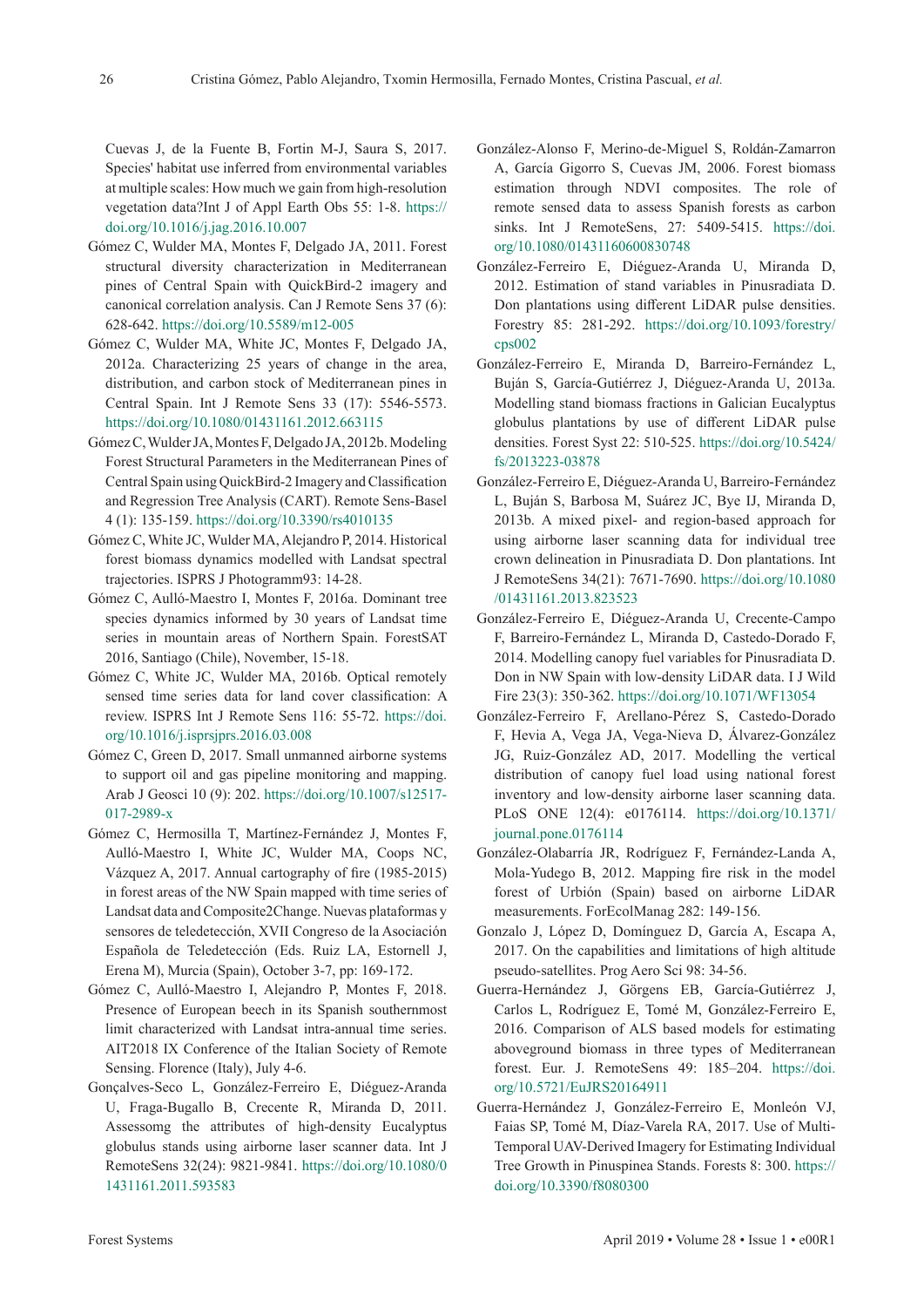- Hall RJ, Castilla G, White JC, Cooke BJ, Skakun RS, 2016. Remote sensing of forest pest damage: a review and lessons learned from a Canadian perspective. Can Entomol 148: 1-61.<https://doi.org/10.4039/tce.2016.11>
- Hajnsek I, Pottier E, Cloude SR, 2003. Inversion of Surface Parameters FromPolarimetric SAR. IEEE Trans Geosci Rem Sens 41: 727-744. [https://doi.org/10.1109/](https://doi.org/10.1109/TGRS.2003.810702) [TGRS.2003.810702](https://doi.org/10.1109/TGRS.2003.810702)
- Henderson FM, Lewis AJ, 1998. Principles and applications of imaging radar. Manual of remote sensing: Third edition, Volume 2. United States. 896 pp.
- Hermosilla T, Díaz-Manso JM, Ruiz LA, Recio JA, Fernández-Sarría A, Ferradáns-Nogueira P, 2012. Analysis of parcel-based image classification methods for monitoring the activities of the Land Bank of Galicia (Spain). ApplGeomat 4(4): 245-255. [https://doi.](https://doi.org/10.1007/s12518-012-0087-z) [org/10.1007/s12518-012-0087-z](https://doi.org/10.1007/s12518-012-0087-z)
- Hermosilla T, Wulder MA, White JC, Coops NC, Hobart GW, 2015. An Integrated Landsat Time Series Protocol for Change Detection and Generation of Annual Gap-Free Surface Reflectance Composites. Remote Sens Environ 158: 220-234. <https://doi.org/10.1016/j.rse.2014.11.005>
- Hermosilla T, Wulder MA, White JC, Coops NC, Hobart GW, Campbell LB, 2016. Mass data processing of time series Landsat imagery: pixels to data products for forest monitoring. Int J Digit Earth 9 (11): 1035-1054. [https://](https://doi.org/10.1080/17538947.2016.1187673) [doi.org/10.1080/17538947.2016.1187673](https://doi.org/10.1080/17538947.2016.1187673)
- Hermosilla T, Wulder MA, White JC, Coops NC, Hobart GW, 2017. Updating Landsat time series of surfacereflectance composites and forest change products with new observations. Int J Appl Earth Obs 63: 104-111. <https://doi.org/10.1016/j.jag.2017.07.013>
- Hermosilla T, Wulder MA, White JC, Coops NC, Hobart GW, 2018. Disturbance-informed annual land cover classification maps of Canada's forested ecosystems for a 29-year Landsat time series. Can J RemoteSens 44 (1): 67-87. <https://doi.org/10.1080/07038992.2018.1437719>
- Hernández L, Martínez-Fernández J, Cañellas I, Vázquez de la Cueva A, 2014. Assessing spatio-temporal rates, patterns and determinants of biological invasions in forest ecosystems. The case of Acacia species in NW Spain, Forest EcolManag 329: 206-213. [https://doi.org/10.1016/j.](https://doi.org/10.1016/j.foreco.2014.05.058) [foreco.2014.05.058](https://doi.org/10.1016/j.foreco.2014.05.058)
- Hernández-Clemente R, North PRJ, Hornero A, Zarco-Tejada PJ, 2017. Assessing the effects of forest health on sun-induced chlorophyll fluorescence using the FluorFLIGHT 3-D radiative transfer model to account for forest structure. Remote Sens Environ 193: 165-179. <https://doi.org/10.1016/j.rse.2017.02.012>
- Hernando A, Velázquez J, Valbuena R, Legrand M, García-Abril A, 2017. Influence of the Resolution of Forest Cover Maps in Evaluating Fragmentation and Connectivity to Assess Habitat Conservation Status. EcolIndic 79: 295- 302.<https://doi.org/10.1016/j.ecolind.2017.04.031>
- Hernando A, Puerto L, Mola-Yudego B, Manzanera J, García-Abril A, Maltamo M, Valbuena R, 2019. Estimation of forestbiomasscomponentsthroughairborneLiDAR and multispectralsensors. iForest
- Hevia A, Álvarez‐González JG, Ruiz Fernández E, Prendes C, Ruiz González AD, Majada J, González‐Ferreiro E, 2016. Modelling canopy fuel and forest stand variables and characterizing the influence of thinning in the stand structure using airborne LiDAR. Revista Teledetección 45: 41-55. <https://doi.org/10.4995/raet.2016.3979>
- Hilker T, Wulder MA, Coops NC, 2008. Update of forest inventory data with LiDAR and high spatial resolution satellite imagery. Can J Remote Sens 34: 5-12. [https://doi.](https://doi.org/10.5589/m08-004) [org/10.5589/m08-004](https://doi.org/10.5589/m08-004)
- Huang H, Roy DO, Boschetti L, Zhang HK, Yan L, Kumar SS, Gómez-Dans J, Li J, 2016. Separability analysis of Sentinel-2A multi-spectral instrument (MSI) data for burned area discrimination. RemoteSens-Basel 8: 973. <https://doi.org/10.3390/rs8100873>
- Huesca M, Merino-de-Miguel S, González-Alonso F, 2013a. An intercomparison of satellite burned area maps derived from MODIS, MERIS, SPOT-VEGETATION and ATSR images. An application to the August 2006 Galicia (Spain) forest fires. For Syst 22 (2): 222-231.
- Huesca M, Merino-de-Miguel S, González-Alonso F, Martínez S, Cuevas JM, Calle A, 2013b. Using AHS hyper-spectral images to study forest vegetation recovery after a fire. Int J Remote Sens 34 (11): 4025-4048. [https://doi.org/10.1080/0](https://doi.org/10.1080/01431161.2013.772313) [1431161.2013.772313](https://doi.org/10.1080/01431161.2013.772313)
- Hyyppä J, Inkinen M, 1999. Detecting and estimating attributes for single tree using laser scanner. Phot J Fin 16: 27-42.
- INE 2017. España en cifras. https://www.ine.es/prodyser/ espa\_cifras/2017/index.html#5
- Jensen J, 2005. Introductory digital image processing: a remote sensing perspective, 3rd ed. Pearson Education, Inc. 526 pp.
- Joshi N, Mitchard ETA, Brolly M, Schumacher J, Fernández-Landa A, Johannsen VK, Marchamalo M, Fensholt R, 2017. Understanding 'saturation' of radar signals over forests. Sci Rep-UK 7 (1): 3505. [https://doi.org/10.1038/s41598-017-](https://doi.org/10.1038/s41598-017-03469-3) [03469-3](https://doi.org/10.1038/s41598-017-03469-3)
- Karnkowski W, Sahajdak A, 2010. Occurrence of the pinewood nematode in Portugal and Spain - Threat for pine forests in Europe. Prog Plant Prot 50: 1260-1264.
- Keane RE, Burgan R, Wagtendonk JV, 2001. Mapping wildland fuels for fire management across multiple scales: Integrating remote sensing, GIS, and biophysical modeling, Int J Wildand Fire 10: 301-319. [https://doi.org/10.1071/](https://doi.org/10.1071/WF01028) [WF01028](https://doi.org/10.1071/WF01028)
- Kennedy RE, Yang Z, Cohen WB, 2010. Detecting trends in forest disturbance and recovery using yearly Landsat time series: 1. LandTrendr-temporal segmentation algorithms. Remote Sens Environ 114: 2897-2910. [https://doi.](https://doi.org/10.1016/j.rse.2010.07.008) [org/10.1016/j.rse.2010.07.008](https://doi.org/10.1016/j.rse.2010.07.008)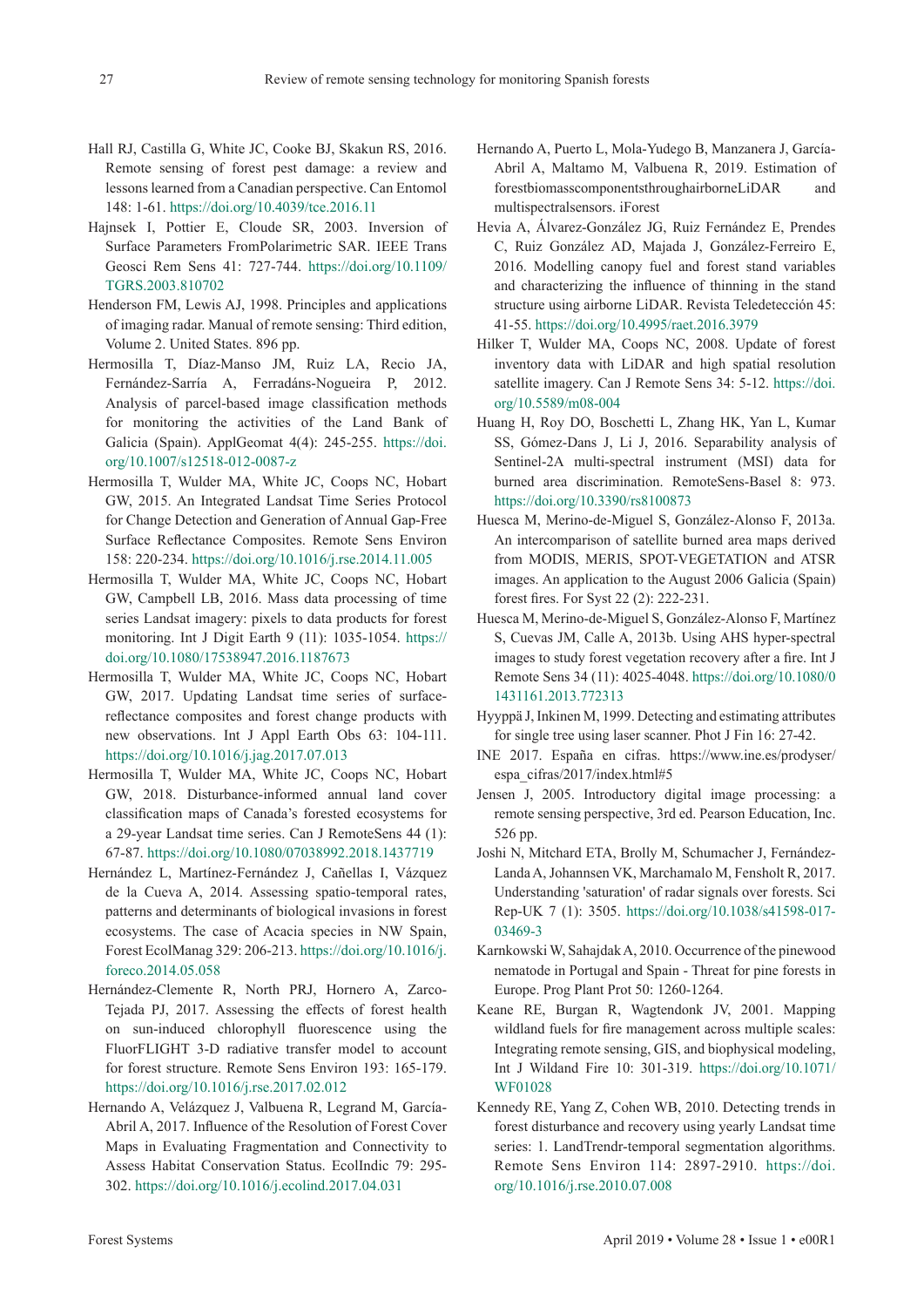- Kennedy RE, Yang Z, Braaten J, Copass C, Antonova N, Jordan C, Nelson P, 2015. Attribution of disturbance change agent from Landsat time-series in support of habitat monitoring in the Puget Sound region, USA. Remote Sens Environ 166: 271-285. [https://doi.](https://doi.org/10.1016/j.rse.2015.05.005) [org/10.1016/j.rse.2015.05.005](https://doi.org/10.1016/j.rse.2015.05.005)
- Key CH, Benson NC, 1999. Measuring and remote sensing of burn severity. In L. F. Neuenschwander and K. C. Ryan (Eds.), Proceedings Joint Fire Science Conference and Workshop, Vol. II. (pp. 284). Moscow, ID: University of Idaho and International Association of Wildland Fire.
- Kissinger G, Herold M, De Sy V, 2012. Drivers of Deforestation and Forest Degradation: A Synthesis Report for REDD+ Policymakers. Lexeme Consulting, Vancouver Canada, 46 pp.
- Le Toan T, Beaudoin A, Guyon D, 1992. Relating forest biomass to SAR data. IEEE Trans Geosci Rem Sens 30: 403-411.<https://doi.org/10.1109/36.134089>
- Le Toan T, Quegan S, Davidson MWJ, Balzter H, Paillou P, Papathanassiou K, Plummer S, Rocca F, Saatchi S, Shugart H, Ulander LMH, 2011. The BIOMASS mission: Mapping global forest biomass to better understand the terrestrial carbon cycle. Remote Sens Environ 115: 2850- 2860.<https://doi.org/10.1016/j.rse.2011.03.020>
- Leberl F, Irschara A, Pock T, Meixner P, Gruber M, Scholz S, Wiechert A, 2010. Point clouds: LiDAR versus three dimensional vision. PhotogrammEng Rem Sens76: 1123- 1134.
- Lefsky MA, Cohen WB, Acker SA, Parker GG, Spies TA, Harding D, 1999. LiDAR remote sensing of the canopy structure and biophysical properties of Douglas-fir western hemlock forests. Remote Sens Environ 70: 339- 361. [https://doi.org/10.1016/S0034-4257\(99\)00052-8](https://doi.org/10.1016/S0034-4257(99)00052-8)
- Lefsky MA, 2010. A global forest canopy height map from the Moderate Resolution Imaging Spectroradiometer and the Geoscience Laser Altimeter System. Geophys Res Lett 37 L15401. <https://doi.org/10.1029/2010GL043622>
- Li J, Roy DP, 2017. A global analysis of Sentinel-2A, Sentinel-2B and Landsat-8 data revisit intervals and implications for terrestrial monitoring. Remote Sens-Basel 9: 902. <https://doi.org/10.3390/rs9090902>
- Lisein J, Pierrot-Deseilligny M, Bonnet, S, Lejeune P, 2013. A Photogrammetric Workflow for the Creation of a Forest Canopy Height Model from Small Unmanned Aerial System Imagery. Forests 4: 922-944. [https://doi.](https://doi.org/10.3390/f4040922) [org/10.3390/f4040922](https://doi.org/10.3390/f4040922)
- Lohberger S, Stängel M, Atwood EC, Siegert F, 2018. Spatial evaluation of Indonesia's 2015 fire-affected area and estimated carbon emissions using Sentinel-1. Glob Chang Biol 24 (2): 644-654. <https://doi.org/10.1111/gcb.13841>
- López-Sánchez JM, Ballester-Berman JD, 2009. Potentials of Polarimetric SAR Interferometry for Agriculture Monitoring. Radio Sci 44: RS2010. [https://doi.](https://doi.org/10.1029/2008RS004078) [org/10.1029/2008RS004078](https://doi.org/10.1029/2008RS004078)
- Malak DA, Pausas JG, Pardo-Pascual JE, Ruiz LA, 2015. Fire recurrence and the dynamics of the Enhanced Vegetation Index in a Mediterranean ecosystem. Int J App Geosp Res 6 (2): 18-35. <https://doi.org/10.4018/ijagr.2015040102>
- Manfreda S, McCabe MF, Miller PE, Lucas R, Pajuelo Madrigal V, Mallinis G, Ben Dor E, Helman D, Estes L, Ciraolo G, *et al.*, 2018. On the Use of Unmanned Aerial Systems for Environmental Monitoring. RemoteSens-Basel 10: 641. <https://doi.org/10.3390/rs10040641>
- Manzanera JA, García-Abril A, Pascual C, Tejera R, Martín-Fernández S, Tokola T, Valbuena R, 2016. Fusion of airborne LiDAR and multispectral sensors reveals synergic capabilities in forest structure characterization. GISci Rem Sens 53(6): 723-738. [https://doi.org/10.1080](https://doi.org/10.1080/15481603.2016.1231605) [/15481603.2016.1231605](https://doi.org/10.1080/15481603.2016.1231605)
- MAPAMA, 2011. Anuario de estadística forestal. Ministerio de Agricultura, Alimentación y Medio Ambiente, Spain, 103 pp
- Marino E, Ranz P, Tomé JL, Noriega MA, Esteban J, Madrigal J, 2016. Generation of high-resolution fuel models from discrete airborne laser scanner and Landsat-8 OLI: a low-cost and highly updated methodology for large areas. Remote Sens Environ 187: 267-280. [https://doi.](https://doi.org/10.1016/j.rse.2016.10.020) [org/10.1016/j.rse.2016.10.020](https://doi.org/10.1016/j.rse.2016.10.020)
- Marino E, Tomé JL, Madrigal J, Guijarro M, Hernando C, 2017a. Efecto de la densidad de pulsos LiDAR en la caracterización estructural de combustibles en masas de pinar. 7º Congreso Forestal Español. 26-30 de junio de 2017. Plasencia, Cáceres, España.
- Marino E, Ranz P, Tomé JL, 2017b. Evolución post-incendio de la estructura de la vegetación en el PN de Garajonay a partir de datos LiDAR. 7º Congreso Forestal Español. 26- 30 de junio de 2017. Plasencia, Cáceres, España.
- Marino E, Montes F, Tomé JL, Navarro JA, Hernando C, 2018. Vertical forest structure analysis for wildfire prevention: comparing airborne laser scanning data and stereoscopic hemispherical images. Int J Appl Earth 73: 438-449.<https://doi.org/10.1016/j.jag.2018.07.015>
- Martín-Alcón S, CollLl, de Cáceres M, Guitart L, Cabré M, Just A, González-Olabarría JR, 2015. Combining aerial LiDAR and multi-spectral imagery to assess post-fire regeneration types in a Mediterranean forest. Can J For Res 45 (7): 856-866. [https://doi.org/10.1139/cjfr-2014-](https://doi.org/10.1139/cjfr-2014-0430) [0430](https://doi.org/10.1139/cjfr-2014-0430)
- Martínez S, Chuvieco E, Aguado I, Salas J, 2017. Severidad y regeneración en grandes incendios forestales: análisis a partir de series temporales de imágenes Landsat. Revista de Teledetección 49: 17-32. [https://doi.org/10.4995/](https://doi.org/10.4995/raet.2017.7182) [raet.2017.7182](https://doi.org/10.4995/raet.2017.7182)
- Martínez-Fernández J, Ruiz-Benito P, Bonet-Jornet A, Gómez C, 2019. Methodological variations in the production of CORINE Land Cover and consequences for long-term land cover change studies. The case of Spain. Int J Remote Sens.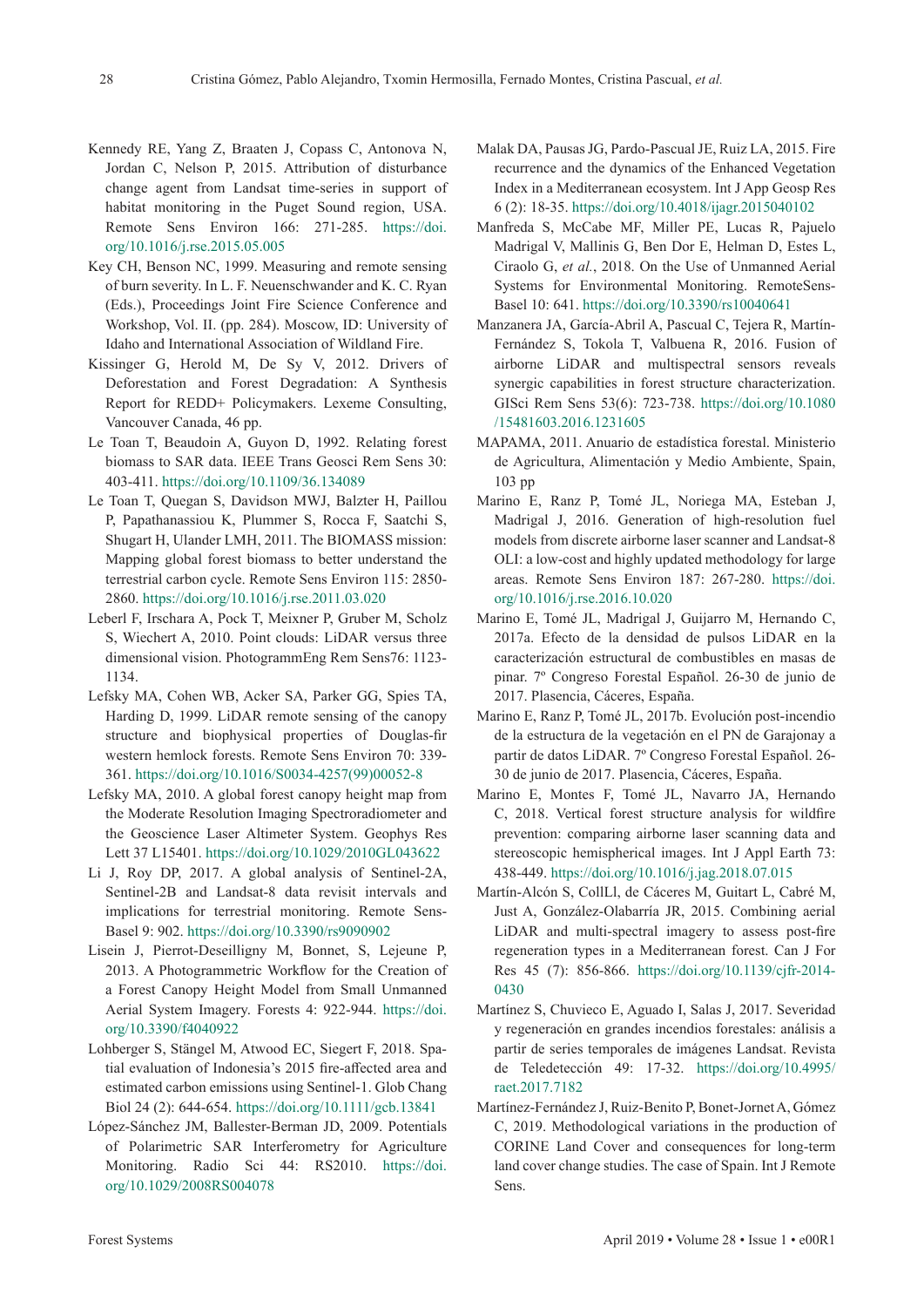- Matasci G, Hermosilla T, Wulder MA, White JC, Coops NC, Hobart GW, Zald HSJ, 2018. Large-area mapping of Canadian boreal forest cover, height, biomass and other structural attributes using Landsat composites and LiDAR plots. Remote Sens Environ 209: 90-106. [https://doi.](https://doi.org/10.1016/j.rse.2017.12.020) [org/10.1016/j.rse.2017.12.020](https://doi.org/10.1016/j.rse.2017.12.020)
- Mauro F, Valbuena R, Manzanera JA, García-Abril A, 2011. Influence of Global Navigation Satellite System errors in positioning inventory plots for tree-height distribution studies. Can J For Res 41 (1): 11-23. [https://](https://doi.org/10.1139/X10-164) [doi.org/10.1139/X10-164](https://doi.org/10.1139/X10-164)
- Mauro F, Molina I, García-Abril A, Valbuena R, Ayuga-Téllez E, 2016. Remote sensing estimates and measures of uncertainty for forest variables at different aggregation levels. Environmetrics 27 (4): 225-238. [https://doi.](https://doi.org/10.1002/env.2387) [org/10.1002/env.2387](https://doi.org/10.1002/env.2387)
- Mauro F, Monleón VJ, Temesgen H, Ford KR, 2017a. Analysis of area level and unit level models for small area estimation in forest inventories assisted with LiDAR auxiliary information. PloS ONE 12 (12), e0189401 <https://doi.org/10.1371/journal.pone.0189401>
- Mauro F, Monleón VJ, Temesgen H, Ruiz LA, 2017b. Analysis of spatial correlation in predictive models of forest variables that use LiDAR auxiliary information. Can J For Res 47 (6): 788-799. [https://doi.org/10.1139/](https://doi.org/10.1139/cjfr-2016-0296) [cjfr-2016-0296](https://doi.org/10.1139/cjfr-2016-0296)
- Melicharová L, Vizoso-Arribe O, 2012. Situation of sweet chestnut (Castaneasativa Mill.) in Spain, Galicia: A review. ScientiaAgrBoh 2012: 78-84.
- Méndez E, Valés JJ, Pino I, Granado L, Montoya G, Prieto R, Carpintero IR, Giménez de Azcárate F, Cáceres F, Moreira JM, *et al.*, 2016. Determination of forest biomass using remote sensing techniques with radar images. Pilot study in area of the province of Huelva. REDIAM. Revista de Teledetección 45: 71-86. [https://doi.org/10.4995/](https://doi.org/10.4995/raet.2016.3984) [raet.2016.3984](https://doi.org/10.4995/raet.2016.3984)
- Merino de Miguel S, Huesca M, González-Alonso F, 2010. MODIS reflectance and active fire data for burn mapping and assessment at regional level. Ecol Model 221: 67-74. <https://doi.org/10.1016/j.ecolmodel.2009.09.015>
- Moessner KE, 1953. Photo interpretation in forest inventories. PhotogrammEng, June 1953: 496-507.
- Montealegre AL, Lamelas MT, de la Riva J, García-Martín A, Escribano F, 2016. Use of low point density ALS data to estimate stand-level structural variables in Mediterranean Aleppo pine forest. Forestry 0: 1-10. [https://doi.](https://doi.org/10.1093/forestry/cpw008) [org/10.1093/forestry/cpw008](https://doi.org/10.1093/forestry/cpw008)
- Montealegre AL, Lamelas MT, Tanase MA, de la Riva J, 2017a. Estimación de la severidad en incendios forestales a partir de datos LiDAR-PNOA y valores de CompositeBurnIndex. Revista de Teledetección 49: 1-16. <https://doi.org/10.4995/raet.2017.7371>
- Montealegre AL, Lamelas-Gracia MT, García-Martín A, de la Riva-Fernández J, Escribano-Bernal F, 2017b. Using low

density discrete Airborne Laser Scanning data to assess the potential carbon dioxide emission in case of a fire event in a Mediterranean pine forest. GISci Rem Sens 54 (5): 721- 740.<https://doi.org/10.1080/15481603.2017.1320863>

- Montero G, Ruiz-Peinado R, Muñoz M, 2005. Producción de biomasa y fijación de CO2 por los bosques espaoles. Monografías Instituto Nacional de Investigación y Tecnología Agraria y Alimentaria, Serie Forestal, Madrid, Spain.
- Montero G, Serrada R, 2013. La situación de los bosques y el sector forestal en España-ISFE 2013. Sociedad Española de Ciencias Forestales. Lourizán (Pontevedra), Spain. 257 pp.
- Moreira A, Krieger G, Hajnsek I, Papathanassiou K, Younis M, Lopez-Dekker P, Huber S, Villano M, Pardini M, Eineder M, *et al.*, 2015. Tandem-L/ALOSNext: A Highly Innovative Bistatic SAR Mission for Global Observation of Dynamic Processes on the Earth's Surface. IEEE Geosc Remote Sens Mag 3 (2): 8-23. [https://doi.org/10.1109/](https://doi.org/10.1109/MGRS.2015.2437353) [MGRS.2015.2437353](https://doi.org/10.1109/MGRS.2015.2437353)
- Næsset E, 2002. Predicting forest stand characteristics with airborne scanning laser using a practical two-stage procedure and field data. Remote Sens Environ 80: 88-99. [https://doi.org/10.1016/S0034-4257\(01\)00290-5](https://doi.org/10.1016/S0034-4257(01)00290-5)
- Navarro JA, Fernández-Landa A, Tomé JL, Guillén-Climent ML, Ojeda JC, 2018. Testing the quality of forest variable estimation using dense image matching: a comparison with airborne laser scanning in a Mediterranean pine forest. Int J Rem Sens 39 (14): 4744-4760. [https://doi.org/10.1080/0](https://doi.org/10.1080/01431161.2018.1471551) [1431161.2018.1471551](https://doi.org/10.1080/01431161.2018.1471551)
- Navarro-Cerrillo RM, González-Ferreiro E, García-Gutiérrez J, Ceacero Ruiz CJ, Hernández-Clemente R, 2017. Impact of plot size and model selection on forest biomass estimation using airborne LiDAR: A case study of pine plantations in southern Spain. J For Sci 63: 88-97. [https://](https://doi.org/10.17221/86/2016-JFS) [doi.org/10.17221/86/2016-JFS](https://doi.org/10.17221/86/2016-JFS)
- Oeser J, Pflugmacher D, Senf C, Heurich M, Hostert P, 2017. Using intra-annual Landsat time series for attributing forest disturbance agents in Central Europe. Forests 8: 251. <https://doi.org/10.3390/f8070251>
- Olesk A, Praks J, Antropov O, Zalite K, Arumäe T, Voormansik K, 2016. Interferometric SAR coherence models for characterization of hemiboreal forests using TanDEM-X data. Remote Sens-Basel 8: 700. [https://doi.org/10.3390/](https://doi.org/10.3390/rs8090700) [rs8090700](https://doi.org/10.3390/rs8090700)
- Packalén P, Maltamo M, 2006. Predicting the plot volume by tree species using airborne laser scanning and aerial photographs. Forest Sci 52: 611−622.
- Packalén P, Suvanto A, Maltamo M, 2009. A two stage method to estimate species-specific growing stock. PhotogrammEng Rem Sens 75: 1451−1460. [https://doi.](https://doi.org/10.14358/PERS.75.12.1451) [org/10.14358/PERS.75.12.1451](https://doi.org/10.14358/PERS.75.12.1451)
- Pajares G, 2015. Overview and current status of remote sensing applications based on Unmanned Aerial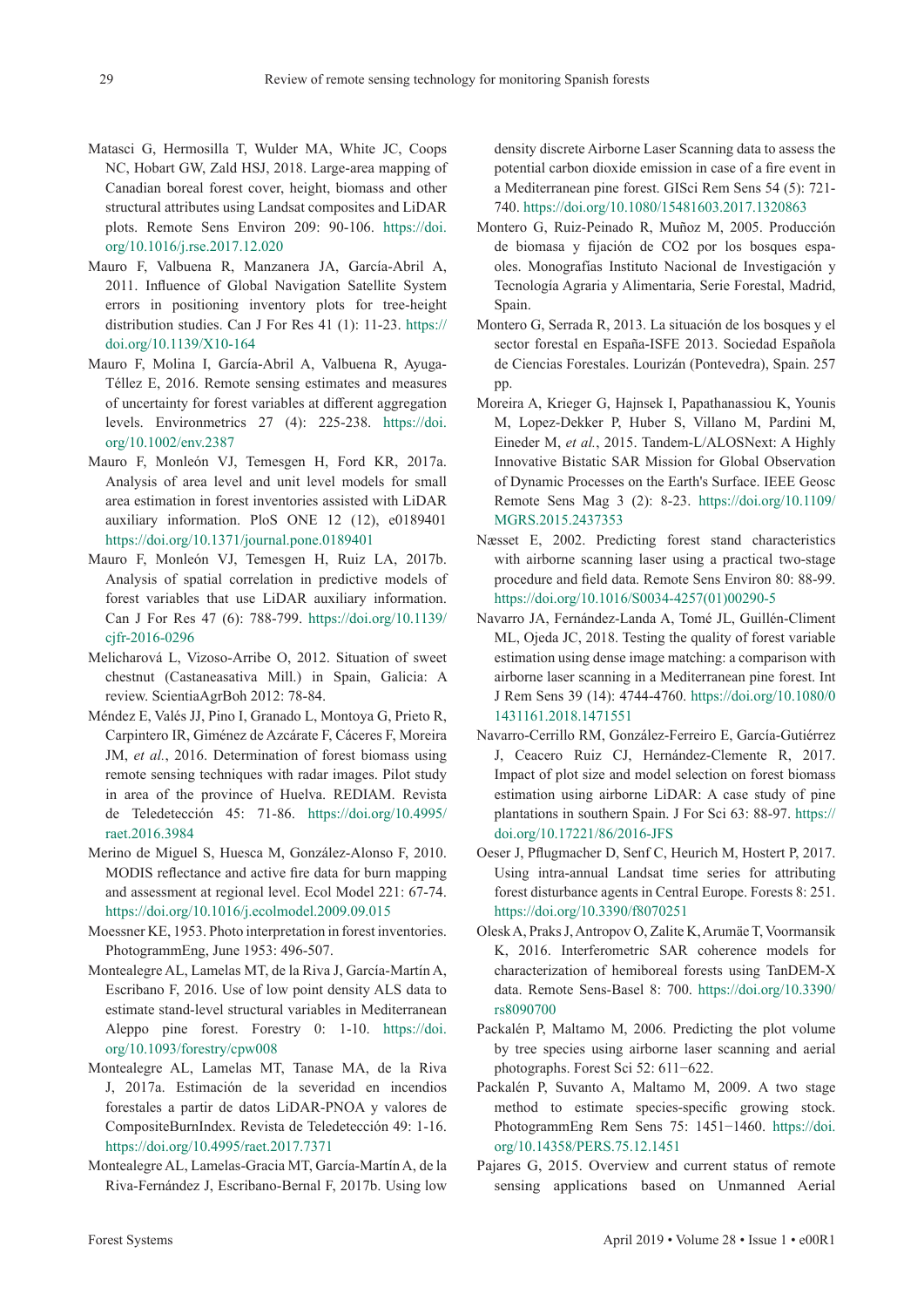Vehicles (UAVs). PhotogrammEng Rem Sens 81 (4): 281- 329.<https://doi.org/10.14358/PERS.81.4.281>

- Parra A, Chuvieco E, 2005. Assessing burn severity using Hyperion data. In J Riva, Pérez-Cabello F, Chuvieco E (Eds.) Proceedings of the 5th international workshop on remote sensing and GIS applications to forest fire management: fire effects assessment (pp 239-244) Paris. Universidad d Zaragoza, GOFC-GOLD, EARSeL.
- Pascual A, Pukkala T, Rodríguez F, de-Miguel S, 2016. Using Spatial Optimization to Create Dynamic Harvest Blocks from LiDAR-Based Small Interpretation Units. Forests 7(10): 220. <https://doi.org/10.3390/f7100220>
- Pascual A, Pukkala T, de-Miguel S, 2018a. Effects of plot positioning errors on the optimality of harvest prescriptions in spatial forest planning based on ALS data. Forests 9(7): 371.<https://doi.org/10.3390/f9070371>
- Pascual A, Pukkala T, de-Miguel S, Pesonen A, Packalen P, 2018b. Influence of timber harvesting costs on the layout of cuttings and economic return in forest planning based on dynamic treatment units. ForSyst 27:1.
- Pascual C, García-Abril A, García-Montero LG, Martín-Fernández S, Cohen WB, 2008. Object-based semiautomatic approach for forest structure characterization using LIDAR data in heterogeneous Pinussylvestris stands. Forest EcolManag 255: 3677-3685. [https://doi.](https://doi.org/10.1016/j.foreco.2008.02.055) [org/10.1016/j.foreco.2008.02.055](https://doi.org/10.1016/j.foreco.2008.02.055)
- Pascual C, García-Abril A, Cohen WB, Martín-Fernández S, 2010. Relationship between LiDAR-derived forest canopy height and Landsat images. Int J RemoteSens 31 (5): 1261-1280. <https://doi.org/10.1080/01431160903380656>
- Pascual C, García-Montero LG, Arroyo LA, García-Abril A, 2013. Increasing the use of expert opinion in forest characterisation approaches based on LiDAR data. Annals of Forest Science 70: 87-99. [https://doi.org/10.1007/](https://doi.org/10.1007/s13595-012-0232-1) [s13595-012-0232-1](https://doi.org/10.1007/s13595-012-0232-1)
- Pasquarella VJ, Holden CE, Kaufman L, Woodcock CE, 2016. From imagery to ecology: leveraging time series of all available Landsat observations to map and monitor ecosystem state and dynamics. Rem Sens EcolConserv 2 (3): 151-170. <https://doi.org/10.1002/rse2.24>
- Pasquarella VJ, Bradley BA, Woodcock CE, 2017. Near-Real-Time Monitoring of Insect Defoliation Using Landsat Time Series. Forests 8 (8): 275. [https://doi.org/10.3390/](https://doi.org/10.3390/f8080275) [f8080275](https://doi.org/10.3390/f8080275)
- Pulliainen JT, Heiska K, Hyyappa J, Hallikainen MT, 1994. Backscattering properties of boreal forests at the C- and X-Bands. IEEE Trans Geosci Rem Sens, 32, 1041-1050. <https://doi.org/10.1109/36.312892>
- Qi W, Dubayah RO, 2016. Combining Tandem-X InSAR and simulated GEDI LiDAR observations for forest structure mapping. Remote Sens Environ 187: 253-266. [https://doi.](https://doi.org/10.1016/j.rse.2016.10.018) [org/10.1016/j.rse.2016.10.018](https://doi.org/10.1016/j.rse.2016.10.018)
- Quintano C, Fernández-Manso A, Fernández-Manos O, Shimabukuro YE, 2006. Mapping burned areas in

Mediterranean countries using spectral mixture analysis from a uni-temporal perspective. Int J RemoteSens 27(4): 645-662.<https://doi.org/10.1080/01431160500212195>

- Quintano C, Fernández-Manso A, Calvo L, Marcos E, Valbuena L, 2015. Land Surface temperature as potential indicator of burn severity in forest Mediterranean ecosystems. Int J ApplEarth 36: 1-12. [https://doi.](https://doi.org/10.1016/j.jag.2014.10.015) [org/10.1016/j.jag.2014.10.015](https://doi.org/10.1016/j.jag.2014.10.015)
- Quintano C, Fernández-Manso A, Fernández-Manso O, 2018. Combination of Landsat and Sentinel-2 MSI data for initial assessing of burn severity. Int J Appl Earth ObsGeoinformation 64: 221-225. [https://doi.](https://doi.org/10.1016/j.jag.2017.09.014) [org/10.1016/j.jag.2017.09.014](https://doi.org/10.1016/j.jag.2017.09.014)
- Radeloff VC, Mildenoff DJ, Boyce MS, 1999. Detecting Jack Pine budworm defoliation using spectral mixture analysis: separating effects from determinants. Remote Sens Environ 69: 156-169. [https://doi.org/10.1016/S0034-4257\(99\)00008-](https://doi.org/10.1016/S0034-4257(99)00008-5) [5](https://doi.org/10.1016/S0034-4257(99)00008-5)
- Regos A, Ninyerola M, Moré G, Pons X, 2015. Linking land cover dynamics with driving forces in mountain landscape of the Northwestern Iberian Peninsula. Int J ApplEarth 38: 1-14. <https://doi.org/10.1016/j.jag.2014.11.010>
- Riaño D, Chuvieco E, Salas J, Palacios-Orueta A, Bastarrika A, 2002. Generation of fuel type maps from Landsat TM images and ancillary data in Mediterranean ecosystems. Can J Forest Res 32: 1301-1315. <https://doi.org/10.1139/x02-052>
- Riaño D, Chuvieco E, Condés S, González-Matesanz J, Ustin SL, 2004. Generation of crown bulk density for Pinussylvestris L. from LiDAR. Remote Sens Environ 92: 345-352. [https://](https://doi.org/10.1016/j.rse.2003.12.014) [doi.org/10.1016/j.rse.2003.12.014](https://doi.org/10.1016/j.rse.2003.12.014)
- Rignot EJ, Way J, Williams C, Viereck L, 1994. Radar Estimates of Aboveground Biomass in Boreal Forests of Interior Alaska. IEEE TransGeosci Rem Sens 32: 1117-1124. [https://](https://doi.org/10.1109/36.312903) [doi.org/10.1109/36.312903](https://doi.org/10.1109/36.312903)
- Robles A, Rodríguez-Garrido MA, Álvarez-Taboada MF, 2016. Characterization of wildland-urban interfaces using LiDAR data to estimate the risk of wildfire damage. Revista de Teledetección. (Special Issue): 57-69.
- Rock BN, Vogelmann JE, Williams DL, Vogehnann AF, Hoshizaki T, 1986. Remote detection of forest damage. Bioscience 36: 439–445.<https://doi.org/10.2307/1310339>
- Rubio A, Gavilán RG, Montes F, Gutiérrez-Girón A, Díaz-Pines E, Mezquida ET, 2011. Biodiversity measures applied to stand-level management: Can they really be useful? EcolIndic 11: 545-556. [https://doi.org/10.1016/j.](https://doi.org/10.1016/j.ecolind.2010.07.011) [ecolind.2010.07.011](https://doi.org/10.1016/j.ecolind.2010.07.011)
- Ruiz LA, Recio JA, Fenández-Sarría A, 2005. Clasificación de entornos forestales mediterráneos mediante técnicas de análisis de texturas. Cuadernos de la Sociedad Española de Ciencias Forestales (SECF) 19: 187-192.
- Ruiz LA, Hermosilla T, Mauro F, Godino M, 2014. Analysis of the influence of plot size and LiDAR density on forest structure attribute estimates. Forests 5 (5): 936-957. [https://](https://doi.org/10.3390/f5050936) [doi.org/10.3390/f5050936](https://doi.org/10.3390/f5050936)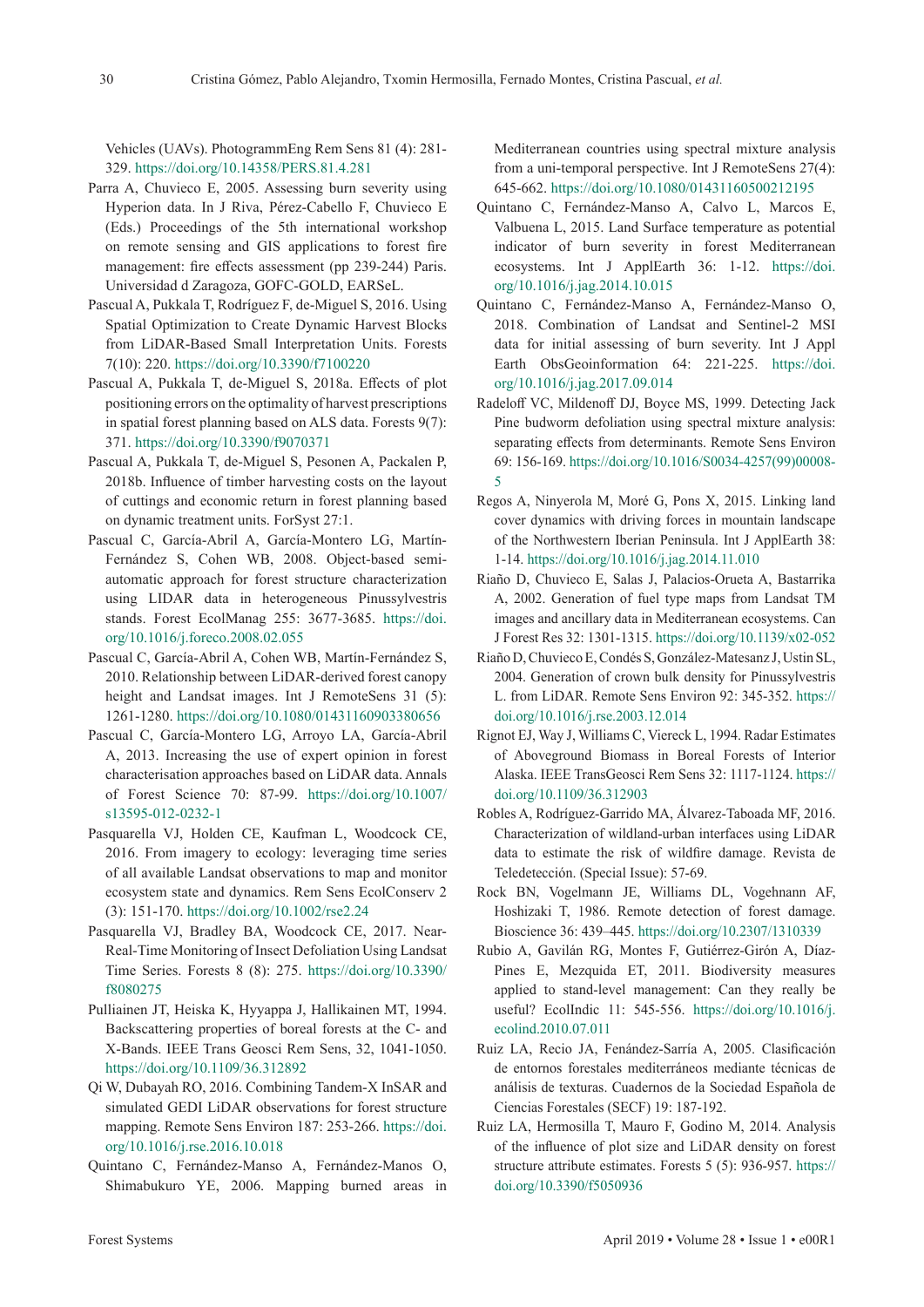- Ruiz LA, Recio JA, Crespo-Peremarch P, Sapena M, 2018. An object-based approach for mapping forest structural types based on low density LiDAR and multispectral imagery. GeocartoInt 33: 443-457. [https://doi.org/10.108](https://doi.org/10.1080/10106049.2016.1265595) [0/10106049.2016.1265595](https://doi.org/10.1080/10106049.2016.1265595)
- Ruiz-Gallardo JR, Castaño S, Calera A, 2004. Application of remote sensing and GIS to locate priority intervention areas after wildland fires in Mediterranean systems: a case study from south-eastern Spain. Int J Wildland Fire 13: 241-252.<https://doi.org/10.1071/WF02057>
- Ruiz-Peinado R, Del Rio M, Montero G, 2011. New models for estimating the carbon sink capacity of Spanish softwood species. For Syst 20: 176-188.
- Rullán-Silva CD, Olthoff AE, Delgado JA, Pajares-Alonso JA, 2013. Remote monitoring of forest insect defoliation. A review. Forest Syst 22 (3): 377-391. [https://doi.](https://doi.org/10.5424/fs/2013223-04417) [org/10.5424/fs/2013223-04417](https://doi.org/10.5424/fs/2013223-04417)
- Rullán-Silva C, Olthoff AE, Pando V, Pajares JA, Delgado JA, 2015. Remote monitoring of defoliation by the beech leaf-mining weevil Rhynchaenusfagi in northern Spain. Forest EcolManag 347: 200-208. [https://doi.org/10.1016/j.](https://doi.org/10.1016/j.foreco.2015.03.005) [foreco.2015.03.005](https://doi.org/10.1016/j.foreco.2015.03.005)
- Sandberg G, Ulander LMH, Fransson JES, Holmgren J, Toan TL, 2011. L- and P-band backscatter intensity for biomass retrieval in hemiboreal forest. Remote Sens Environ 115: 2874-2886. <https://doi.org/10.1016/j.rse.2010.03.018>
- Sangüesa-Barreda G, Camarero JJ, García-Martín A, Rodolfo Hernández R, de la Riva J, 2014. Remote-sensing and tree-ring based characterization of forest defoliation and growth loss due to the Mediterranean pine processionary moth. Forest EcolManag 320: 171-181. [https://doi.](https://doi.org/10.1016/j.foreco.2014.03.008) [org/10.1016/j.foreco.2014.03.008](https://doi.org/10.1016/j.foreco.2014.03.008)
- Sangüesa-Barreda G, Camarero JJ, Oliva J, Montes F, Gazol A, 2015. Past logging, drought and pathogens interact and contribute to forest dieback. Agric For Meteorol 208: 85- 94.<https://doi.org/10.1016/j.agrformet.2015.04.011>
- Sankey T, Donager J, McVay J, Sankey JB, 2017. UAV LiDAR and hyperspectral fusion for forest monitoring in the southwestern USA. Remote Sens Environ 195: 30-43. <https://doi.org/10.1016/j.rse.2017.04.007>
- Schlerf M, Atzberger C, Hill J, Buddenbaum H, Werner W, Schuler G, 2010. Retrieval of chlorophyll and nitrogen in Norway spruce (Piceaabies L. Karst.) using imaging spectroscopy. Int J Appl Earth 12: 17-26. [https://doi.](https://doi.org/10.1016/j.jag.2009.08.006) [org/10.1016/j.jag.2009.08.006](https://doi.org/10.1016/j.jag.2009.08.006)
- Schutz BE, Zwally HJ, Shuman CA, Hancock D, DiMarzio JP, 2005. Overview of the ICESat Mission, Geophys Res Lett 32: L21S01.<https://doi.org/10.1029/2005GL024009>
- Sevillano-Marco E, Fernández-Manso A, Quintano C, Poulain M, 2013. CCD CBERS and ASTER data in dasometric characterization of Pinusradiata D. Don (North-Western Spain). Cerne, Lavras 19(1): 103-110.
- Shimada M, Itoh T, Motooka T, Watanabe M, Shiraishi T, Thapa R, Lucas R, 2014. New global forest/non-forest

maps from ALOS PALSAR data (2007–2010). Remote Sens Environ 155: 13-31. [https://doi.org/10.1016/j.](https://doi.org/10.1016/j.rse.2014.04.014) [rse.2014.04.014](https://doi.org/10.1016/j.rse.2014.04.014)

- Sherald J, 2007. Bacterial Leaf Scorch of Landscape Trees: What We Know and What We Do Not Know. Arb Urb Forestry 33.
- Simonson W, Allen H, Coomes D, 2018. Effect of Tree Phenology on LiDAR Measurement of Mediterranean Forest Structure. RemoteSens 10: 659 [https://doi.](https://doi.org/10.3390/rs10050659) [org/10.3390/rs10050659](https://doi.org/10.3390/rs10050659)
- Silveira EM, de Mello JM, Acerbi FW, dos Reis AA, Withey KD, Ruiz LA, 2018. Characterizing landscape spatial heterogeneity using semivariogram parameters derived from NDVI images. CERNE, 23 (4): 413-422. [https://doi.](https://doi.org/10.1590/01047760201723042370) [org/10.1590/01047760201723042370](https://doi.org/10.1590/01047760201723042370)
- Smith MW, Carrivick J, Quincey D, 2016. Structure from Motion Photogrammetry in Physical Geography. Prog Phys Geog 40 (2): 247-275.<https://doi.org/10.1177/0309133315615805>
- Tanase M, Santoro M, Wegmüller U, de la Riva J, Pérez-Cabello F, 2010b. Properties of X-, C- and L-band repeatpass interferometric SAR coherence in Mediterranean pine forests affected by fires, Remote Sens Environ 114: 2182- 2194. <https://doi.org/10.1016/j.rse.2010.04.021>
- Tanase MA, de la Riva J, Pérez-Cabello F, 2011a. Estimating burn severity at the regional level using optically based indices. Can J For Res 41: 863-872. [https://doi.org/10.1139/](https://doi.org/10.1139/x11-011) [x11-011](https://doi.org/10.1139/x11-011)
- Tanase MA, de la Riva J, Santoro M, Pérez-Cabello F, Kasischke E, 2011b. Sensitivity of SAR data to post-fire forest regrowth in Mediterranean and boreal forests. Remote Sens Environ 115: 2075-2085. [https://doi.org/10.1016/j.](https://doi.org/10.1016/j.rse.2011.04.009) [rse.2011.04.009](https://doi.org/10.1016/j.rse.2011.04.009)
- Tanase MA, Panciera R, Lowell K, Tian S, García-Martín A, Walker JP, 2014a. Sensitivity of L-band radar backscatter to forest biomass in semi-arid environments: a comparative analysis of parametric and non-parametric models. IEEE Trans Geosci Rem Sens: 52, 1-15. [https://doi.org/10.1109/](https://doi.org/10.1109/TGRS.2013.2283521) [TGRS.2013.2283521](https://doi.org/10.1109/TGRS.2013.2283521)
- Tanase MA, Panciera R, Lowell K, Aponte C, Hacker JM, Walker JP, 2014b. Forest biomass estimation at high spatial resolution: Radar vs. LiDAR sensors. IEEE TransGeosci Rem SensLett 11 (3): 711-715. [https://doi.org/10.1109/](https://doi.org/10.1109/LGRS.2013.2276947) [LGRS.2013.2276947](https://doi.org/10.1109/LGRS.2013.2276947)
- Tanase MA, Santoro M, Aponte C, De la Riva J, 2014c. Polarimetric Properties of Burned Forest Areas at C- and L-Band. IEEE Trans Geosci Rem Sens 7 (1): 267-276.
- Tanase MA, Kennedy R, Aponte C, 2015a. Fire severity from space: a comparison of active and passive sensors and their synergy for different forest types. Int J Wildland Fire 24(8): 1062-1075. <https://doi.org/10.1071/WF15059>
- Tanase MA, Kennedy R, Aponte C, 2015b. Radar Burn Ratio for fire severity estimation at canopy level: an example for temperate forests. Remote Sens Environ 170: 14-31. [https://](https://doi.org/10.1016/j.rse.2015.08.025) [doi.org/10.1016/j.rse.2015.08.025](https://doi.org/10.1016/j.rse.2015.08.025)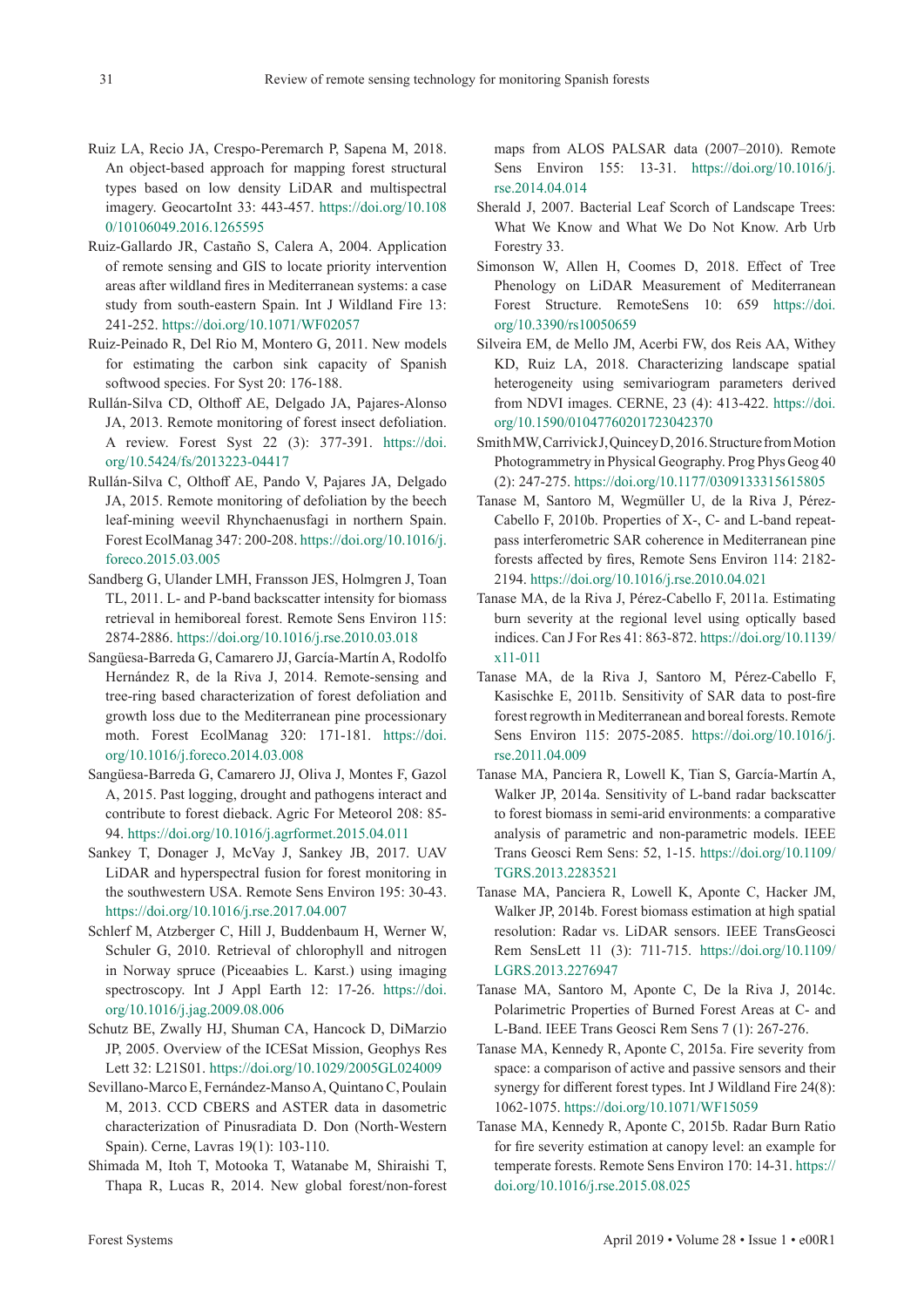- Tanase MA, Panciera R, Lowell K, Aponte C, 2015c. Monitoring live fuel moisture in semi-arid environments using L-band radar data. Int J Wildland Fire 24: 560-572. <https://doi.org/10.1071/WF14149>
- Tanase MA, Aponte C, Mermoz S, Bouvet A, Le Toan T, Heurich M, 2018. Detection of windthrows and insect outbreaks by L-band SAR: A case study in the Bavarian Forest National Park. Remote Sens Environ 209: 700-711. <https://doi.org/10.1016/j.rse.2018.03.009>
- Tebaldini S, Rocca F, 2012. MultibaselinePolarimetric SAR Tomography of a Boreal Forest at P- and L-Bands. IEEE T GeosciRemote 50: 232-246. [https://doi.org/10.1109/](https://doi.org/10.1109/TGRS.2011.2159614) [TGRS.2011.2159614](https://doi.org/10.1109/TGRS.2011.2159614)
- Tomé JL, Esteban J, Martín-Alcón S, Escamochero I, Fernández-Landa A, 2017. Forestmap, inventario forestal online a partir de datos LiDAR en la Región de Murcia. Nuevas plataformas y sensores de teledetección, XVII Congreso de la Asociación Española de Teledetección (Eds. Ruiz LA, Estornell J, Erena M), Murcia (Spain), October 3-7, pp: 147-150.
- Tompalski P, Coops NC, Marshall PL, White JC, Wulder MA, Bailey T, 2018. Combining multi-date airborne laser scanning and digital aerial photogrammetric data for forest growth and yield modelling. Remote Sens-Basel 10: 347. <https://doi.org/10.3390/rs10020347>
- Tomppo E, Olsson H, Stahl G, Nilsson M, Hagner O, Katila M, 2008. Combining national forest inventory field plots and remote sensing data for forest databases. Remote Sens Environ 112: 1982-1999. [https://doi.org/10.1016/j.](https://doi.org/10.1016/j.rse.2007.03.032) [rse.2007.03.032](https://doi.org/10.1016/j.rse.2007.03.032)
- Torresan C, Beaton A, Carotenuto F, Filippo S, Gioli B, Matese A, Miglietta F, Magnoli C, Zaldea A, Wallace L, 2017. Forestry applications of UAVs in Europe: a review. Int J Remote Sens 38 (8-10): 2427-2447. [https://doi.org/10](https://doi.org/10.1080/01431161.2016.1252477) [.1080/01431161.2016.1252477](https://doi.org/10.1080/01431161.2016.1252477)
- Transon J, Andrimont R, Maugnard A, Defourny P, 2018. Survey of hyperspectral Earth Observation applications from space in the Sentinel-2 context. RemoteSens-Basel 10: 157. <https://doi.org/10.3390/rs10020157>
- Trassierra A, Esteban J, Fernández-Landa A, Sabín P, Sánchez-Pellicer T, Tomé JL, 2017. Modelos de estimación de carga de biomasa aérea de matorral a partir de diferentes fuentes de información: LiDAR y Landsat. 7º Congreso Forestal Español. 26-30 de junio de 2017. Plasencia, Cáceres, España.
- Turner DP, Cohen WB, Kennedy RE, Fassnacht KS, Briggs JM, 1999. Relationship between leaf area index and Landsat TM spectral vegetation indices across three temperate zone sites. Remote Sens Environ 70: 52-68. [https://doi.](https://doi.org/10.1016/S0034-4257(99)00057-7) [org/10.1016/S0034-4257\(99\)00057-7](https://doi.org/10.1016/S0034-4257(99)00057-7)
- UNECE (United Nations Economic Commission For Europe) ICP Forests Programme Co-ordinating Centre (Ed.), 2016, Manual on Methods and Criteria for Harmonized Sampling, Assessment, Monitoring and Analysis of the Effects of Air

Pollution on Forests. Thunen Institute of Forest Ecosystems, Eberswalde. <http://icp-forests.net/page/icp-forests-manual>

- Ungar S, Pearlman J, Mendenhall J, Reuter D, 2003. Overview of the Earth Observing-1 (EO-1) mission. IEEE T Geosci Remote 41: 1149−1159. [https://doi.org/10.1109/](https://doi.org/10.1109/TGRS.2003.815999) [TGRS.2003.815999](https://doi.org/10.1109/TGRS.2003.815999)
- Valbuena R, Mauro F, Arjonilla FJ, Manzanera JA, 2011. Comparing Airborne Laser Scanning-Imagery Fusion Methods Based on Geometric Accuracy in Forested Areas. Remote Sens Environ 115(8): 1942-1956. [https://doi.](https://doi.org/10.1016/j.rse.2011.03.017) [org/10.1016/j.rse.2011.03.017](https://doi.org/10.1016/j.rse.2011.03.017)
- Valbuena R, Mauro F, Rodríguez-Solano R, Manzanera JA, 2012. Partial Least Squares for Discriminating Variance Components in GNSS Accuracy Obtained Under Scots Pine Canopies. Forest Sci 58(2): 139-153. [https://doi.](https://doi.org/10.5849/forsci.10-025) [org/10.5849/forsci.10-025](https://doi.org/10.5849/forsci.10-025)
- Valbuena R, De Blas A, Martín Fernández S, Maltamo M, Nabuurs GJ, Manzanera JA, 2013a. Within-Species Benefits of Back-projecting Laser Scanner and Multispectral Sensors in Monospecific P. sylvestris Forests. Eur J Remote Sens 46: 401-416. [https://doi.](https://doi.org/10.5721/EuJRS20134629) [org/10.5721/EuJRS20134629](https://doi.org/10.5721/EuJRS20134629)
- Valbuena R, Maltamo M, Martín-Fernández S, Packalen P, Pascual C, Nabuurs G-J, 2013b. Patterns of covariance between airborne laser scanning metrics and Lorenz curve descriptors of tree size inequality. Can J RemoteSens 39(1): 18-31. <https://doi.org/10.5589/m13-012>
- Valbuena R, Packalen P, García-Abril A, Mehtätalo L, Maltamo M, 2013c. Characterizing Forest Structural Types and Shelterwood Dynamics from Lorenz-based Indicators Predicted by Airborne Laser Scanning. Can J For Res 43: 1063-1074. [https://doi.org/10.1139/cjfr-](https://doi.org/10.1139/cjfr-2013-0147)[2013-0147](https://doi.org/10.1139/cjfr-2013-0147)
- Valbuena R, Maltamo M, Packalen P, 2016a. Classification of Multi-Layered Forest Development Classes from Low-Density National Airborne LiDAR Datasets. Forestry 89: 392-341. [https://doi.org/10.1093/forestry/](https://doi.org/10.1093/forestry/cpw010) [cpw010](https://doi.org/10.1093/forestry/cpw010)
- Valbuena R, Maltamo M, Packalen P, 2016b. Classification of Forest Development Stages from National Low-Density LiDAR Datasets: a Comparison of Machine Learning Methods. Revista de Teledetección 45: 15-25. <https://doi.org/10.4995/raet.2016.4029>
- Valbuena R, Hernando A, Manzanera JA, Martínez-Falero E, García-Abril A, Mola-Yudego B, 2017a. Most Similar Neighbour Imputation of Forest Attributes Using Metrics Derived from Combined Airborne LIDAR and Multispectral Sensors. Int J DigitEarth 11 (12): 1205- 1218.<https://doi.org/10.1080/17538947.2017.1387183>
- Valbuena R, Hernando A, Manzanera JA, Görgens EB, Almeida DRA, Mauro F, García-Abril A, Coomes DA, 2017b. Enhancing of accuracy assessment for forest above-ground biomass estimates obtained from remote sensing via hypothesis testing and overfitting